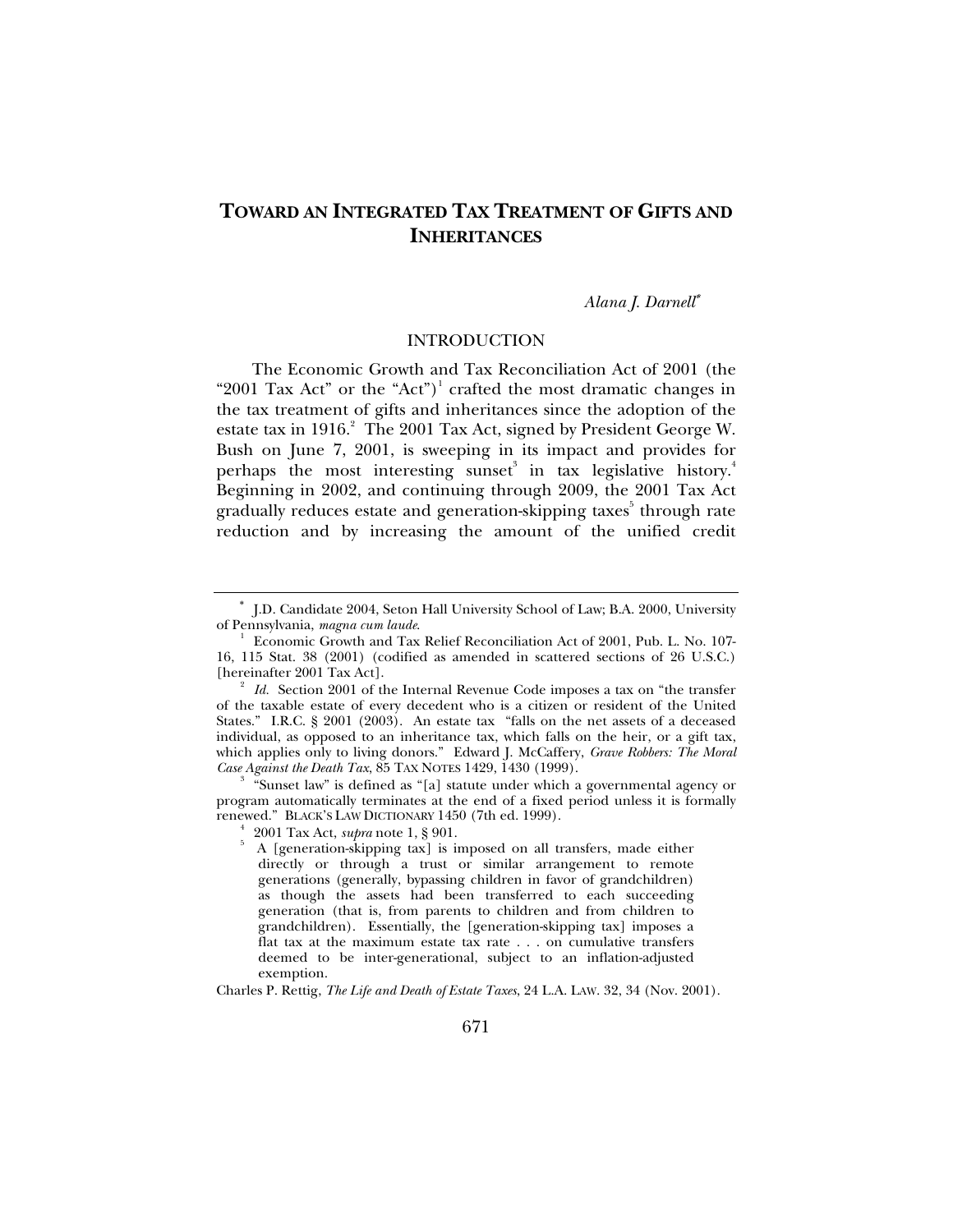exemption.<sup>6</sup> To the delight of estate tax opponents, the 2001 Tax Act provides for a complete elimination of the estate tax in  $2010$ .<sup>7</sup> To the consternation of these same estate tax opponents, however, the estate tax returns to its pre-2001 Tax Act form in  $2011$ .<sup>8</sup> The sunset was necessary in order to keep the overall cost of the 2001 Tax Act within President Bush's target of \$1.35 trillion in overall tax reduction.<sup>9</sup>

The 2001 Tax Act's treatment of the gift tax is more limited. The Act dictates a one-time increase in the gift tax exemption to \$1 million in 2002 and reduces the gift tax rates, along with the estate tax and generation-skipping tax rates, through  $2009$ .<sup>10</sup> Congress retained the gift tax in 2010 to avert a massive shift in wealth to younger generations before the return of the estate tax in  $2011$ .<sup>11</sup> Since the 2001 Tax Act calls for the repeal of the estate tax for only one year, Congress feared that if it repealed the gift tax in the same year, individuals would take advantage of this tax-free year and gift

<sup>6</sup> 2001 Tax Act, *supra* note 1, § 511 (authorizing the reduction in tax rates); *id.* § 521 (authorizing the increase in exclusion amounts). The Internal Revenue Code dictates that "a credit of the applicable credit amount shall be allowed to the estate of every decedent against the tax imposed by § 2001." I.R.C. § 2010 (2003).

 <sup>2001</sup> Tax Act, *supra* note 1, §§ 511, 521. <sup>8</sup>

*Id.* § 901. In other words, without further legislation, the 2001 Tax Act does not apply after December 31, 2010. Jack MacGregor Campbell, *The 2001 Tax Cuts 'Sunset'—But Didn't Have To. Here's Why*, 95 TAX NOTES 623, 623 (2002). Some commentators believe the sunset provision was enacted to guarantee compliance with the Congressional Budget Act and Impoundment Control Act of 1974, Pub. L. No. 93-344, 88 Stat. 297 (1974) (codified as amended in 2 U.S.C. §§ 602-692 (2000)). Campbell, *supra*, at 624.

Glenn Kessler & Juliet Eilperin, *Congress Passes \$1.35 Trillion Tax Cut; Lawmakers Hand Bush A Big Legislative Victory*, WASH. POST, May 21, 2001, at A01 ("[T]o keep the overall cost within the 11-year, \$1.35 trillion framework required by the congressional budget outline, many . . . parts of the plan are delayed . . . ."). The 2001 Tax Act sunsets in 2011, an "accounting maneuver that kept the cost below \$1.35 trillion and allowed a deal to be struck." *Id.* Yet, the "tax law passed with the euphoria of large budget surpluses. With the economic slowdown, these budget surpluses have vanished. The change in economic forecasts make the freezing or modification of the new tax very likely." *Estate Tax 'Repeal' Not Really Reform*, PITTSBURGH POST-GAZETTE, Oct. 2, 2001, at E-3. When the 2001 Tax Act passed, "markets were sky high, the budget was inching back into surplus because of a healthy economy, and Republicans wanted to reward wealthy contributors." James O. Goldsborough, *Permanent Estate-Tax Repeal Bad Fiscal Policy*, SAN DIEGO UNION-TRIB., June 13, 2002, at B13; *see* D. Mark Wilson & William W. Beach, *The Economic Impact of President Bush's Tax Relief Plan* (discussing the economic effects of the 2001 Tax Act), *at* http://www.heritage.org/Research/Taxes/CDA01-01.cfm (Apr. 27,

<sup>2001) (</sup>on file with author).<br><sup>10</sup> 2001 Tax Act, *supra* note 1, §§ 511, 521.<br><sup>11</sup> See *infra* notes 180-87 and accompanying text for a discussion of potential tax avoidance associated with gift tax repeal.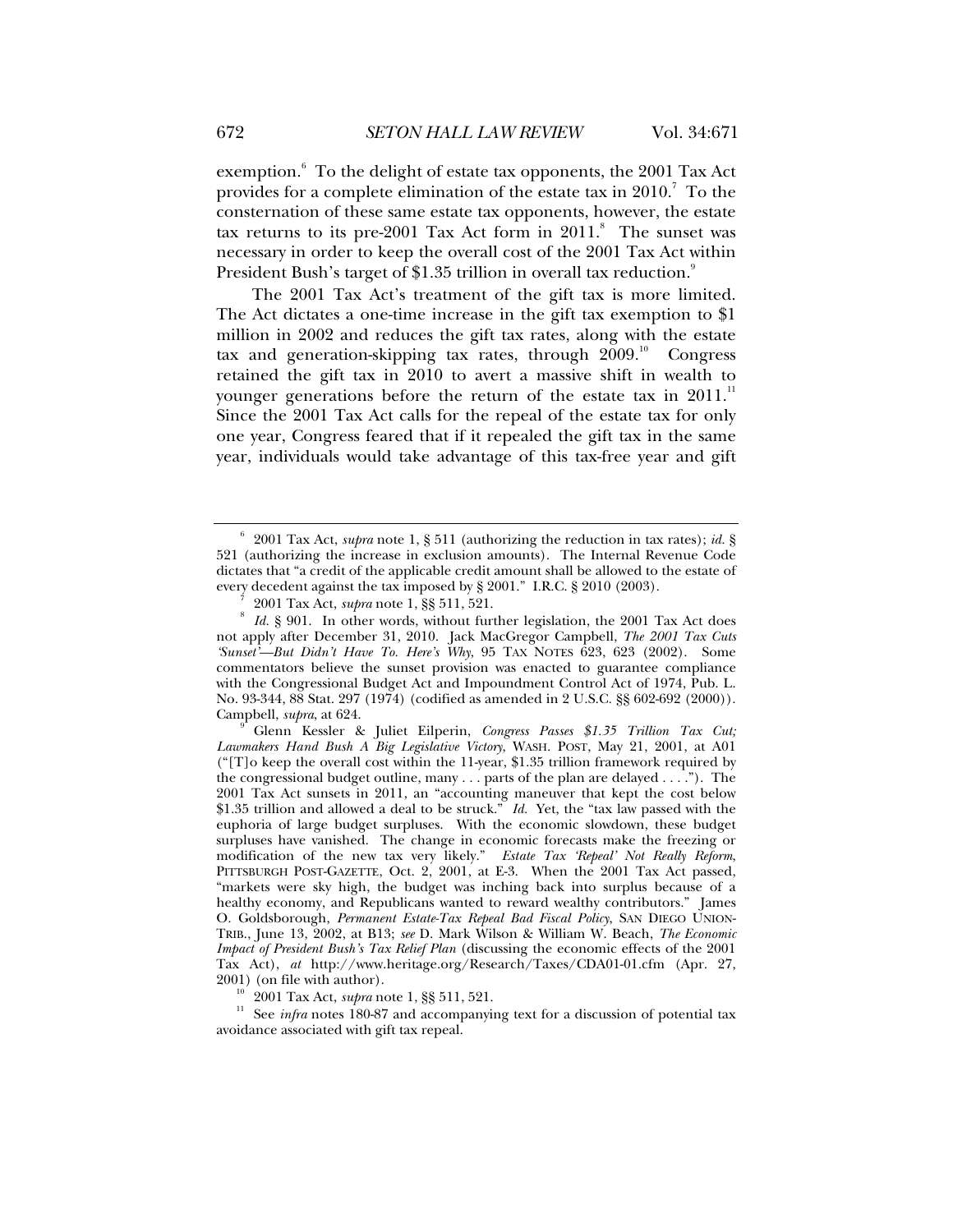substantial assets, $12$  resulting in significantly reduced estates subject to taxation upon the return of the estate tax to its pre-2001 Tax Act  $level.<sup>13</sup>$ 

Another important 2010 tax event is that the Act adopts a carryover basis for bequests and inheritances, replacing the current system that uses the fair market value at date of death to determine the basis of inherited property.<sup>14</sup> This change to a carryover basis for inheritances removes the bias that existed in favor of bequests at death, rather than gifts during life.<sup>15</sup>

The President has called on Congress to make permanent the repeal of the estate tax.<sup>16</sup> In calling for permanent repeal, however, the President has remained silent on whether a repeal of the gift tax should be pursued.<sup>17</sup> Nor do any of the current proposals mention the income tax exclusion of gifts and inheritances under § 102 of the Internal Revenue Code ("§  $102"$ )<sup>18</sup>—a provision untouched by the 2001 Tax Act.<sup>19</sup> Section 102 specifically excludes gifts and inheritances from the recipient's gross income; thus, such recipients do not include the value of gifts and inheritances in their income base.<sup>20</sup> This disconnect between the income tax treatment and the

<sup>15</sup> Krisanne M. Schlachter, *Repeal of the Federal Estate and Gift Tax: Will It Happen and How Will It Affect Our Progressive Tax System, 19 VA. TAX REV. 781, 783 (2000).* 

President Bush hopes to permanently repeal the estate tax. Joel Friedman, *Estate Tax Repeal Would Be Costly, Yet Benefit Only a Few*, 95 TAX NOTES 1984, 1984 (2002). Furthermore, the House introduced a bill entitled the "Permanent Death Tax Repeal Act of 2003" to the House on January 7, 2003. H.R. 139, 108th Cong. § 2 (2003). The same bill was introduced to the Senate on January 15, 2003. S. 169, 108th Cong. § 2 (2003). The House passed another bill, "The Death Tax Permanency Act of 2003," to permanently repeal the estate tax. H.R. 57, 108th Cong. § 2 (2003). "Because he [President Bush] enjoys narrow but probably adequate majorities in both houses of Congress, it would seem at this point that repeal is more likely than not." Richard Schmalbeck, *The Death of the 'Death Tax'?*, 48

 $\frac{12}{13}$  *Id.* 

<sup>13</sup> *Id.*

<sup>14</sup> *Compare* I.R.C. § 1014 (2003), *with* 2001 Tax Act, *supra* note 1, §§ 541, 542 (replacing a fair market value basis with a carryover basis). For example, Jane Doe purchases 100 shares of stock in XYZ for \$100 in 1980. In 2010, Jane Doe dies leaving the stock to her son, John. In 2010, the value of the 100 shares of stock is \$5,000. In a carryover basis regime, the basis in the stock would be transferred from Jane to John; thus, John's basis in the stock would be \$100. Yet, under a fair market value basis system, the fair market value basis would be \$5,000. If John later sells the stock for \$6,000, he would either be taxed on \$5,900 in a carryover basis system or

<sup>&</sup>lt;sup>17</sup> See Friedman, *supra* note 16, at 1984.<br><sup>18</sup> I.R.C. § 102(a) (2003).

<sup>19 2001</sup> Tax Act, *supra* note 1.<br><sup>20</sup> *Id.*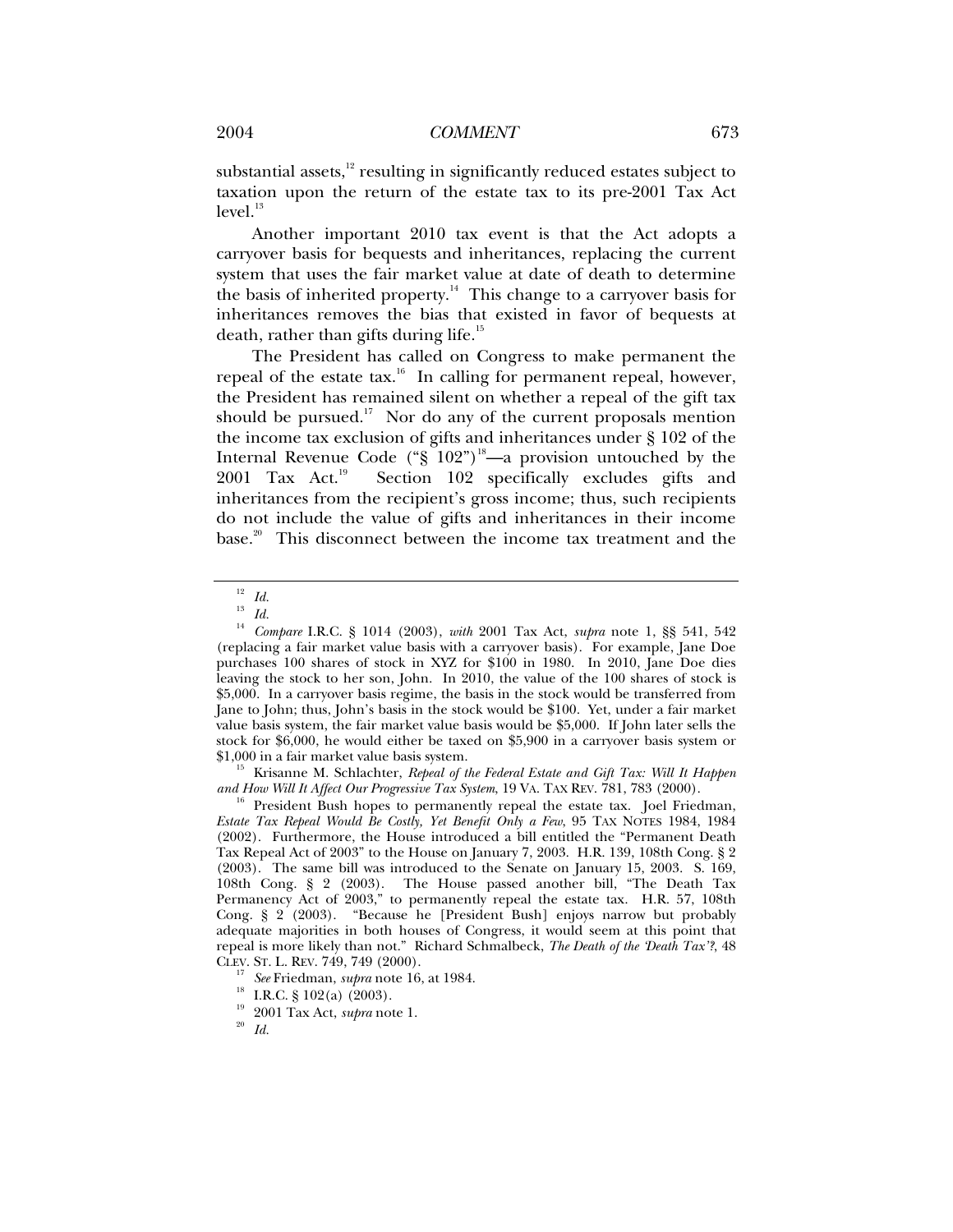transfer tax treatment of gifts and inheritances is surprising since a longstanding justification for the exclusion of gifts and inheritances from gross income is the existence of the transfer tax.<sup>21</sup> Future legislation making the estate tax repeal permanent is a certainty. Consideration of permanent repeal will necessitate a reexamination of the income tax treatment of gifts and inheritances in order to ensure a comprehensive tax structure for wealth transfers.

The focus of this Comment is the overall tax treatment of gifts and inheritances in an estate tax-free world, should the repeal of the estate tax in 2010 become permanent. Specifically, it asks whether the exclusion of gifts and inheritances from the recipient's gross income under § 102 should continue in an environment free of wealth transfer taxes. Secondly, this Comment addresses whether Congress should repeal the gift tax given the policy justifications supporting the repeal of the estate tax. Ultimately, this Comment concludes that should the estate tax repeal be made permanent, Congress should repeal both the gift tax and the exclusion of gifts and inheritances from the recipient's gross income. Thus, the recipient (rather than the transferor) would be responsible for the payment of a tax on all gifts and inheritances received. $22$ 

Part I of this Comment discusses the history of the tax treatment of gifts and inheritances. Part II reviews the historical arguments for and against estate and gift taxes. Part III explains the 2001 Tax Act and the changes it dictates. Part IV contends that should Congress decide to make the repeal of the estate tax permanent, consistent tax policy requires a repeal of the gift tax as well. More importantly, a permanent repeal of the estate and gift taxes should be coupled with the repeal of the income tax exclusion of gifts and inheritances under § 102. This Comment determines that no rationale exists for a gift tax other than safeguarding a future tax base should a permanently repealed estate tax prove to be less than permanent. Moreover, it maintains that the permanent repeal of the estate tax, along with gift tax repeal, requires a reexamination of the justifications for excluding gifts and inheritances from gross income. This Comment concludes that sound tax policy necessitates § 102 repeal. Further, it reveals that the principles underlying the gift tax and income tax exclusion of gifts and inheritances collapse without

<sup>&</sup>lt;sup>21</sup> Stephen Vasek, *Death Tax Repeal: Alternative Reform Proposals*, 92 TAX NOTES 955, 961 (2001).

Actually, the tax would be paid on all gifts and inheritances received above a certain exemption amount. See *infra* notes 273-76 and accompanying text for a suggested exemption amount.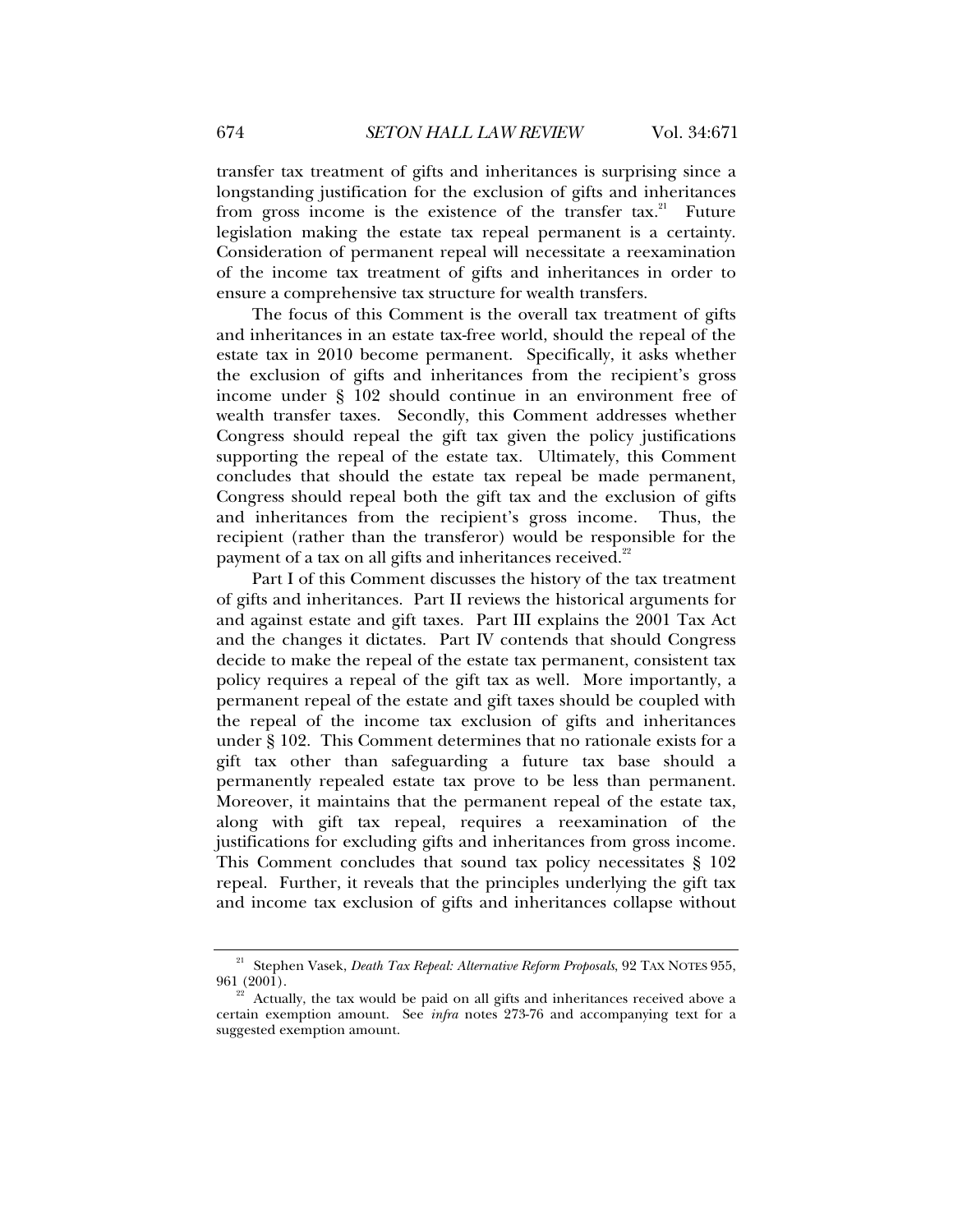the added justification of an estate tax.

# I. HISTORY AND CURRENT TAX TREATMENT OF GIFTS AND INHERITANCES UNDER THE INTERNAL REVENUE CODE

Although the modern estate tax came into existence in 1916, efforts to impose some tax on the transfer of wealth dates back almost to the founding of our nation.<sup>23</sup> In 1797, for example, Congress imposed a stamp tax or duty on legacies and intestate shares of personalty.24 For the most part, however, Congress did not consider levies on such wealth transfers until the fiscal demands of the Civil War drastically increased the need for funds.<sup>25</sup>

This increased need for revenue led to the first American income tax<sup>26</sup> in 1861.<sup>27</sup> This original income tax, however, excluded gifts.<sup>28</sup> One year later, Congress nullified this tax<sup>29</sup> in favor of another income tax and separate inheritance tax.<sup>30</sup> In 1864, as revenue needs

RANDOLPH E. PAUL, TAXATION IN THE UNITED STATES 9 (1954). During America's early history, congressional debates focused on the proper tax system, i.e., income or inheritance tax, and the proper rates, rather than center on the scope of the tax. Klein, *supra* note 23, at 231.During this time period, Klein suggests that gift taxation was not a pressing issue*. Id.*; *see* C. Lowell Harriss, *Legislative History of Federal Gift Taxation*, 18 TAXES 531, 538 (1940) (stating that "there were no debates with scholarly discussion of the pros and cons of alternative methods of taxing or not

taxing gifts," but noting that the essential issues were presented to Congress).<br><sup>26</sup> An "income tax" is "a tax on an individual's or entity's net income." BLACK'S LAW DICTIONARY 1470 (7th ed. 1999).

<sup>27</sup> Act of Aug. 5, 1861, ch. 45, 12 Stat. 292, 309 (effective 1861); PAUL, *supra* note 25, at 9; *see* Harriss, *supra* note 25, at 531 (discussing the first income tax).

<sup>29</sup> Id.<br><sup>29</sup> Klein, *supra* note 23, at 231 (noting that the first income tax in 1861 "was so badly drafted" that the government "did nothing to enforce it").

Act of July 1, 1862, ch. 119, 12 Stat. 432, 473, 485 (effective 1862-1863); Klein,

<sup>&</sup>lt;sup>23</sup> William A. Klein, *An Enigma in the Federal Income Tax: The Meaning of the Word "Gift*,*"* 48 MINN. L. REV. 215, 229-31, 235-36 (1963) (discussing early income taxes); *see* MAX WEST, THE INHERITANCE TAX 87 (1908) (discussing the history and policy underlying inheritance taxes); Louis Eisenstein, *The Rise and Decline of the Estate Tax*, *in* FEDERAL TAX POLICY FOR ECONOMIC GROWTH AND STABILITY 819 (Joint Comm. Print 1955) (tracing the estate and gift taxes by the government's need for revenue).

Act of July 6, 1797, ch. 11, 1 Stat. 527 (effective 1798-1802) [hereinafter Stamp Act]. "Personalty" is defined as "[p]ersonal property as distinguished from real property." BLACK'S LAW DICTIONARY 1164 (7th ed. 1999). See Eisenstein, *supra* note 23, at 820, for a discussion of the Stamp Act. The Stamp Act was a form of a death tax because federal stamps were required on wills offered for probate, inventories and letters of administration, and receipts and discharges from legacies and intestate distributions of property. Barry W. Johnson & Martha Britton Eller, *Federal Taxation of Inheritance and Wealth Transfers* 3, 4, *at* http://www.irs.gov/taxstats /article/0,,id=106176,00.html (Mar. 2001) (on file with author). After the naval war with France ended and the need for revenue decreased, Congress repealed the Stamp Act. Id.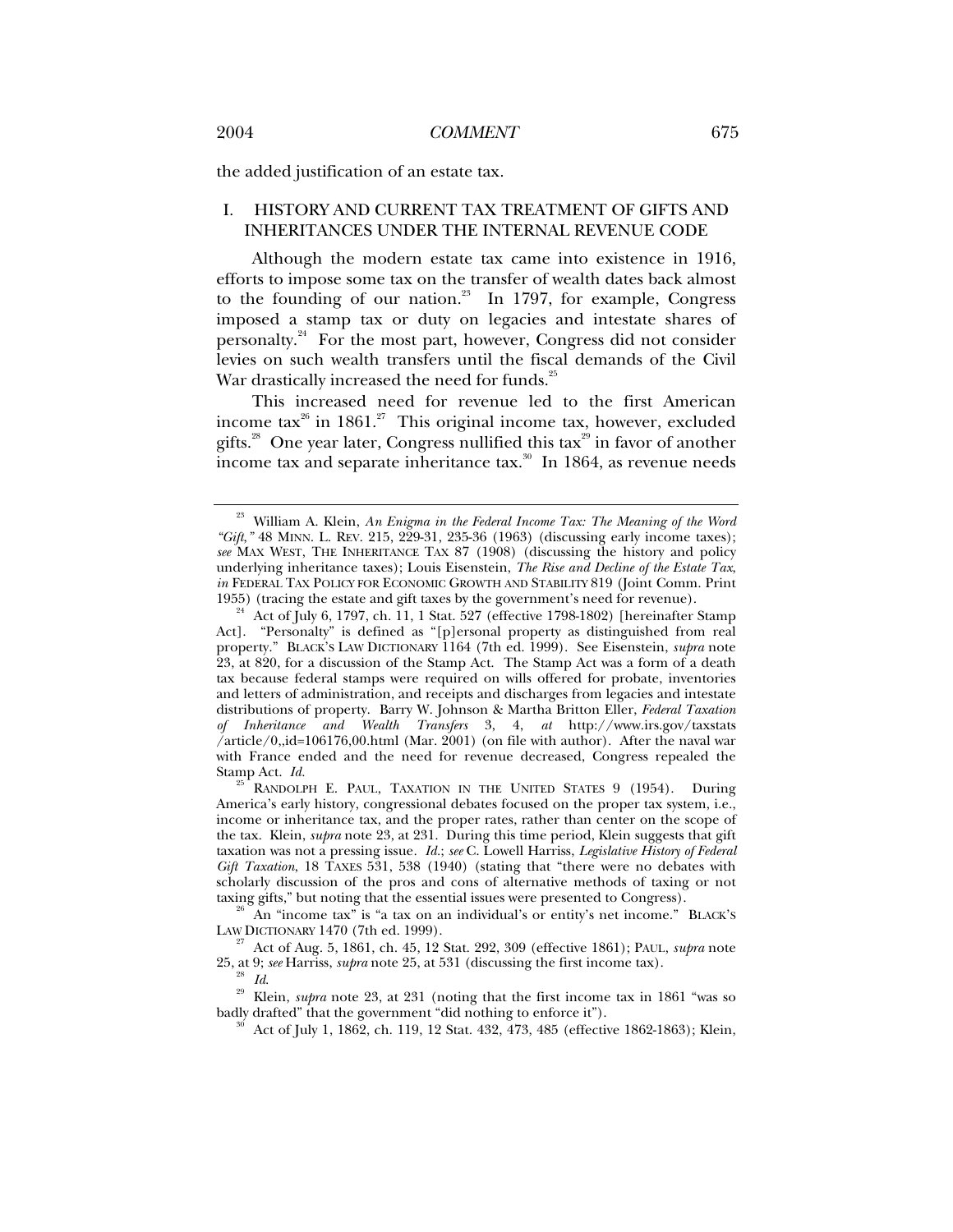again mounted, inheritance tax rates increased and Congress adopted a succession tax on gifts conveying real property, thereby establishing the first gift tax. $31$ 

Following the Civil War, Congress abolished both the income tax and inheritance  $\text{tax}$ .<sup>32</sup> Even though there was little debate regarding the repeal of the inheritance tax in the House of Representatives, "there seemed to be no widespread objection to these taxes."<sup>33</sup> Although Congress repealed the inheritance tax, Congress generally viewed the inheritance tax as "just and equitable."34 Yet, Congress posited that it was inequitable to tax direct heirs when the government's need for revenue was minimal.<sup>35</sup> Congress also abolished the inheritance tax because of administrative feasibility concerns regarding collection.<sup>36</sup> The driving force leading to the repeal of both the income tax and inheritance tax, however, was largely the government's decreased need for revenue.<sup>37</sup>

The need for revenue, and a desire to provide a more equitable tax burden, brought income and estate taxes to Congress's attention once again in  $1894$ <sup>38</sup>. In that year, Congress, responding to political pressure from Populists, reformers and intellectuals, passed an

<sup>32</sup> RATNER, *supra* note 30, at 121-27, 129 (discussing the debate following the Civil War regarding the preservation of taxes).

*supra* note 23, at 231 (stating that gifts that took effect after the Civil War were included in the inheritance tax). An "inheritance tax" is "a tax imposed on a person who inherits property from another (unlike an estate tax, which is imposed on the decedent's estate)." BLACK'S LAW DICTIONARY 1470 (7th ed. 1999). See SIDNEY RATNER, AMERICAN TAXATION 73-77 (1942), for an overview of tax policy after the Civil War. See generally WILLIAM J. SCHULTZ, THE TAXATION OF INHERITANCE 98-167 (1926), for a discussion of taxes on inheritances.

<sup>(1926),</sup> for a discussion of taxes on inheritances.<br><sup>31</sup> Act of June 30, 1864, ch. 173, 13 Stat. 285, 288 (effective 1864) [hereinafter 1864 Act]; RATNER, *supra* note 30, at 88 (discussing the 1864 Act). "The 1864 Act, although altered by subsequent legislation, introduced several features, which later formed the foundation of the modern transfer tax system." Johnson & Eller, *supra*  note 24, at 6. For example, "[s]ome of these features included the exemption of small estates, the taxation of certain lifetime transfers that were testamentary in nature, and the special treatment of bequests to the surviving spouses."  $Id$ .

<sup>&</sup>lt;sup>33</sup> *Id.* at 128. *Id.* at 129. (internal citations omitted) ("Nevertheless, these justifications for the inheritance taxes failed to prevent their elimination from the federal revenue system at a time when capitalism in America was receiving a new impetus, and when some corrective or restriction on the undue concentration of wealth was needed.").

<sup>&</sup>lt;sup>35</sup> Id. at 128.<br><sup>36</sup> Id. at 128-29 (citing CONG. GLOBE, 41st Cong., 2d Sess. 3495, 4073, 4708<br>(1870)).

<sup>&</sup>lt;sup>37</sup> Eisenstein, *supra* note 23, at 821.<br><sup>38</sup> Klein, *supra* note 23, at 232 (stating that the Populists, reformers, and intellectuals favored a tax on the rich).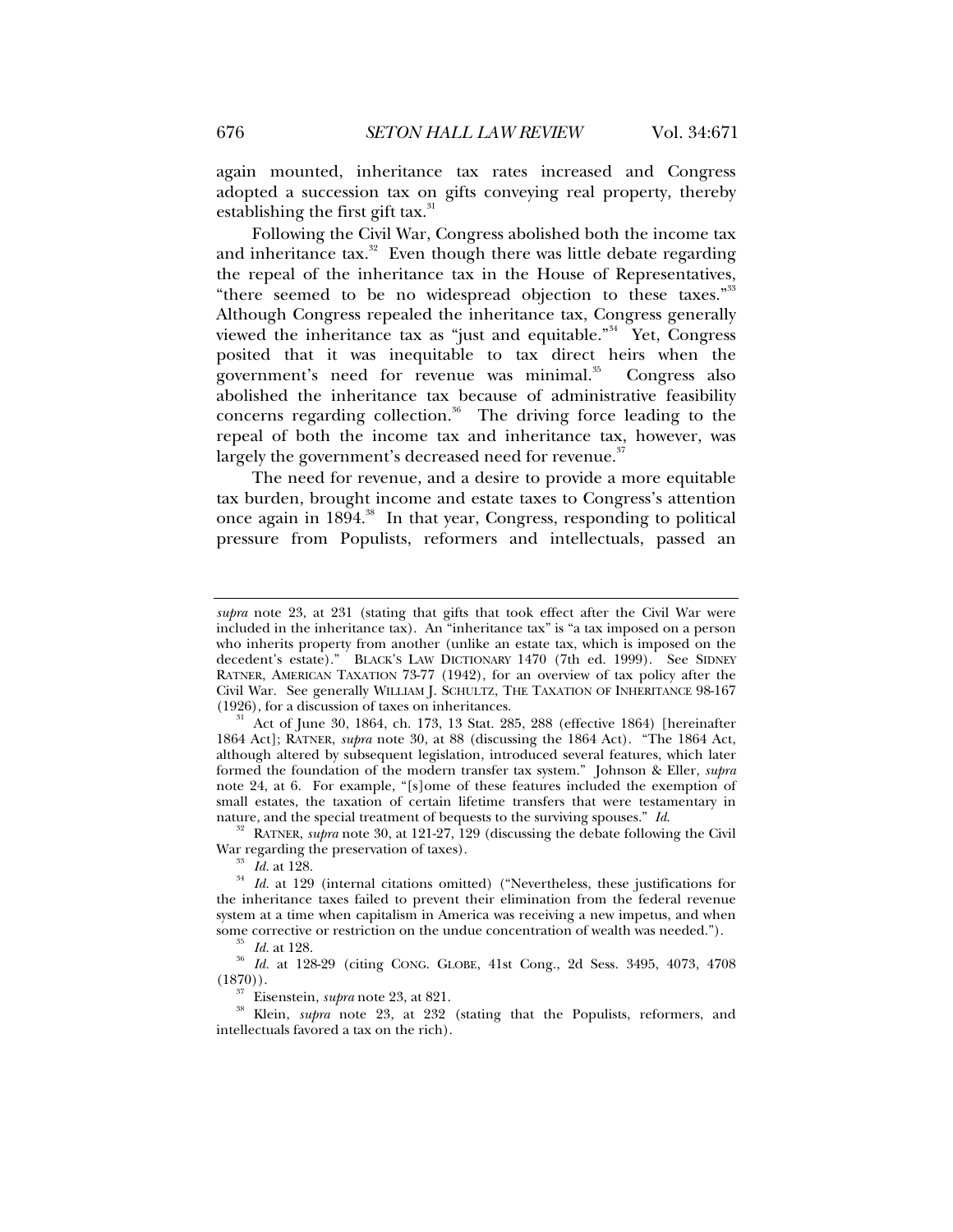income tax and an inheritance tax.<sup>39</sup> This time, Congress passed legislation that included gifts and inheritances of personal property in gross income.<sup>40</sup> Some commentators suggest that Congress viewed the tax on gifts as an inheritance tax, rather than an income tax, but included gifts in income for convenience.<sup> $41$ </sup> This income tax, however, was short lived: in 1895, the Supreme Court declared in *Pollock v. Farmer's Loan*  $\mathfrak{S}$  *Trust*  $C_0$ <sup>42</sup> that the tax was unconstitutional.<sup>43</sup>

Unable to impose an income tax, but badly in need of revenue to fund the Spanish American War effort, Congress imposed a tax on recipients of transfers of personal property in  $1898$ .<sup>44</sup> The 1898 "Death Tax" was in effect a "modified estate duty," rather than an inheritance tax. $45$  Instead of increasing with the size of the recipient's share, as would be typical of an inheritance tax, the tax rates accelerated "as the size of the estate increased." Although the 1898 tax did not contain a general tax on gift transfers, it did contain a provision imposing a tax on gifts that took effect after the death of the donor. $47$  Congress repealed the tax in 1902 upon the conclusion of the war.<sup>48</sup>

In 1913, with the passage of the Sixteenth Amendment, Congress had unfettered discretion to build almost any tax system it

and inheritances. *Id.* 42 158 U.S. 601 (1895) (holding the income tax unconstitutional under Article I, Section 9, of the United States Constitution).

<sup>43</sup> Id.<br><sup>44</sup> Act of June 13, 1898, ch. 448, 30 Stat. 448, 464-66 (effective 1898-1902). [hereinafter 1898 Death Tax]. See Klein, *supra* note 23, at 234, for a discussion of the 1898 Death Tax. See also PAUL, *supra* note 25, at 32-39, for a detailed analysis of

<sup>45</sup> Klein, *supra* note 23, at 234.<br><sup>46</sup> Id. For a thorough analysis of the 1898 Death Tax, see RATNER, *supra* note 30, at 234, WEST, *supra* note 23, at 94-95, and PAUL, *supra* note 25, at 65-68.

<sup>47</sup> Klein, *supra* note 23, at 234 (noting that the treatment of gifts in the 1898 Death Tax "followed the precedent of the Civil War legislation").

 $^{48}$  Act of April 12, 1902, ch. 500, 32 Stat. 96 (1902) (repealing 1898 Death Tax); Klein, *supra* note 23, at 235 (discussing the repeal of the 1898 Death Tax). Before Congress repealed the tax, the Supreme Court upheld the tax in *Knowlton v. Moore*, 178 U.S. 41 (1900).

<sup>39</sup> *Id.*

Act of Aug. 27, 1894, ch. 349, 28 Stat. 509, 553 (effective 1894-1895) [hereinafter 1894 Act]. See WEST, *supra* note 23, at 94, for a discussion of the 1894

Klein, *supra* note 23, at 231-33. The 1894 tax rates were not progressive, but rather consisted of a 2-percent flat tax above \$4,000, with no separate estate tax. *Id.*  This system essentially resulted in a tax on income, along with a separate tax on gifts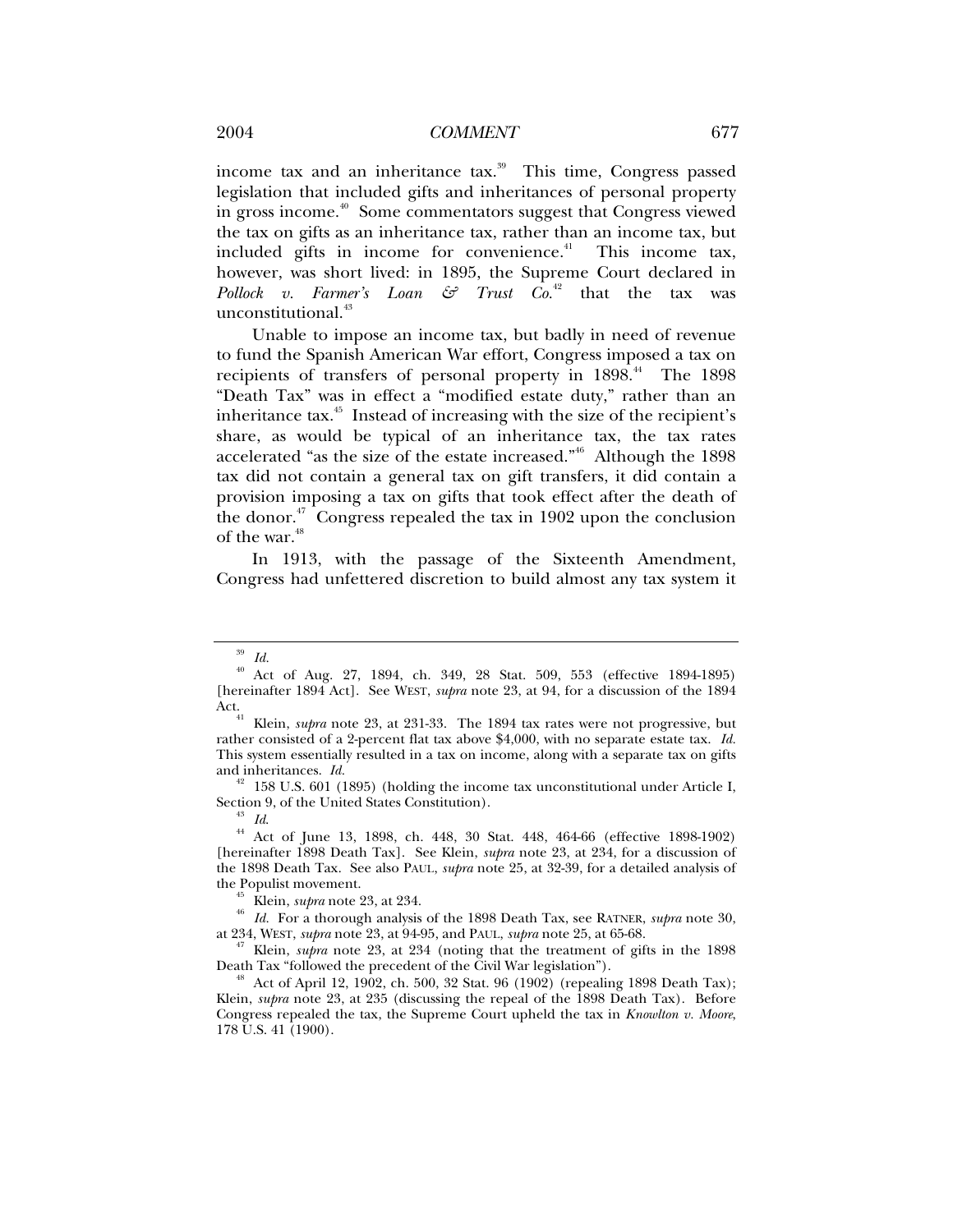saw fit to create.<sup>49</sup> It began with the income tax.<sup>50</sup> Importantly, this income tax excluded gifts, bequests, devises, and descents from gross income.<sup>51</sup> Gifts and inheritances were not subject to a transfer tax at this time.52 Interestingly, Senator Norris proposed an amendment to adopt an estate tax in order to break up concentrations of wealth.<sup>53</sup> Although the amendment had little opposition in Senate debates, the Senate defeated it along with an amendment for an inheritance tax.<sup>54</sup> One commentator suggests that Congress was not necessarily opposed to an estate tax, but rather members of Congress who would have supported an estate tax "did not want to divert their own and their colleagues' attention from the main issue—'income' taxation."55

War would once again resurrect the estate  $tax.^{56}$  In 1916, Congress found itself looking for other revenue sources to fund the increased expenditures caused by World War  $I^{57}$  Congressman Cordell Hull, a longtime supporter of breaking up concentrations of wealth, proposed a tax bill that included an estate tax.<sup>58</sup> During congressional hearings on the hill, the House Ways and Means Committee criticized the then-current tax system and stated that persons "deriving the most benefit and protection from the government" should account for a larger percentage of the government's revenue.<sup>59</sup> The Committee also added that the estate

<sup>&</sup>lt;sup>49</sup> U.S. CONST. amend. XVI ("The Congress shall have power to lay and collect taxes on incomes, from whatever source derived, without apportionment among the several States, and without regard to any census or enumeration."); *see* RATNER, *supra*  note 30, at 298-320 (discussing the proposal and ratification of the sixteenth amendment). Congress passed the sixteenth amendment in order to ensure its power to tax income "from whatever source derived."  $Id$  at 303.

<sup>&</sup>lt;sup>50</sup> Klein, *supra* note 23, at 235 (discussing the enactment of the modern income tax).

Act of Oct. 3, 1913, ch. 16, 38 Stat. 114, 166-67 (1913) (codified as amended in scattered sections of 26 U.S.C.); *see* Klein, *supra* note 23, at 235 (noting the gift and inheritance exclusion from gross income). Today, the exclusion for gifts and inheritances from gross income is found in § 102 of the Internal Revenue Code. I.R.C. § 102(a). The original income tax bill was silent as to gifts but a "Senate amendment, accepted without extended debate, provided specifically that the gains on, or profit from, but not the value of, property acquired by gifts were to be taxed." Harriss, *supra* note 25, at 532.

<sup>&</sup>lt;sup>52</sup> Klein, *supra* note 23, at 235. <br><sup>53</sup> Id. (citing 50 CONG. REC. 4422, 4426, 4459-61, 4468-69, 4470 (1913)). See id. for a discussion of the defeated amendment.<br> $\frac{54}{^{55}}$  *Id.* at 235-36.

<sup>55</sup> *Id.* at 235-36. 56 *See* PAUL, *supra* note 25, at 106. <sup>57</sup> *Id.*

<sup>58</sup> *Id.*

Id. (quoting hearing transcript without citation).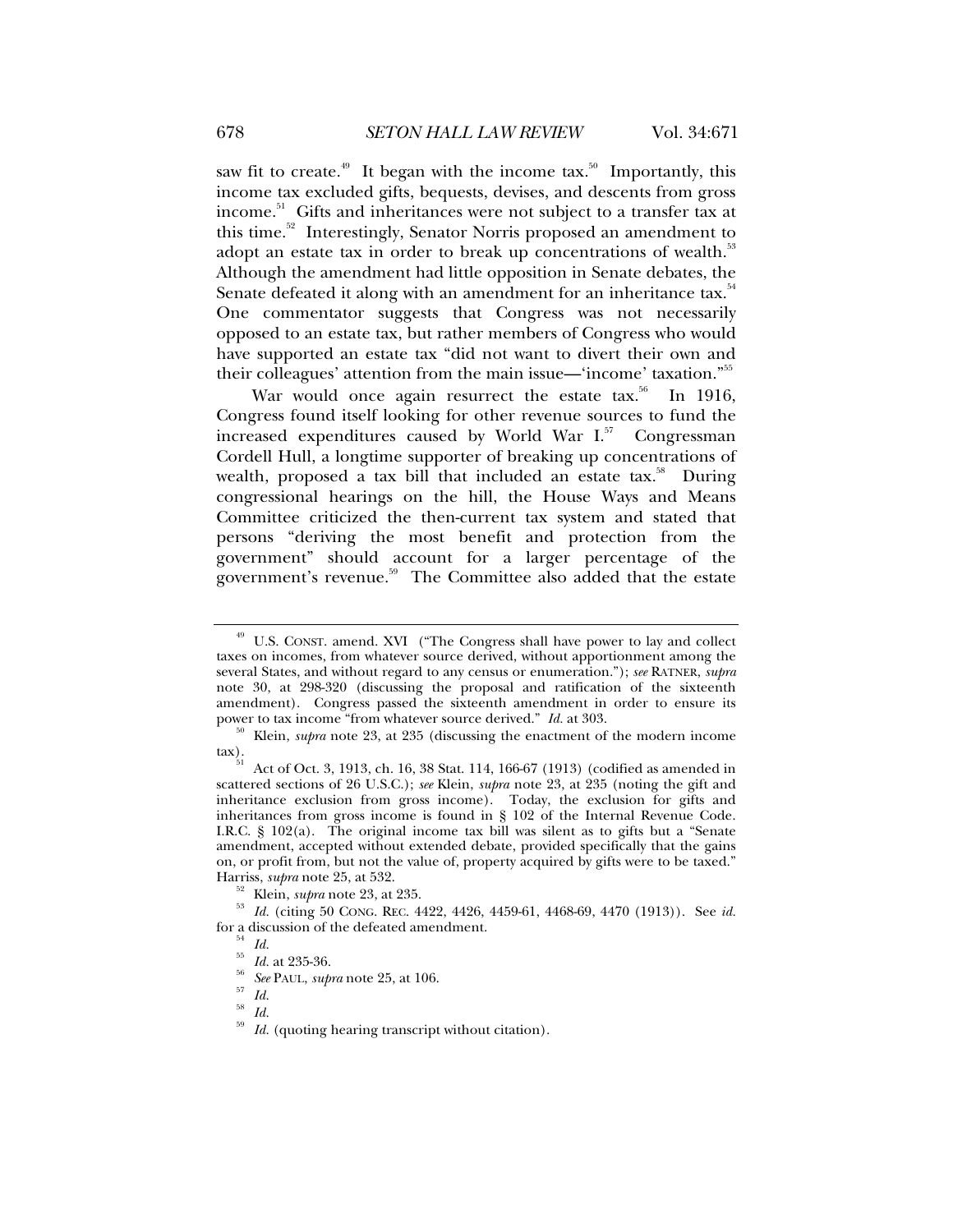tax would create a "well-balanced system of inheritance taxation as between the Federal government and the various states,' and could be 'readily administered with less conflict than a tax based upon the shares passing to heirs and distributes or devisees and legatees...."<sup>60</sup> Indeed, the Committee reasoned that the federal government would tax "the transfer of the net estate while the states continued to tax the shares."<sup>61</sup>

During the congressional debates, public reaction to the estate tax bill was intense.<sup> $\frac{62}{2}$ </sup> While some attacked the progessivity of the bill,<sup>63</sup> calling it socialistic policy, progressives called for higher surtaxes.<sup>64</sup> Despite the criticisms, Congress passed the bill on September 8, 1916, and the modern estate tax was born. $65$ 

Many social and political factors combined to enable Congress to enact this estate tax. $66$  First, the tax was familiar, convenient, and practical.<sup>67</sup> Many Americans were accustomed to the concept of a wealth transfer tax due to its existence in England and early American history.<sup>68</sup> Additionally, American public sentiment leaned heavily towards imposing higher taxes on the wealthy in order to

 $\frac{65}{100}$  Revenue Act of 1916, ch. 463, 39 Stat. 756, 777 (1916) (codified as amended in scattered sections of 26 U.S.C.). The tax contained a high exemption in order to tax only the rich, leaving the states to tax the small estates. PAUL, *supra* note 25, at 107. The Supreme Court upheld the modern estate tax in *New York Trust Co. v. Eisner*, 256 U.S. 345 (1921), reasoning that the estate tax was a transfer tax on property, not on the ownership of property and, thus was an indirect tax avoiding the apportionment clause under the Constitution. *See* McCaffery, *supra* note 2, at 1430 (noting the constitutional foundation of the estate tax). The estate tax imposed a tax on the transfer of the net estate of the decedent, not on the property. RATNER, *supra* note 30, at 356. Thus, the 1916 tax was not an inheritance tax. *Id.* Ratner notes: "From the standpoint of the heir against that of the community, an inheritance tax on, and graded to, the shares of the individual beneficiary was preferable to the estate duty, but the difficulties of administration and loss in revenue entailed impelled Congress at that time to choose the latter." *Id.* at 357. The estate tax of 1916 did include gifts that were made within the two years prior to death. *Id.* 

"The guiding principles behind the federal estate tax were productivity of revenue in the face of a fiscal emergency, ease and simplicity of collection, and placement of the preparedness tax burden on the wealthy rather than the poor."<br>RATNER, *supra* note 30, at 357.

<sup>&</sup>lt;sup>60</sup> *Id.* (quoting hearing transcript without citation).<br><sup>61</sup> *Id.* at 106-07 (quoting hearing transcript without citation).<br><sup>62</sup> PAUL, *supra* note 25, at 107-08.<br><sup>63</sup> The New York Times declared the bill an attack on t *Id.* at 107 (citing the New York Times).

Id. A "surtax" is "[a]n additional tax imposed on something being taxed or on the primary tax itself." BLACK'S LAW DICTIONARY 1472 (7th ed. 1999). See RATNER, *supra* note 30, at 346-52, for a thorough description of the congressional debates

<sup>&</sup>lt;sup>67</sup> Klein, *supra* note 23, at 236. *Id.* at 230.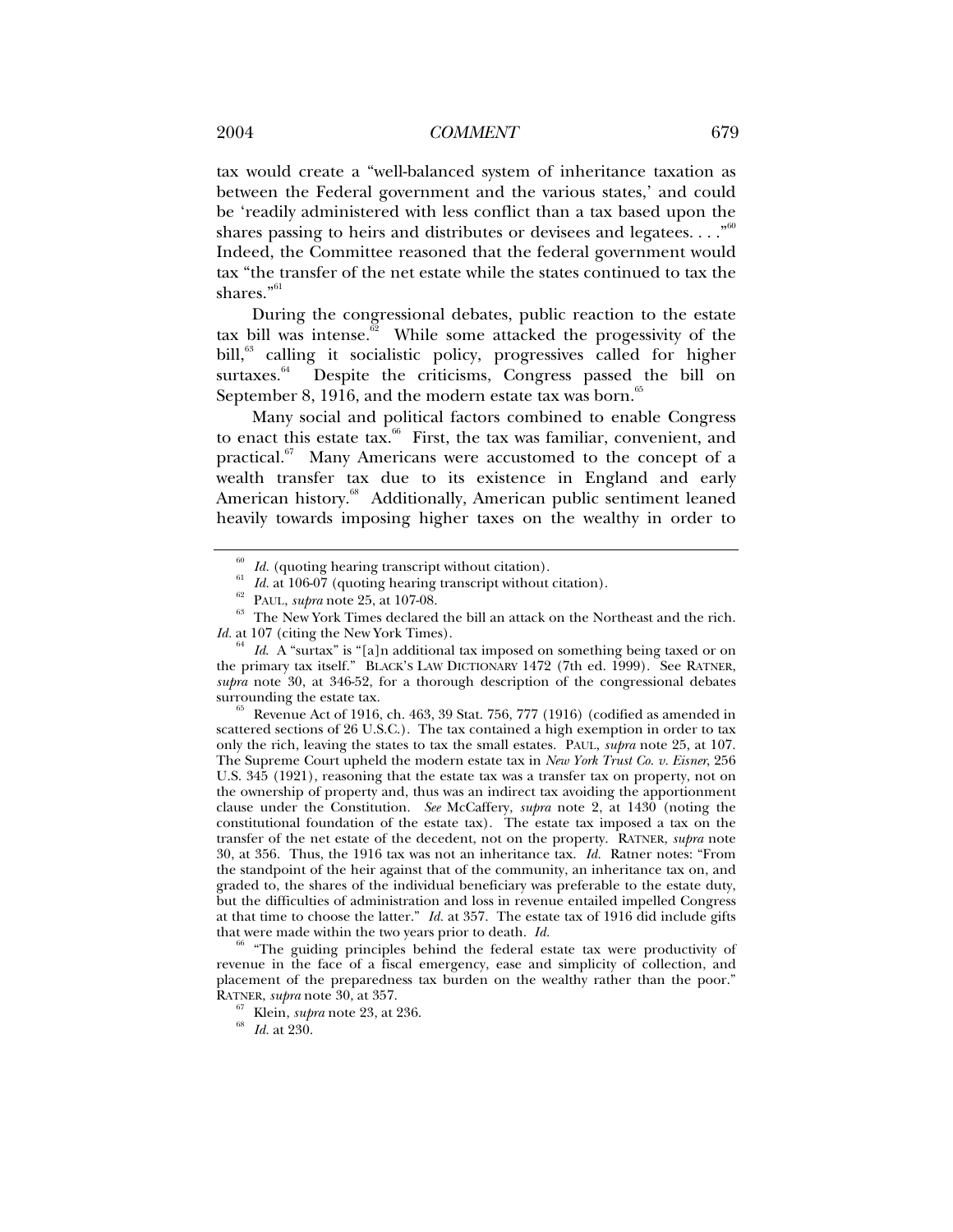break up family fortunes.<sup>69</sup> Populist support for an estate tax was borne of resentment against big business, the high cost of living, and greater public awareness of increases in concentrations of wealth.<sup>70</sup> The writings of "muckrakers"<sup>71</sup> also "stirred dissension and classconsciousness."<sup>72</sup> After its inception, the estate tax underwent minor revisions throughout the years, $73$  but seemed here to stay, at least until the 2001 Tax Act. $74$ 

Surprisingly, during the debate surrounding the 1916 Act, no one focused on transfers of wealth made by gifts.<sup>75</sup> The record is devoid of discussion of inter vivos intergenerational transfers.<sup>76</sup> That discussion occurred eight years later, in order to protect the estate  $\arctan^{77}$  Not long after the 1916 Act, taxpayers realized that gifting schemes could avoid the estate tax.<sup>78</sup> This had the added benefit of shifting income from the transferred assets to lower-bracket

L. REV. 625, 628-29 (2001). 74 *See* 2001 Tax Act, *supra* note 1. Rates were increased or decreased alternatively, usually coinciding with wartime, and the scope of property taxed broadened throughout the years. Mirow & McGovern, *supra* note 73, at 628-29. As Eisenstein summarizes:

In the quarter-century between 1916 and 1944 the estate tax passed through several stages. . . . The first stage ended with the 1921 act. It was a period of rising rates followed by a relapse among the smaller estates. The governing objective was plainly revenue. The second stage was the Mellon era. It began with the 1924 act and closed with the 1932 act. In that unfortunate period the tax was almost destroyed and then revitalized as a source of revenue. The third stage started with the 1934 act and was continued by the 1935 act. Under these 2 acts the progression sharpened as the rates climbed from 45 percent to 70 percent. The dramatic emphasis was on leveling, but the continuing need for revenue in the face of deficits was also effective. The fourth stage was marked by the 1940 and 1941 acts. The larger burdens which they imposed derived entirely from the quest for revenue.

Eisenstein, *supra* note 23, at 830. Additionally, in 1918, a charitable deduction was included. Mirow & McGovern, *supra* note 73, at 628*.* In 1948, a marital deduction

<sup>75</sup> See Harriss, *supra* note 25, at 531-33 (discussing how the treatment of gifts was incidental to the treatment of income and estates prior to 1924).

<sup>76</sup> Klein, *supra* note 23, at 237.<br><sup>77</sup> RATNER, *supra* note 30, at 420-21.<br><sup>78</sup> Id.

 $\frac{69}{70}$  *Id.* 

PAUL, *supra* note 25, at 108. Two reports (the Manly report and Commons report) issued by the Commission of Industrial Relations demonstrated the large class differences in the United States in the early twentieth century. RATNER, *supra* 

note 30, at 355 (citing the Manly report and Commons report).<br><sup>71</sup> PAUL, *supra* note 25, at 108.<br><sup>72</sup> *Id.* <sup>73</sup> M.C. Mirow & Bruce A. McGovern, *An Obituary of the Federal Estate Tax*, 43 ARIZ.<br>L. REV. 625, 628-29 (2001)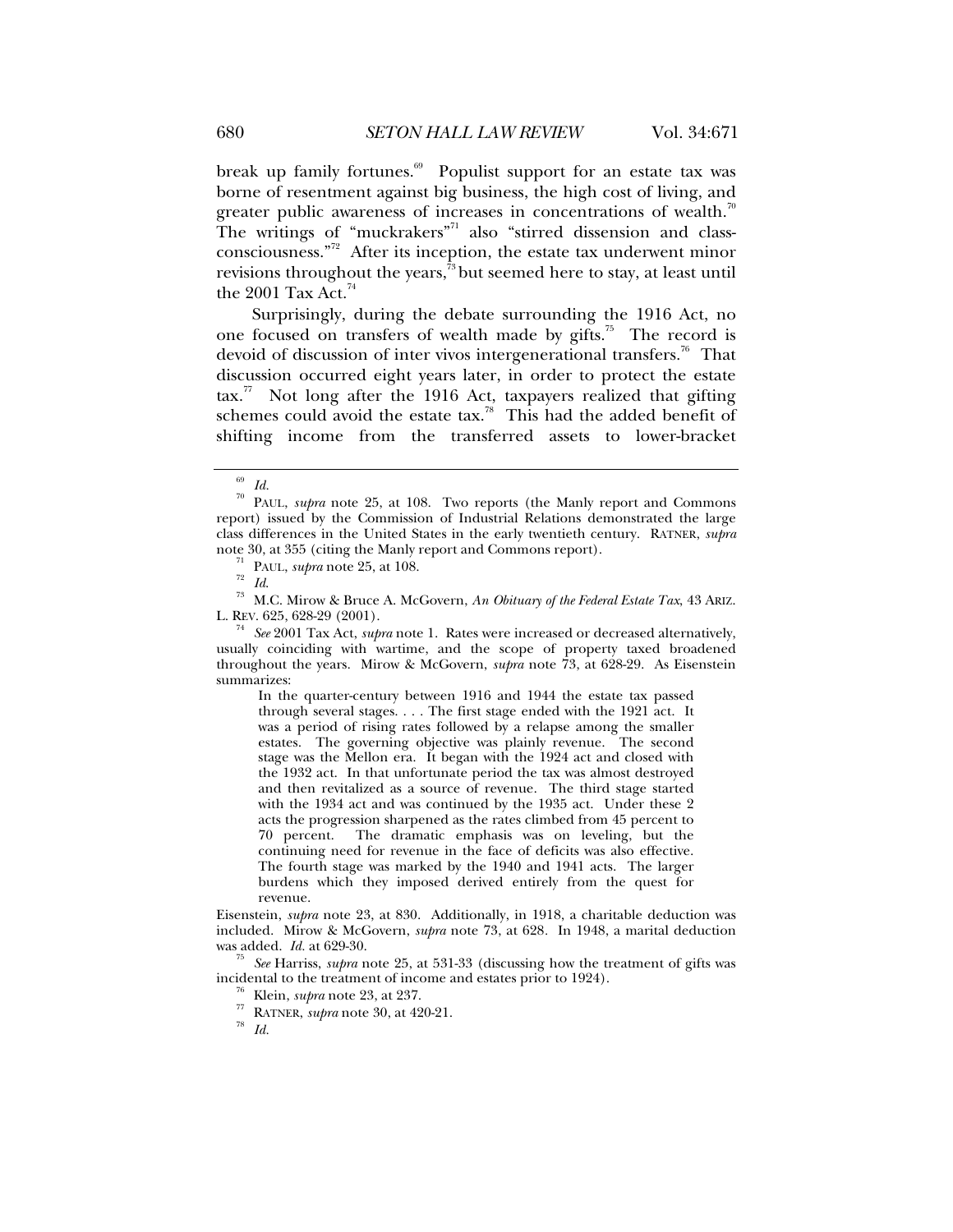#### 2004 *COMMENT* 681

taxpayers. Congress established the gift tax in 1924 to protect the estate tax and income tax from abuse by removing the inter vivos exemption.<sup>79</sup> Some commentators believe that it was also enacted in part as an instrument to equalize wealth.<sup>80</sup> In 1926, as a result of a "vigorous campaign" led by then-Secretary of the Treasury Andrew Mellon, Congress repealed the gift tax and dramatically reduced estate tax rates.<sup>81</sup> In 1932, however, facing mounting public debt caused by the Great Depression, Congress reenacted the gift tax, both to help balance the budget and to protect the estate tax.<sup>82</sup>

The transfer tax treatment of estates and gifts underwent a major overhaul with the 1976 Tax Reform Act, which integrated the treatment of estates and gifts into one system that taxed cumulative taxable transfers made during life and after death.<sup>83</sup> It also eliminated many loopholes. $84$  The unified system combined the fair market value of the estate assets with the value of all inter vivos gifts (above the annual exclusion amount) executed while the decedent was alive.<sup>85</sup> Since the unified system totaled all taxable gifts made during life with bequests at death, the effect was to give an individual,

<sup>&</sup>lt;sup>79</sup> Id.; Revenue Act of 1924, ch. 234, 43 Stat. 313-16 (effective 1924-1926) [hereinafter 1924 Gift Tax].

RATNER, *supra* note 30, at 420 (discussing the 1924 Gift Tax); *see* Eisenstein, *supra* note 23, at 828 (noting that "leveling of hereditary fortunes" became a formal objective of the estate tax in the Roosevelt administration).

Revenue Act of 1926, ch. 27, 44 Stat. 125 (effective 1926-1932); RATNER, *supra* note 30, at 424-30 (discussing the repeal of the 1924 Gift Tax); *see* Harriss, *supra* note 25, at 538 (stating that only a few members of Congress led the fight against the wealth transfer taxes, and several wealthy citizens and large corporations funded the

fight).<br><sup>82</sup> Revenue Act of 1932, ch. 209, 47 Stat. 245 (1932) (codified as amended in scattered sections of 26 U.S.C.) [hereinafter 1932 Gift Tax]. For a discussion of the 1932 Gift Tax, see RATNER, *supra* note 30, at 420, and PAUL, *supra* note 25, at 155-56, 162. The 1932 Gift Tax was based on the donor's cumulative taxable gifts. RATNER, *supra* note 30, at 420*.* Congress reenacted the gift tax to help balance the federal budget, prevent avoidance of the estate tax by the wealthy, and decrease "the tax burden of the masses." *Id.* at 449-50. The 1932 Gift Tax differed from the 1924 Gift Tax because the 1932 Gift Tax taxed individuals, while the 1924 Gift Tax only taxed "gifts made by corporations, trusts, and estates." *Id.* at 450. Supposedly, Congress did not discuss important details and specific features of the 1932 Gift Tax. Harriss,

*supra* note 25, at 538. 83 Michael J. Graetz, *To Praise the Estate Tax, Not to Bury It*, 93 YALE L.J. 259, 259,

<sup>261-63 (1983). 84</sup> *Id.* ("[I]n 1976, after nearly thirty years of neglect, Congress adopted a series of revisions intended to make the estate and gift taxes apply on a more regular and uniform basis."); Mary R. Wampler, *Repealing the Federal Estate Tax: Death to the Death Tax, or Will Reform Save the Day?*, 25 SETON HALL LEGIS. J. 525, 529, 531 (2001) ("In 1976, the estate and gift taxes were unified into one system in an attempt to reduce loopholes and simplify the wealth transfer tax system."). 85 McCaffery, *supra* note <sup>2</sup>*,* at 1434.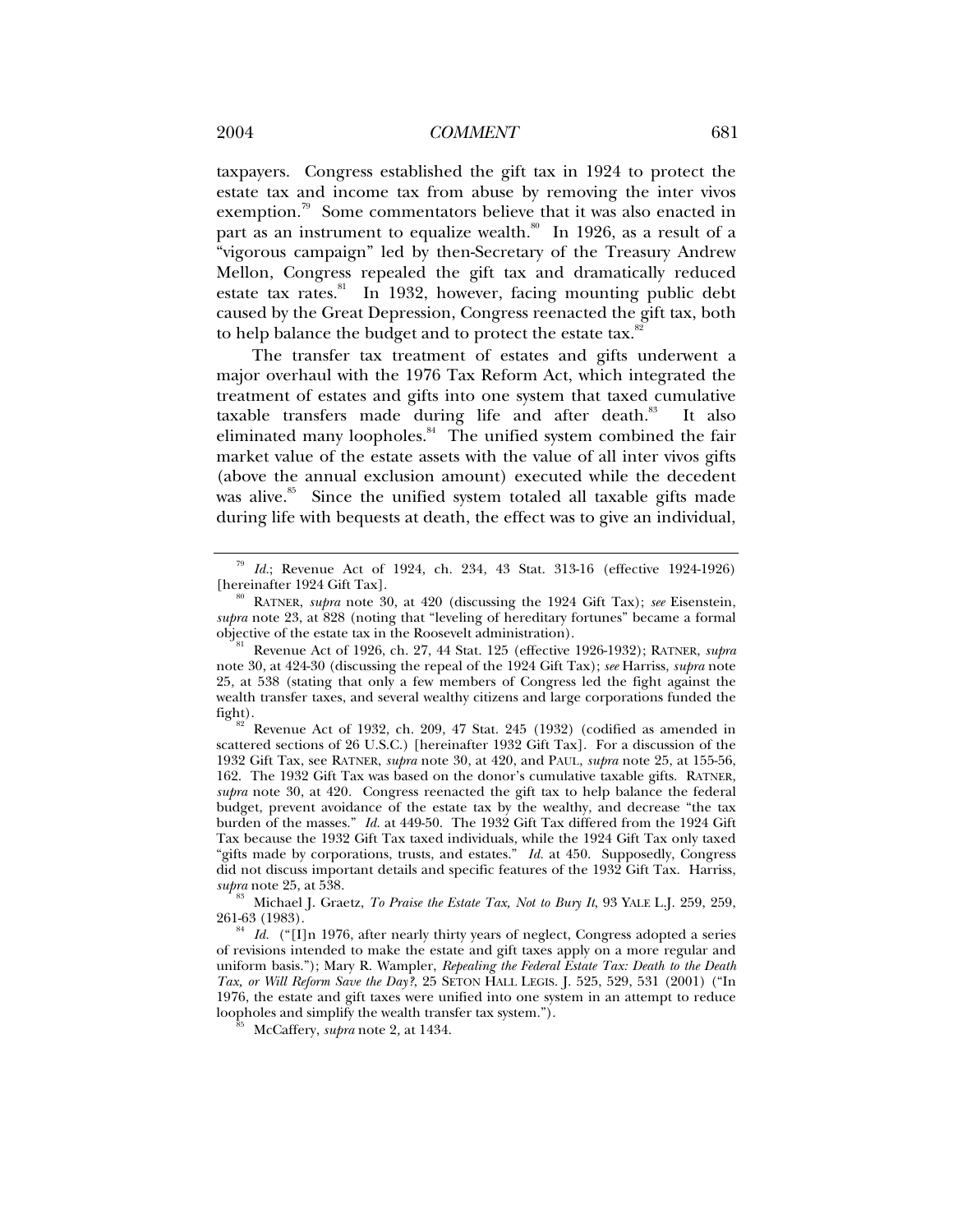and in turn an estate, only one run up the "rate ladder."<sup>86</sup>

The 1976 Tax Reform Act also abolished the fair market value basis with respect to inheritances and instead adopted a carryover basis.87 As a carryover basis already existed for gifts, Congress intended to remove the income tax bias against lifetime transfers created by the fair market value basis for inheritances.<sup>88</sup> Congress later repealed this carryover basis provision and readopted the prior rule of a stepped up basis to fair market value at death.<sup>8</sup>

The 1976 Tax Reform Act also added a generation-skipping tax to the transfer tax system.<sup>90</sup> A generation-skipping tax became necessary in order to prevent wealthy taxpayers from eliminating an entire layer, sometimes two layers, of transfer tax by simply skipping a generation when transferring wealth. $91$  After the Tax Reform Act of 1976, the wealth transfer system remained relatively unchanged, until

A generation-skipping transfer tax generally is imposed on transfers, either directly or indirectly or through a trust or similar arrangement, to a 'skip person' (i.e., a beneficiary in a generation more than one generation below that of the transferor). Transfers subject to the generation-skipping transfer tax include direct skips, taxable terminations, and taxable distributions.

H.R. REP. NO. 107-84, at 180 (2001).

<sup>86</sup> *Id.* Taxpayers were forced to make only one run up the "rate ladder" because all taxable gifts and, finally, the estate were added together and taxed at progressively higher rates.  $Id$ .

<sup>&</sup>lt;sup>87</sup> Tax Reform Act of 1976, Pub. L. No. 94-455, 90 Stat. 1874 (1976) (codified as amended in scattered sections of 26 U.S.C.). A "carryover basis" is "the basis of property transferred by gift or in trust, equaling the transferor's basis." BLACK'S LAW

DICTIONARY 145 (7th ed. 1999).<br><sup>88</sup> Schlachter, *supra* note 15, at 783.<br><sup>89</sup> Id. Many commentators have criticized the carryover basis. *See, e.g.*, Joseph Dodge, *What's Wrong With Carryover Basis Under H.R. 8*, 91 TAX NOTES 961, 971-72 (2001) (stating that a carryover basis would "violate the principle that income should be attributed to the person who earned it" and that "tax avoidance through gain shifting would still be a problem for estate-transferred property, which could be allocated among legatees following death so as to lower aggregate income tax burdens"); Lee A. Sheppard, *The Tax Bill—News Analysis—Debt in Contemplation of Death*, 91 TAX NOTES 1655, 1659-60 (2001) ("Carryover basis presents a host of administrative problems . . . ."). *See generally Stepping Up to the Repeal of the Estate Tax: New Ways are being Looked at to Value Gains When You Die*, FIN. TIMES (London), Apr. 7, 2001, at 25 (discussing the carryover basis). Interestingly, the 2001 Tax Act applies the carryover basis. 2001 Tax Act, *supra* note 1, § 542.<br><sup>90</sup> Graetz, *supra* note 83, at 261. The tax was simplified in 1986 to tax "skip

persons." Glendall Jones Jr., *Repeal the Estate Tax? Bad Move: The Transfer Tax System Paradigm,* 89 TAX NOTES 793, 794 (2000). "Skip persons" include "heirs two or more generations below the transferor . . . [or] a trust, where the trust operates exclusively for the benefit of grandchildren or a younger generation." *Id.* (stating that the aim of the generation-skipping tax is to tax intergenerational wealth transfers through trusts, thus taxing "assets held by a trust as they pass" through generations). 91 *Id.* The House of Representatives describes the generation-skipping tax: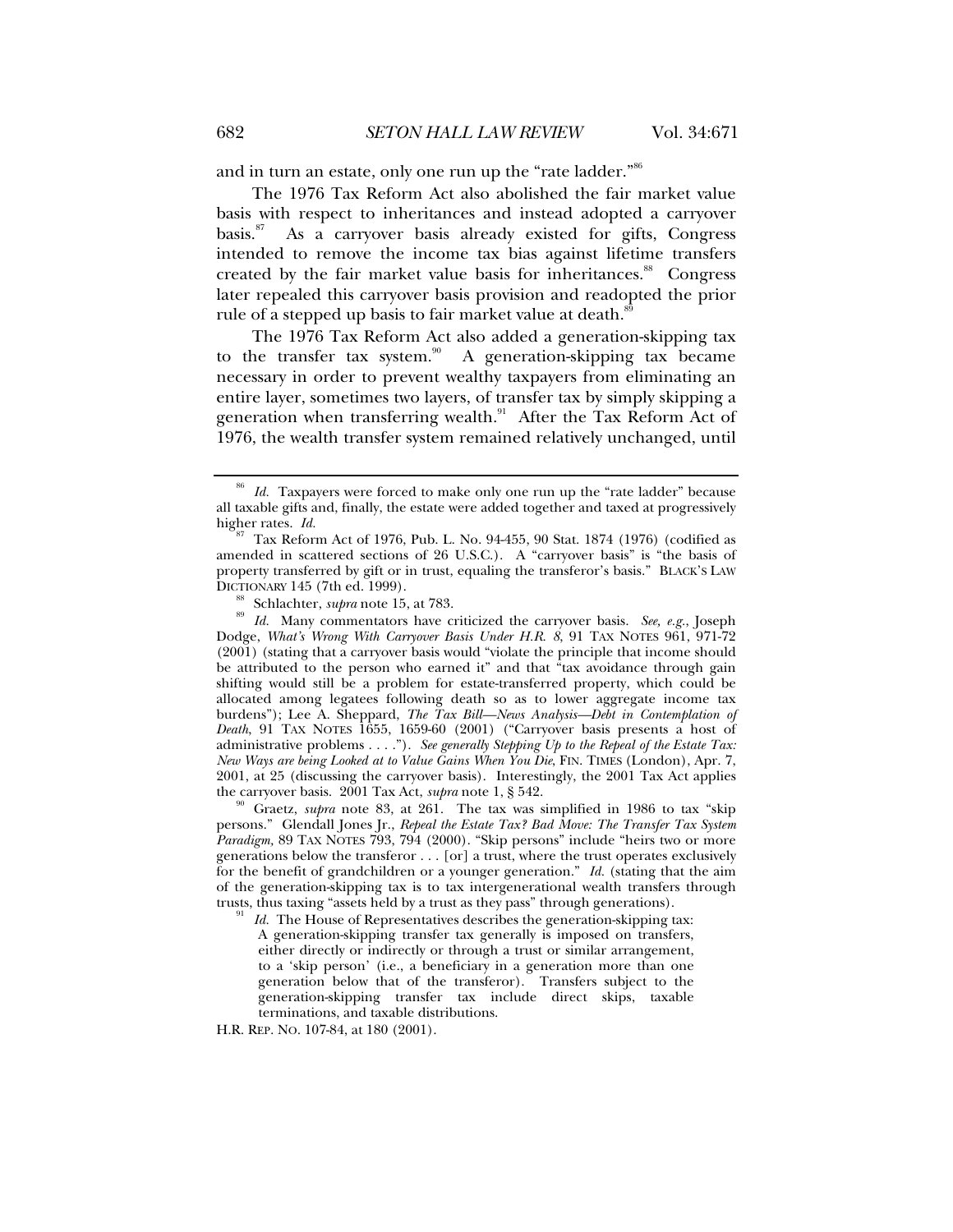the enactment of the 2001 Tax Act.<sup>92</sup>

#### II. THE CASE FOR AND AGAINST ESTATE AND GIFT TAXES

The debate regarding the desirability of estate and gift taxes ("EGT") has raged for over eighty-five years.<sup>93</sup> During that time, the policy justifications both in favor and against such taxes have remained the same. $94$  With the 2001 Tax Act, the estate tax opponents triumphed, albeit temporarily.<sup>95</sup> Yet, considering the possibility that estate tax repeal may become permanent,  $96$  the policy arguments should be reexamined in order to ascertain whether other modifications to the tax treatment of gifts and inheritances would be required. Specifically, should either the gift tax or the exclusion under § 102, or both, be retained in an estate tax-free world?

#### *A. Arguments for the Retention of Estate and Gift Taxes*

#### 1. Revenue

The most important historical justification for the EGT is the justification for all taxes: revenue. The EGT generates \$20 to \$30 billion per year, approximately 1.4-percent of the federal government's total revenue. $\frac{97}{10}$  Only two-percent of estates incur estate

<sup>&</sup>lt;sup>92</sup> See 2001 Tax Act, *supra* note 1.<br><sup>93</sup> Schmalbeck, *supra* note 16, at 749; *see supra* Part I (discussing the enactment of the modern wealth transfer system).

<sup>&</sup>lt;sup>94</sup> See generally William G. Gale & Joel B. Slemrod, A Matter of Life and Death: *Reassessing the Estate and Gift Tax*, 88 TAX NOTES 927 (2000) (arguing for reform of the estate and gift taxes ("EGT")); Christopher E. Erblich, *To Bury Federal Transfer Taxes Without Further Adieu*, 24 SETON HALL L. REV. 1931 (1994) (arguing for repeal of

<sup>2001</sup> Tax Act, *supra* note 1, §§ 511, 521. Nevertheless, this repeal is only temporary as the tax system is to return to its pre-2001 Tax Act status in 2011. *Id.* § 901. In other words, without further legislation the 2001 Tax Act does not apply after December 31, 2010. Campbell, *supra* note 8, at 623.<br><sup>96</sup> See *subra* note 16 for a discussion of congressional bills calling for the

permanent repeal of the estate tax.<br><sup>97</sup> Joint Econ. Comm., *The Economics of the Estate Tax*, *at* 

http://www.house.gov/jec/fiscal/tx-grwth/estattax/estattax.htm (Dec. 1998) (on file with author). Literature differs on the exact impact of the EGT on federal revenues. One source states that from 1990 to 1998, the estate tax averaged \$15.3 billion, about one-percent of federal revenues. Schlachter, *supra* note 15, at 789. The Congressional Budget Office projected that the estate tax would raise \$30 billion in 2000, \$37 billion in 2005, and \$48 billion in 2010 (based on the estate tax system as existed in 2000). Richard L. Heaton, *The Death of the Death Tax?*, 42 ORANGE COUNTY LAW. 6 (Nov. 2000). Another source forecasted \$331 billion in revenues from 1999-2008. James R. Repetti, *The Case for the Estate and Gift Tax*, 86 TAX NOTES 1493, 1495, 1497 (2000) (recommending that Congress retain the EGT). Most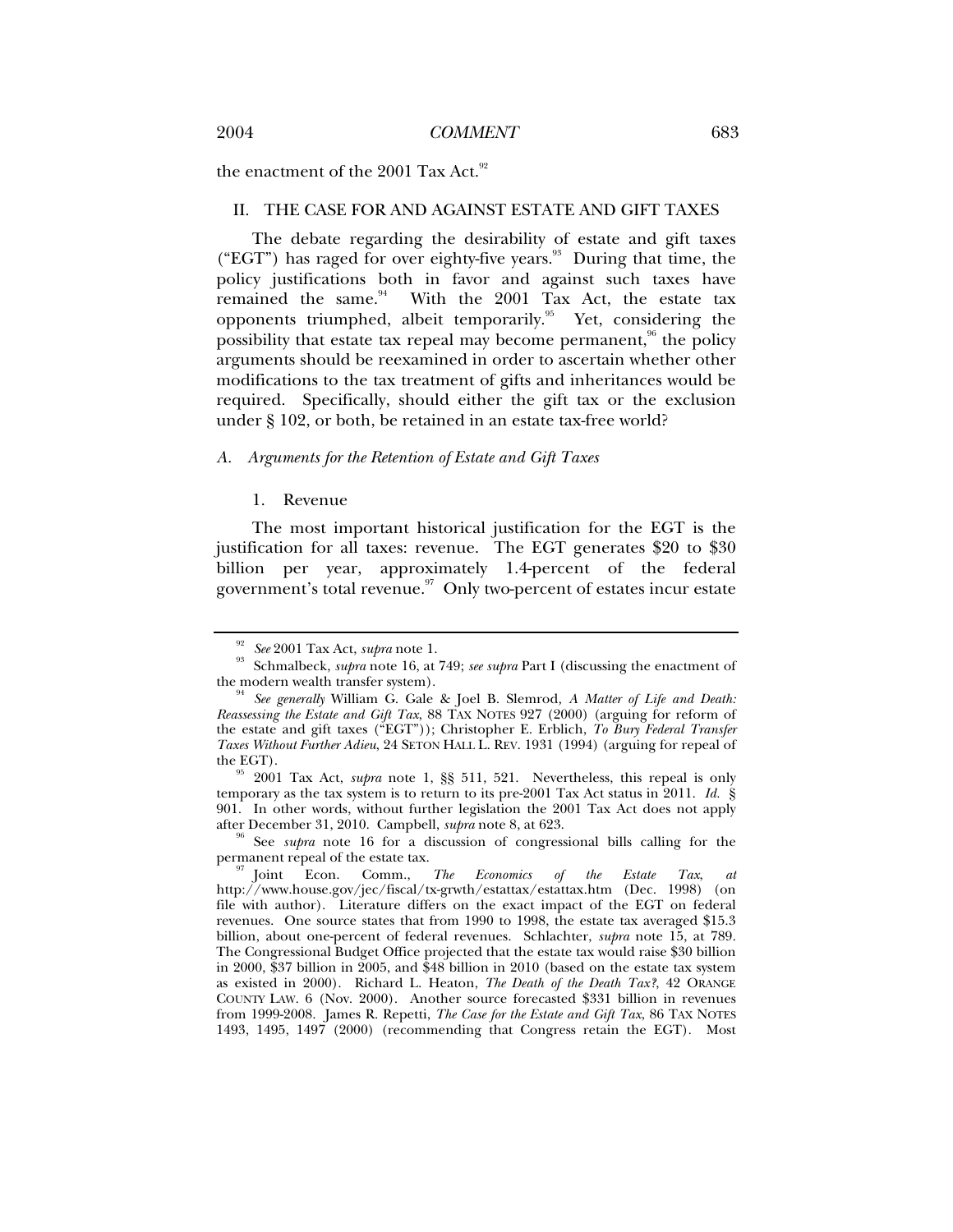tax liability.98 Considering the EGT's small contribution to government revenues, and that the federal government sustains trillions of dollars in outlays a year, the revenue generated by the EGT appears negligible.<sup>99</sup> And yet, many argue that \$25 billion is still a substantial amount. $100$ 

The revenue loss, however, is not just that of the federal government. States will feel part of the brunt of EGT repeal due to the State Death Tax Credit (the so-called "soak up" provision), which includes a federal estate tax credit for any estate tax paid to a state.<sup>101</sup> In 2001, the total revenue generated by the fifty states through the soak up provision was approximately \$5 billion.<sup>102</sup> When the EGT is

of government programs), *at* http://www.census.gov/prod/www/statistical-abstract-02.html (2002) (on file with author). The United States spends approximately \$2 trillion a year in outlays. *Id.* at 305. The Joint Committee on Taxation predicts that permanent repeal of the estate would result in the loss of \$56 billion in revenue in 2012. Friedman, *supra* note 16, at 1984. Furthermore, permanent repeal of the estate tax would result in the loss of approximately \$740 billion in revenues from

<sup>100</sup> Repetti, *supra* note 97, at 1495-97. See *infra* notes 128-34 and accompanying text for the counterarguments set forth by the opponents of the EGT.

 $101$  I.R.C. § 2011 (2003). The House of Representatives describes the State Death Tax Credit:

A credit is allowed against the Federal estate tax for any estate, inheritance, legacy, or succession taxes actually paid to any State or the District of Columbia with respect to any property included in the decedent's gross estate. The maximum amount of credit allowable for State death taxes is determined under a graduated rate table. . . . Most States impose a "pick-up" or "soak-up" estate tax, which serves to impose a State tax equal to the maximum Federal credit allowed.

H.R. REP. NO. 107-84, at 180 (2001). Thus, the taxpayer is not burdened by a state estate tax, rather the system simply shifts revenue from the federal government to the state. Schlachter, *supra* note 15, at 799-801; Jonathan G. Blattmachr & Mitchell M. Gans, *Wealth Transfer Tax Repeal: Some Thoughts on Policy and Planning*, 90 TAX NOTES 393, 397 (2001) ("[T]he biggest losers of all of the elimination of the federal wealth transfer tax system will be the several states.").<br><sup>102</sup> Iris J. Lav & Joel Friedman, *Estate Tax Repeal: A Costly Windfall for the Wealthiest* 

*Americans* (including a chart of each state's revenue received from the federal estate

scholars agree that the EGT contributes about one to two-percent of all federal revenues. McCaffery, *supra* note 2, at 1433. See Martin A. Sullivan, *News Analysis— Goodbye Estate Tax?*, 90 TAX NOTES 423 (2001), for a detailed summary of estate tax returns. Supporters note that revenue from the EGT doubled between 1993 and 1998. *See also* Charles Davenport & Jay Soled, *Enlivening the Death-Tax Death-Talk*, 84 TAX NOTES 591, 625 (1999) (discussing the costs of the EGT and finding the estate

William G. Gale & Joel B. Slemrod, *The Estate Tax Plays a Key Role*, AARP BULL. (Apr. 2001), *available at* http://www.brook.edu/views/op-ed/gale/200104.htm (on file with author); *see* Leonard E. Burman & William G. Gale, *The Estate Tax is Down, But Not Out*, 94 TAX NOTES 1039 (2002) (discussing the small percentage of taxpayers that actually incur estate tax liability).<br><sup>99</sup> U.S. Census Bureau, *Statistical Abstract of the United States: 2002* (stating the costs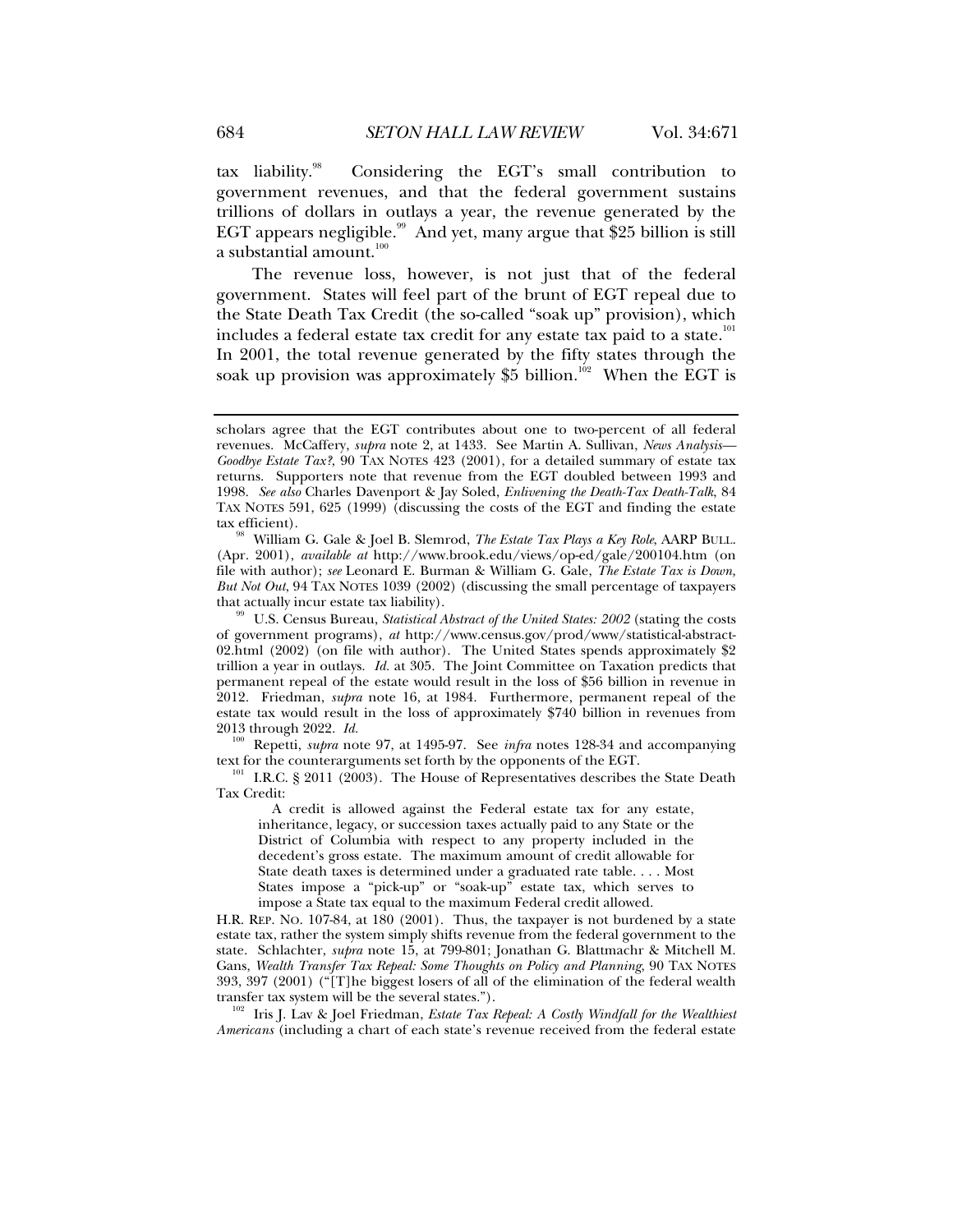repealed, this source of revenue for states will be lost.<sup>103</sup> To replace this revenue, states would need to increase the amount of revenue they currently derive from inheritance taxes. But, since thirty-six states have repealed or modified their inheritance taxes, some commentators fear a "race to the bottom."104

2. Progressivity

Recognizing the limited revenue generated by the  $\text{tax},^{105}$  some supporters of the EGT emphasize instead the progressive $106$  nature of the tax.107 These scholars claim that the EGT plays a pivotal role in maintaining a progressive tax system.<sup>108</sup> By falling on the wealthiest one to two-percent of the public, the EGT provides approximately one-third of the tax system's progressivity, somewhat surprising given that the EGT only contributes about 1.4 percent of the federal revenue.<sup>109</sup> Opponents insist that an income tax could provide sufficient progressivity to the American tax system if Congress were to adjust rates and brackets accordingly.<sup>110</sup> Moreover, they argue that

It is unlikely that states will act quickly to increase inheritance taxes. Schlachter, *supra* note 15, at 800 (arguing that states have engaged in a race to the bottom). See Oskar R. Harmon, *The Estate Tax: Repeal or Reform?*, 91 TAX NOTES 2072 (2001), for a discussion of the effect of estate tax repeal on the states.

 $\frac{105}{105}$  See infra notes 128-34 and accompanying text for a discussion of the limited revenue raised by the EGT.

 $\mu$ <sup>6</sup> Progressivity involves the wealthy paying a higher percentage of taxes than the poor, justified by notions of fairness, ability to pay, and preventing large accumulations of wealth. Schlachter, *supra* note 15, at 806. Associated with progressivity, supporters claim the EGT is essential to vertical equity, which involves taxing the wealthy more than lower income individuals. Jones, *supra* note 90, at 794. 107 Graetz, *supra* note 83, at 269-72; *see* Barbara Redman, *Rethinking the Progressive* 

*Estate and Gift Tax*, 15 AKRON TAX J. 35 (2000) (including a brief description of the historical and judicial treatment of progressive taxation).

<sup>108</sup> Graetz, *supra* note 83, at 272.<br><sup>109</sup> Id.; Schlachter, *supra* note 15, at 808. "About 96 percent of those who die in a given year do not have to file estate tax returns, and half of those who file owe no taxes once credits and deductions are claimed." Burman & Gale, *supra* note 98, at 1041. Furthermore, "only about 2 percent of deaths result in estate tax liability, and payments are highly concentrated within that group." *Id.* In *Dickman v. United States*, 465 U.S. 330, 338-39 (1984), the United States Supreme Court upheld the gift tax

due to the progressive nature of the tax.<br><sup>110</sup> Some scholars argue that the repeal of the estate tax and adoption of a carryover basis regime "can be structured to include a substantial element of

tax credit), *at* http://www.cbpp.org/5-25-00tax.htm 12-13 (Feb. 6, 2001) (on file with

 $103$  States collect approximately one-quarter of the revenue raised by the estate tax. Wampler, *supra* note 84, at 538. The Center for Budget and Policy Priorities estimates that the states would lose approximately \$16 billion from 2003 to 2007 due to the 2001 Tax Act. Marilyn Geewax, *Plan to Eliminate Estate Tax Attracts Unlikely*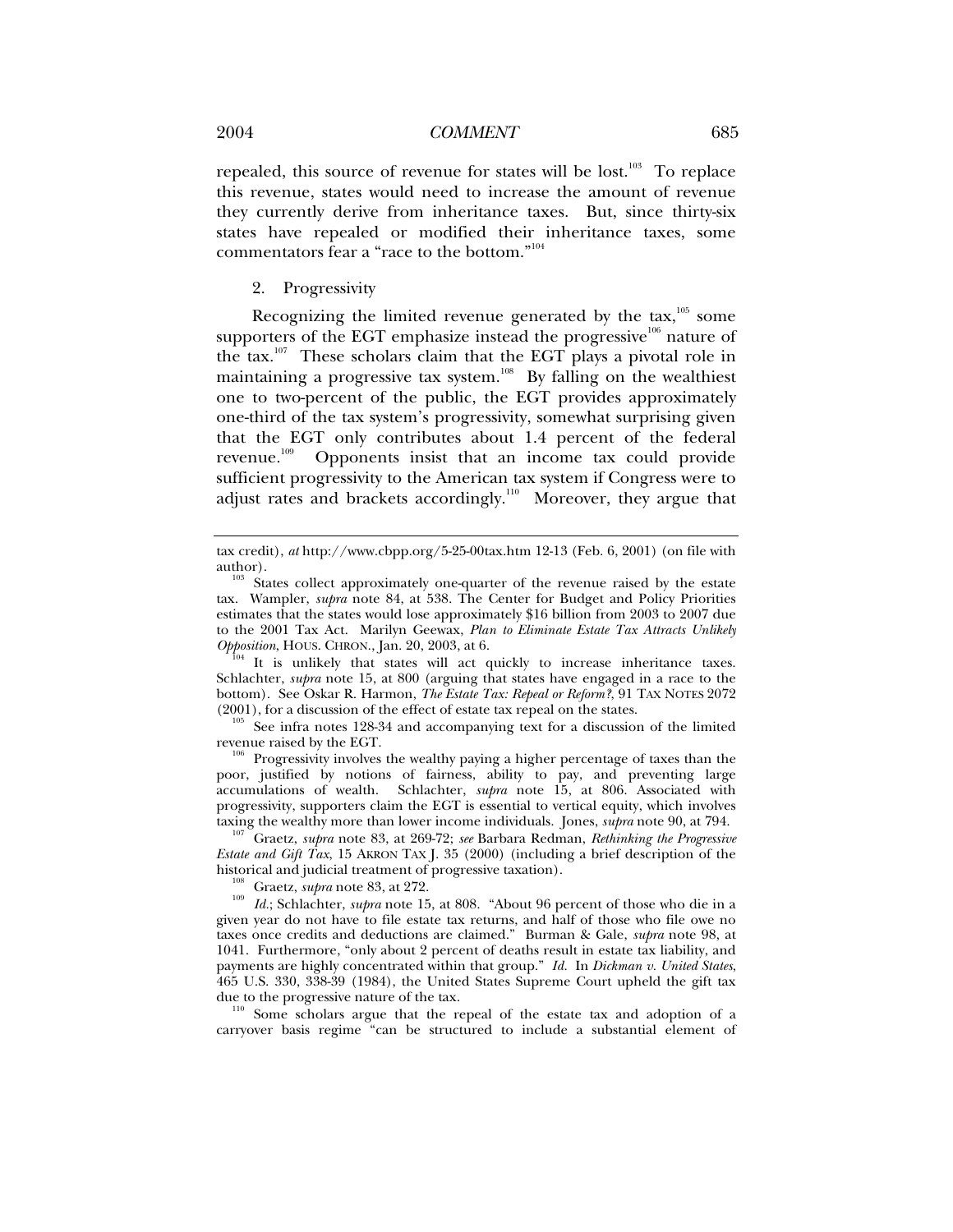the progressivity of the EGT is more psychological than real and that studies demonstrate that the wealthiest taxpayers often pay lower effective rates than taxpayers in lower brackets because of sophisticated tax planning techniques. $\frac{1}{111}$  Conversely, supporters claim Congress should reform the current EGT system to eliminate loopholes, thus enabling the tax to provide an efficient mechanism to add progressivity to the American tax structure. $^{112}$ 

3. Social Policy

Another popular argument in favor of the EGT is that it promotes a social policy of decentralizing and redistributing wealth.<sup>113</sup> Scholars have long argued that large concentrations of wealth endanger democratic society and conflict with the American ideal of equal opportunity.<sup>114</sup> The EGT is necessary to combat these The EGT is necessary to combat these inequities.<sup>115</sup>

<sup>114</sup> See Dennis Kessler & André Masson, *On Five Hot Issues on Wealth Distribution*, 32 EUR. ECON. REV. 644, 646-47 (1988) (discussing the debate regarding the importance of inheritance on wealth accumulation and inequality); Alan S. Blinder, *Distribution Effects and the Aggregate Consumption Function*, 83 J. POL. ECON. 447 (1975) (finding that even if the distribution of income is equalized, aggregate consumption would remain the same or diminish only slightly); *see also* John G. Steinkamp, *Case for Federal Transfer Taxation*, 55 ARK. L. REV. 1, 82-84 (2002) (arguing in favor of the EGT because it helps reduce concentrations of wealth). Andrew Carnegie believed that large inheritances conflicted with the democratic ideal of equal opportunity. ANDREW CARNEGIE, THE GOSPEL OF WEALTH 10 (1933). Recently, "[a] group of 120 wealthy Americans—including investors George Soros and Warren E. Buffet and Bill Gates' father—have signed a petition urging Congress to keep the estate tax . . . ." William Neikirk, *Estate-Tax Issue Sparks Wealth of Arguments*, CHI. TRIB., Apr. 2, 2001, at 1. For a discussion of social policy associated with the estate tax, see Geewax, *supra*  note 103, at 6, and Dean Calbreath, *Death & Taxes; Not All Wealthy Americans Are In Favor Of Eliminating Inheritance Taxes*, SAN DIEGO UNION-TRIB., Nov. 15, 2002, at C1.

<sup>115</sup> Repetti, *supra* note 97, at 1498. Some scholars believe the real concern is whether the EGT affects wealth concentrations, rather than income concentrations, because wealth concentrations impact the political process by investments and consumption. *Id.* 149 of the 400 wealthiest individuals in the United States in 1999 began with inherited fortunes. *Id.* This number was even greater in 1984. *Id.* Other scholars believe concentrations of wealth still exist due to avoidance of the EGT by taxpayers. Jones, *supra* note 90, at 796; *see* Joel C. Dobris, *A Brief for the Abolition of All Transfer Taxes*, 25 SYRACUSE L. REV. 1215, 1218-19 (1984) (stating that the estate tax does not break up concentrations of wealth because of tax avoidance). For an extreme view of how to equalize wealth, see Mark L. Ascher, *Curtailing Inherited Wealth*, 89 MICH. L. REV. 69 (1990). Professor Ascher suggests that wealth transfer taxes should be used to curtail inheritances by selling property owned at death and giving the proceeds to the government, with certain exceptions. *Id.* 

progressivity." *See, e.g.*, Schlachter, *supra* note 15, at 788.<br>
<sup>112</sup> *Id.* at 788.<br>
<sup>113</sup> Repetti, *supra* note 97, at 1498 (finding that the estate tax does help reduce dynastic wealth).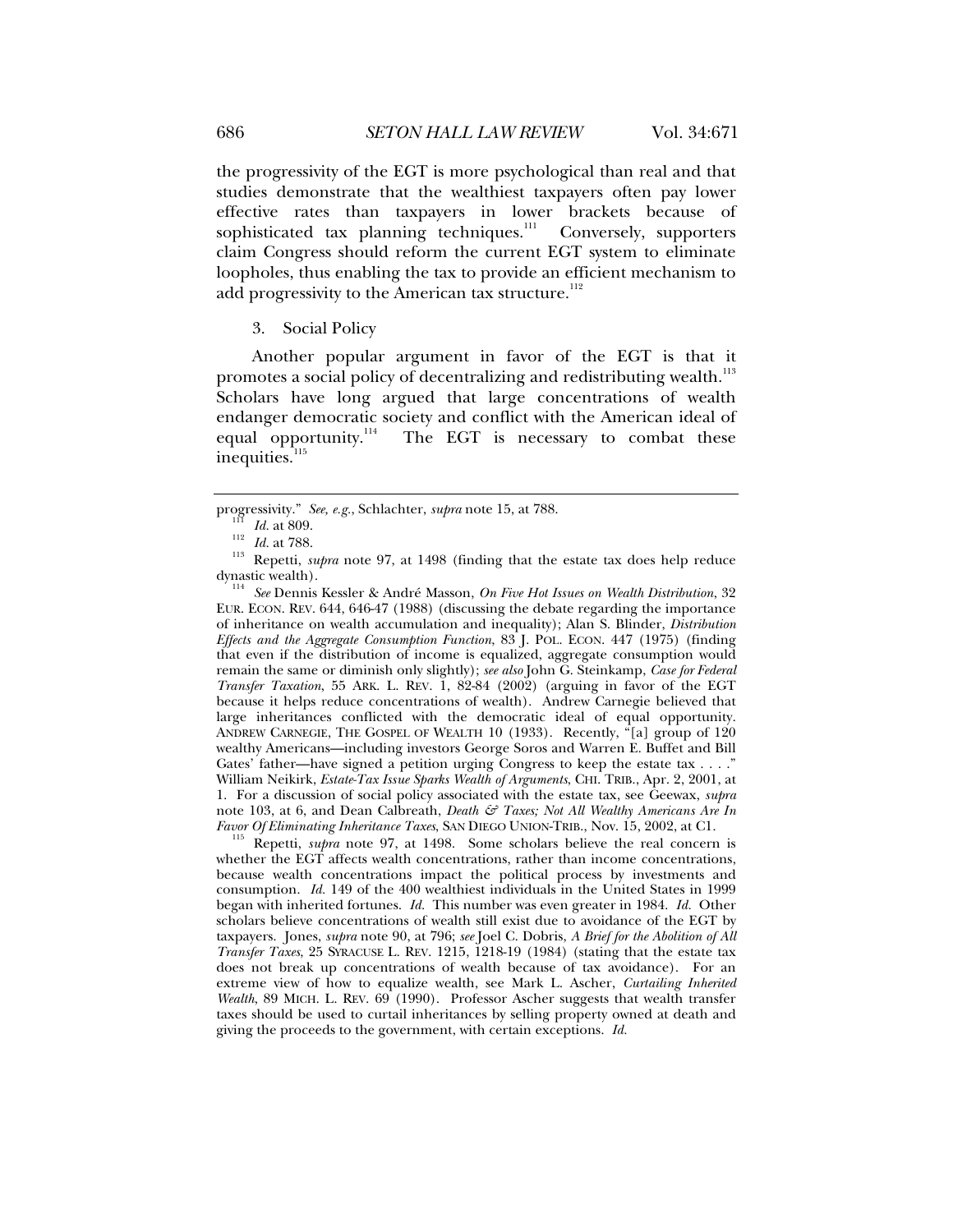#### 2004 *COMMENT* 687

Although the estate tax is strongly supported as a tool to break up concentrations of wealth, statistics demonstrate that little has changed in the years since Congress enacted the  $EGT$ .<sup>116</sup> The Joint Economic Committee, a group consisting of both members from the House of Representatives and Senate, has found that the EGT has little impact on the distribution of wealth, mainly because of intangible advantages of high-income households.<sup>117</sup> Commentators argue that the inequality still existing in the United States demonstrates that "wealth is simply taken from one class and is never seen by the other" as concentrations of wealth continue to grow and redistribution programs are inefficient.<sup>118</sup> As the empirical studies reveal, the EGT has little effect on wealth concentration.<sup>119</sup>

4. Charitable Giving

In addition to revenue, progressivity, and social policy, a further justification of the EGT is that it promotes charitable giving.<sup>120</sup> The

A study showed the richest one-percent of the population had one-fourth to one-fifth of the total wealth over the last fifty years. Graetz, *supra* note 83, at 271. Even more so, the inequality of wealth may have increased since the 1970s, perhaps because only a small part of wealth is attributed to inheritances. Schlachter, *supra* note 15, at 792.

<sup>&</sup>lt;sup>117</sup> Joint Econ. Comm., *supra* note 97, at 3 (stating that "the estate tax fails on liberal, progressive grounds because it discourages work and saving in favor of largescale consumption . . . there is no empirical evidence to support the view that the estate tax is effective at reducing inequality . . . much of the research which suggests that the estate tax is a poor tool to address inequality has been done by economists who themselves are generally sympathetic to issues of income inequality"). Advantages of high income households include "human wealth," which is "derived from favorable educational and environmental opportunities, as well as 'connections' due to family background and marriage." Jacob Mikow & Darien Berkowitz, *Beyond Andrew Carnegie: Using a Linked Sample of Federal Income and Estate Tax Returns to Examine the Effects of Bequests on Beneficiary Behavior*, *at* http://www.irs.gov/taxstats/article/0,,id=106176,00.html (Oct. 2000) (on file with

author). 118 Jones, *supra* note 90, at 794; *see* Joseph E. Stiglitz, *Notes on Estate Taxes, Redistribution, and the Concept of Balanced Growth Path Incidence*, 86 J. POL. ECON. S137 (1978) (stating that the estate tax may actually increase inequality of income and

<sup>&</sup>lt;sup>119</sup> Erblich, *supra* note 94, at 1936-37; *see* Joint Econ. Comm., *supra* note 97, at 5 (stating that inheritance is "not a major source of inequality" or that "government policies aimed at inheritance are likely to be ineffective" for three reasons: first, "there is only a weak correlation between wealth and income;" second, "efforts to curtail wealth transfers will induce wealth holders to increase their consumption;" and third, "the high degree of wealth and income mobility in the economy means that government efforts to redistribute wealth will necessarily meet with limited

 $120$  Charities receive around \$150 billion in gifts annually and the repeal of the estate and gift taxes may cause a reduction of \$15 to \$20 billion. Schlachter, *supra*  note 15, at 801.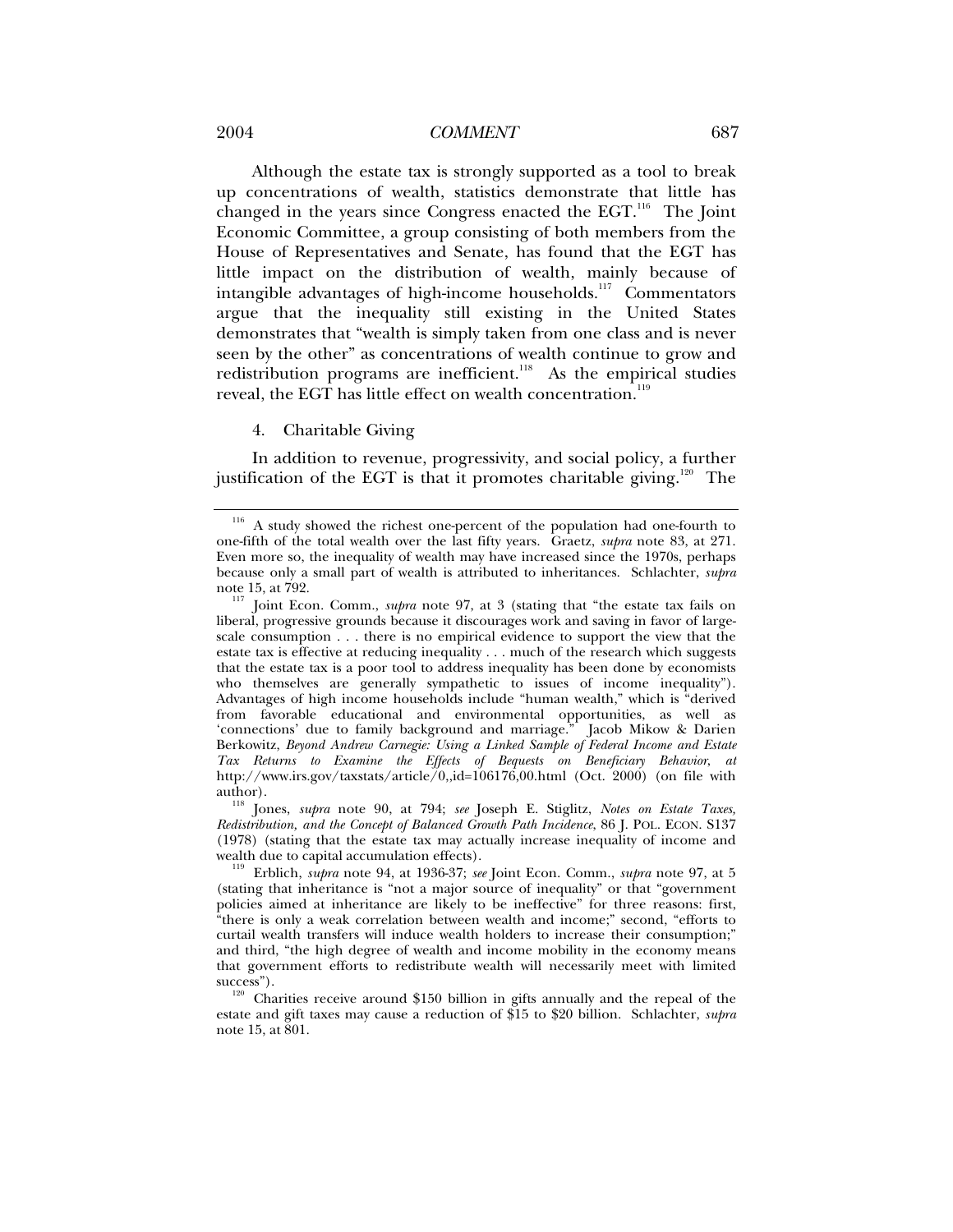EGT encourages charitable contributions by excluding bequests to charities from the decedent's estate.<sup>121</sup> Thus, many charitable organizations lobbied against repeal of the EGT, arguing that repeal would reduce charitable giving. $122$ 

Opponents of the EGT, however, argue that it is "costly, cumbersome, and [an] indirect way to assist charities."<sup>123</sup> Studies demonstrate that tax deductions have only "nominal effects" on charitable gifts; tax incentives, of course, are not the only motivating factors of charitable contributions.<sup>124</sup> Furthermore, the repeal of the estate tax may just shift bequests at death to gifts during life.<sup>125</sup>

### *B. Arguments for the Repeal of Estate and Gift Taxes*

Opponents of the EGT have disputed each of the justifications revenue, progressivity, social policy, and charitable giving—discussed above.<sup>126</sup> In addition, they have advanced quite different policy arguments to justify repeal of the EGT. $127$ 

1. Revenue

Opponents of the EGT contend that it is a relatively paltry source of revenue for the federal government.<sup>128</sup> After factoring in the costs of administration, including employing tax lawyers to combat tax avoidance, retaining large numbers of IRS agents, and maintaining government administration, opponents maintain that the EGT raises little revenue.<sup>129</sup> In contrast to the revenue raised

<sup>&</sup>lt;sup>121</sup> I.R.C. § 2055 (2003). See David Abel, *Estate Tax End May Hit Charity*, BOSTON GLOBE, Feb. 25, 2001, at A15, for a discussion of the impact of estate tax repeal on

charitable contributions.<br><sup>122</sup> David R. Francis, *Charities Harden Opposition To An Estate-Tax Repeal*, CHRISTIAN<br>SCI. MONITOR, Nov. 25, 2002, at 17.

<sup>&</sup>lt;sup>123</sup> McCaffery, *supra* note 2, at 1435.<br><sup>124</sup> *See* Joint Econ. Comm., *supra* note 97, at 10 (stating that "charitable tax deduction exerts only a modest, if any, stimulative effect" and "although the charitable deduction affects the timing of donations, it may not significantly alter the

<sup>&</sup>lt;sup>125</sup> Schlachter, *supra* note 15, at 801-02.<br><sup>126</sup> For a summary of arguments for and against the EGT, see Edward J. McCaffery et al., *Should We End Life Support for Death Taxes?*, 88 TAX NOTES 1373 (2000), and Edward J. McCaffery & Richard E. Wagner, *A Bipartisan Declaration of Independence* 

<sup>&</sup>lt;sup>127</sup> See supra note 126.<br><sup>128</sup> Repeal of the estate tax may actually boost gross domestic product to such an extent that within ten years, federal tax revenue would be higher than if the estate tax was maintained. Stephen J. Entin, *Why the Death Tax Lives*, WALL ST. J., June 19, 2002, at A18. 129 Bruce Bartlett, *The End of the Estate Tax?*, 76 TAX NOTES 105, 109 (1997);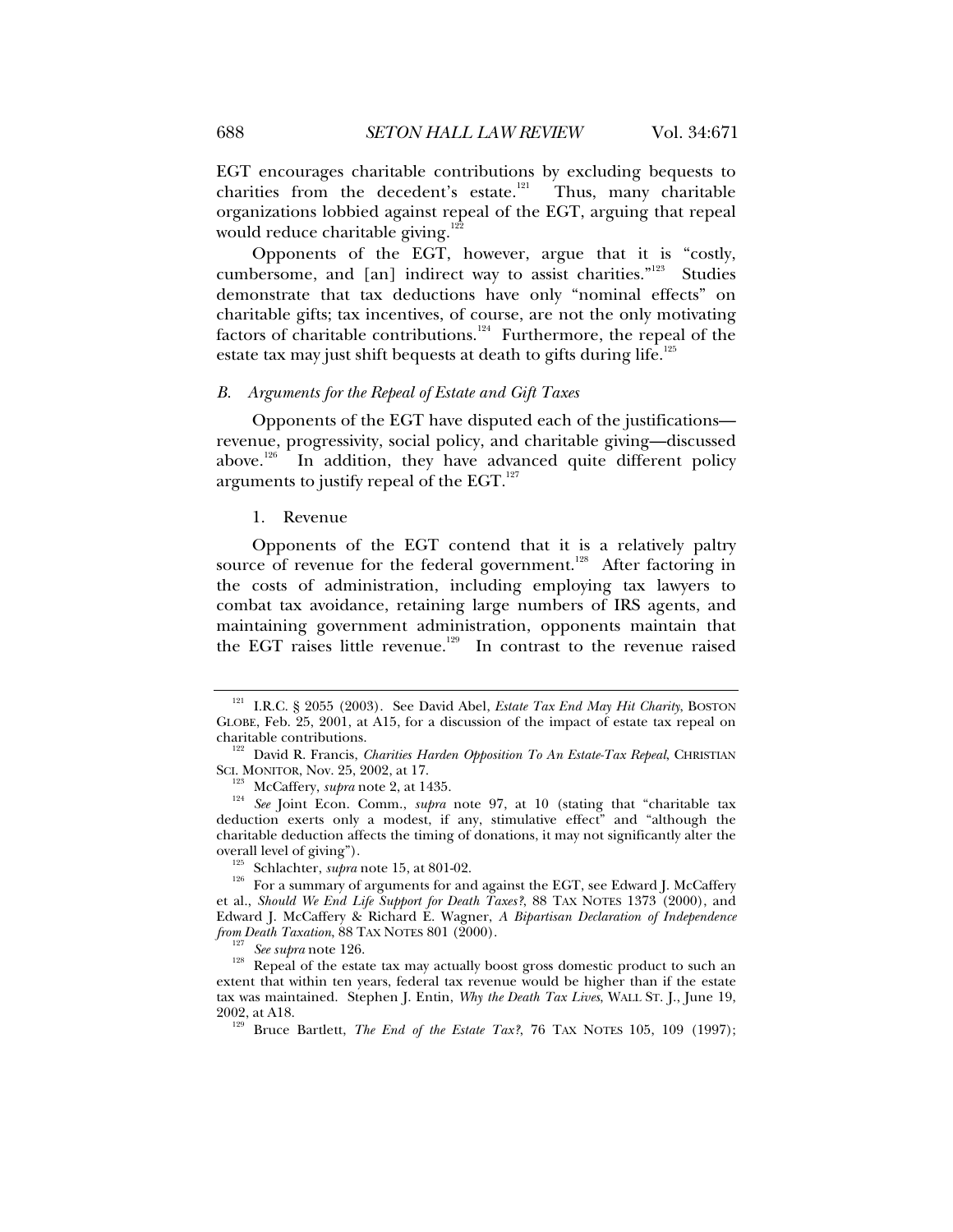from the corporate tax, excise tax, and employment taxes, the contribution of the EGT is insignificant.<sup>130</sup> In 2000, the corporate taxes raised \$236 billion, comprising 11.2-percent of total revenue. $^{131}$ Employment taxes raised \$640 billion that year, or 30.5-percent of total revenue.<sup>132</sup> The EGT, by comparison, brought in approximately \$30 billion, only 1.4-percent of total revenue.<sup>133</sup> Furthermore, the federal government collected more revenue from excise taxes than it did from the EGT: in 2000, the excise tax raised \$55 billion, 2.6 percent of total revenue collected.<sup>134</sup> As these figures demonstrate, the EGT provides relatively little revenue for the federal government.

2. Double Taxation

One frequent argument against the EGT is that it results in double taxation.<sup>135</sup> Opponents assert that accumulations of wealth are first taxed under the income tax system and then again at death.<sup>136</sup> Although that may be true of wage income that becomes savings, a significant portion of a taxpayer's wealth at death consists of untaxed, unrealized appreciation in assets.<sup>137</sup> Furthermore, since the basis of assets transferred at death are stepped up to fair market value, these gains will never be taxed if all transfer taxes are

Edward J. McCaffery, *The Uneasy Case for Wealth Transfer Taxation,* 104 YALE L.J. 283, 300-02 (1994) (discussing the high costs associated with the EGT); John E. Donaldson, *The Future of Transfer Taxation: Repeal, Restructuring and Refinement, or Replacement*, 50 WASH. & LEE L. REV. 539, 564 (1993) (stating that even with improvements of the transfer tax system, costs of the system are still unacceptable). Opponents argue revenue is low due to the narrow tax base. *See* Charles O. Galvin, *To Bury the Estate Tax, Not to Praise It*, 52 TAX NOTES 1413, 1414 (1991) ("The target population to which the wealth transfer system applies is only a miniscule percentage

<sup>%</sup> of the total population, and there is little probability of broadening that base.").<br>
<sup>130</sup> U.S. Census Bureau, *supra* note 99, at 314.<br>
<sup>131</sup> *Id.*<br>
<sup>132</sup> *Id.*<br>
<sup>133</sup> *Id.*<br>
<sup>134</sup> *Id.*<br>
<sup>134</sup> *Id.*<br>
<sup>134</sup> *Id.*<br>
<sup>13</sup> Income is taxed when earned. If used for consumption, there is generally no further federal tax, except for a few excise taxes. If saved, the returns are taxed as interest, dividends and capital gains, and, if put into corporate shares, there is the corporate income tax too. Even if the saving was in a tax-deferred retirement account, it will be subject to the heirs' income tax in the years following inheritance. Consequently, every penny in an estate has either been subject to income taxes, often more than once, or is about to be subject to income taxes. The death tax is always an extra layer of punishment.

Entin, *supra* note 128, at A18. 136 *Id.* 137 Vasek, *supra* note 21, at 961-62.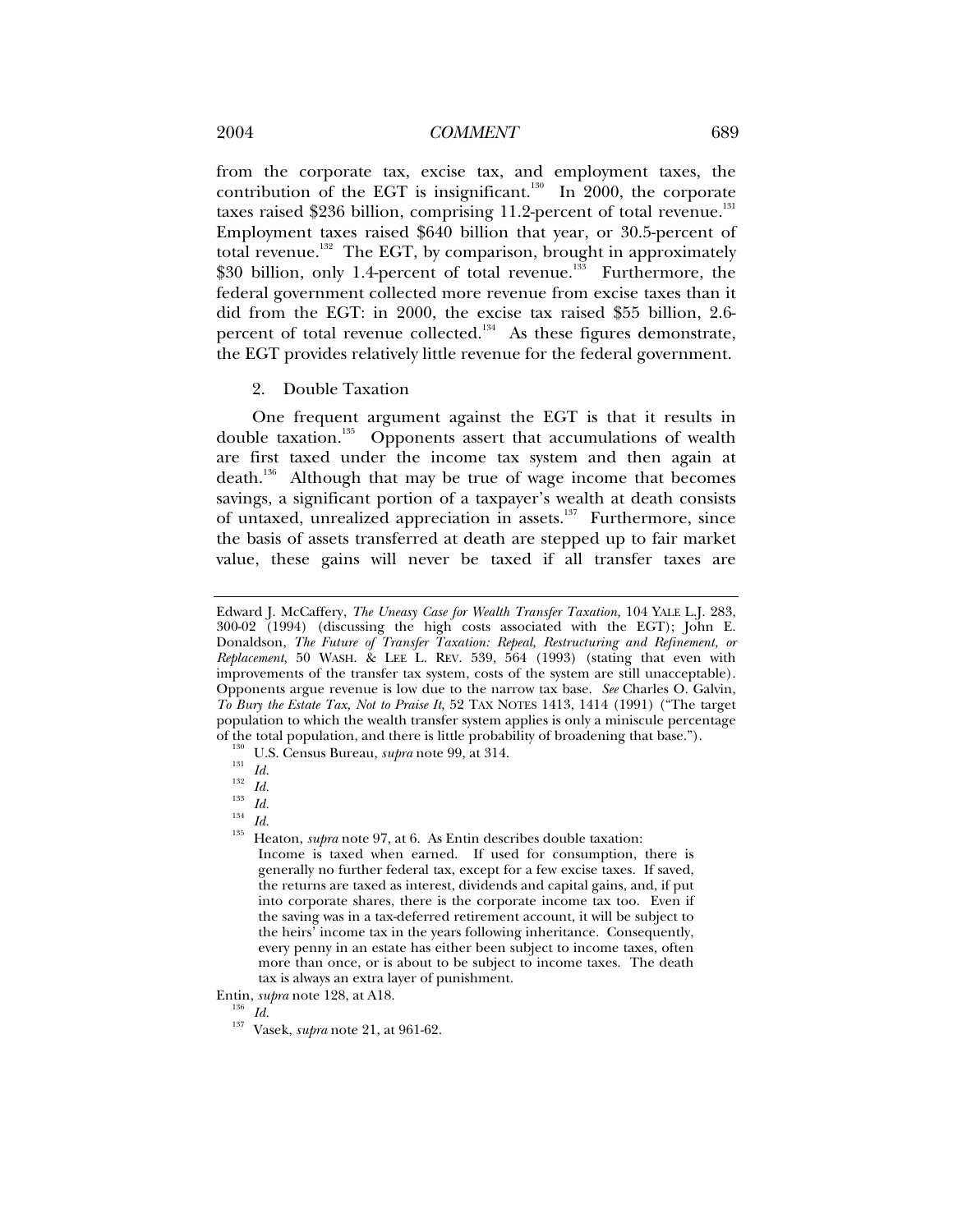repealed.<sup>138</sup> In addition, double taxation exists throughout the tax system; for example, sales tax imposed on consumed earnings that have already been subjected to an income tax.<sup>139</sup>

3. Effect on Behavior

One of the tenets of a good tax system is that, to the extent possible, it should minimize negative effects on behavior and economic activity.<sup>140</sup> The EGT may distort economic decisions by intruding on a parent's interest in providing for future generations. $^\mathrm{141}$ Additionally, it is argued, the EGT may decrease capital stocks, reduce long-run growth, and encourage leisure, consumption, and lavish spending. $142^{\circ}$  Indeed, opponents contend that the EGT deters labor and "intergenerational savings."<sup>143</sup>

There is conflicting empirical data regarding the actual effect the EGT has on saving behavior.<sup>144</sup> Because of the inability to isolate the EGT as a single factor due to other "intangible transfers," it is difficult to determine whether gifts and inheritances affect work<br>ethic.<sup>145</sup> In addition, studies differ as to whether gifts and In addition, studies differ as to whether gifts and

<sup>141</sup> Jones, *supra* note 90, at 794-95. Some scholars believe that "to the extent that the estate tax reduces a parent's ability to leave an estate to his children, it will have a negative effect on his willingness to accumulate wealth through work, saving, and investing." Bartlett, *supra* note 129, at 107. The EGT basically "distort[s] behavior and investment decisions" of people who want to leave wealth to heirs. McCaffery, supra note 2, at 1435.

rich."). 143 *Id*. 144 Repetti, *supra* note 97, at 1498. Some believe the estate tax falls on the wrong people; instead of taxing savers, it should tax spenders. McCaffery, *supra* note 2, at 1435. Yet, other scholars remark that it is not always beneficial to save. Jones, *supra*  note 90, at 794-95. "The death tax also reduces revenues by weakening incentive to save and invest. Less investment means lower productivity and lower taxable wages, profits, interest, dividends and capital gains." Entin, *supra* note 128, at A18.

<sup>145</sup> Mikow & Berkowitz, *supra* note 117, at 1 (stating that one type of "intangible

<sup>&</sup>lt;sup>138</sup> Blattmachr & Gans, *supra* note 101, at 394. The stepped up basis existed in the EGT system before the 2001 Tax Act. *See* I.R.C. § 1014.

<sup>&</sup>lt;sup>139</sup> See Louis Lyons, *GOP LawMakers Unveil National Retail Sales Tax Plan*, 70 TAX NOTES 1432, 1432 (1996) (stating that proponents of a national retail sales tax argue that the sales tax "would eliminate double taxation on savings and investment income, reduce hidden taxes passed on to consumers by corporations, increase economic growth, and reduce the cost of consumer goods").

<sup>&</sup>lt;sup>140</sup> WILLIAM A. KLEIN ET AL., FEDERAL INCOME TAXATION 11 (13th ed. 2003). "The principle of neutrality holds that the choice of a tax structure should not affect taxpayer behavior by favoring one form of wealth transmission over another." Schlachter, *supra* note 15, at 793-94.

<sup>&</sup>lt;sup>142</sup> See Edward J. McCaffery, *Rethinking the Estate Tax*, 67 TAX NOTES 1678, 1680 (1995) ("The estate tax discourages behavior that a liberal, democratic society ought to like—work, savings, bequests—and encourages behavior that such a society ought to suspect—the large-scale consumption, leisure, and inter vivos giving of the very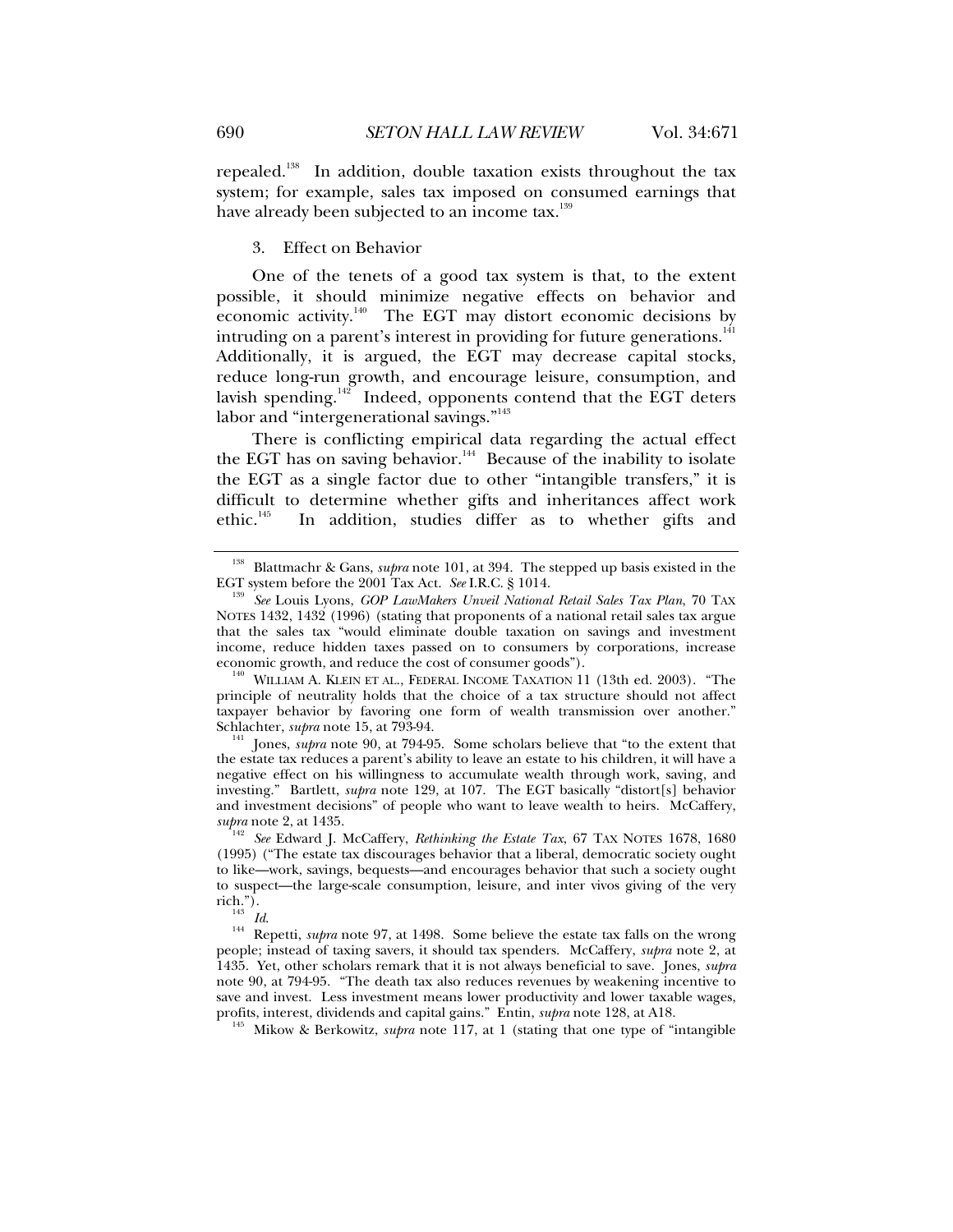inheritances actually decrease the labor force.<sup>146</sup>

4. Simplification and Fairness

Opponents of the EGT argue that its repeal will result in simplification and fairness. $\frac{147}{10}$  The simplification argument is somewhat obvious; if no tax exists, it is certainly simpler than if a tax does exist.<sup>148</sup> Since only two-percent of Americans die with enough wealth to trigger the estate tax and because the EGT has the highest rate of taxation, people go to great lengths to avoid paying the tax.<sup>149</sup>

The fairness concern is more complex. The tremendous lengths taxpayers go to avoid the EGT may impair horizontal equity because the schemes developed form inequities in the tax system, preventing similarly situated individuals from being taxed alike.<sup>150</sup> Furthermore, the estate tax may violate vertical equity if the wealthy eliminate or defer taxes through estate planning, hindering the ability of the government to tax their wealth.<sup>151</sup> One scholar even remarked,

<sup>147</sup> Erblich, *supra* note 94, at 1943-44, 1951-53, 1967-68.<br><sup>148</sup> Id. at 1951-52 ("It is universally agreed that the federal transfer tax system is too complex."). 149 McCaffery, *supra* note 2, at 1430, 1433. Some scholars believe that the EGT

decreases income tax revenues because it encourages transfers to low income donees. *See, e.g.*, B. Douglas Bernheim, *Does the Estate Tax Raise Revenue?*, *in* TAX POLICY AND THE ECONOMY 113, 135 (Lawrence H. Summers ed., 1987). Some scholars disagree with this theory. *See, e.g.*, Repetti, *supra* note 97, at 1497. 150 Jones, *supra* note 90, at 794; *see* Erblich, *supra* note 94, at 1943 ("Horizontal

equity requires that similarly situated taxpayers should be taxed alike. Thus, horizontal equity dictates that the transfer tax system taxes two individuals who have identical amounts of wealth and who make identical transfers the same. The federal transfer tax system does not meet this goal."). "Among donors with the same wealth, the taxes discriminate on the basis of how resources are spent, violating the notion that those with equal means should pay equal taxes." Gale & Slemrod, *supra* note 146, at 3.<br> $\frac{151}{Id}$ 

The principle of vertical equity states that people with a greater ability

transfer" is "human wealth," which is "derived from favorable educational and environmental opportunities, as well as 'connections' due to family background and

marriage").<br><sup>146</sup> For an overview of the EGT's potential impact on behavior, see William G. Gale & Joel B. Slemrod, *Rethinking the Estate and Gift Tax*, *available at*  http://www.brookings.edu/comm/conferencereport/cr05.htm (last visited Feb. 27, 2003) (on file with author). *Compare* Douglas Holtz-Eakin et al., *The Carnegie Conjecture: Some Empirical Evidence*, 108 Q. J. ECON. 413 (1993) (finding that heirs work less after receiving an inheritance), *and* Douglas Holtz-Eakin, *The Death Tax: Investments, Employment, and Entrepreneurs*, 84 TAX NOTES 782 (1999) (finding that the EGT may discourage older taxpayers from working), *with* David Joulfaian & Mark D. Wilhelm, *Inheritance and Labor Supply,* 29 J. HUM. RESOURCES 1205, 1207 (1994) (finding that although inheritances increased consumption by heirs, the effect was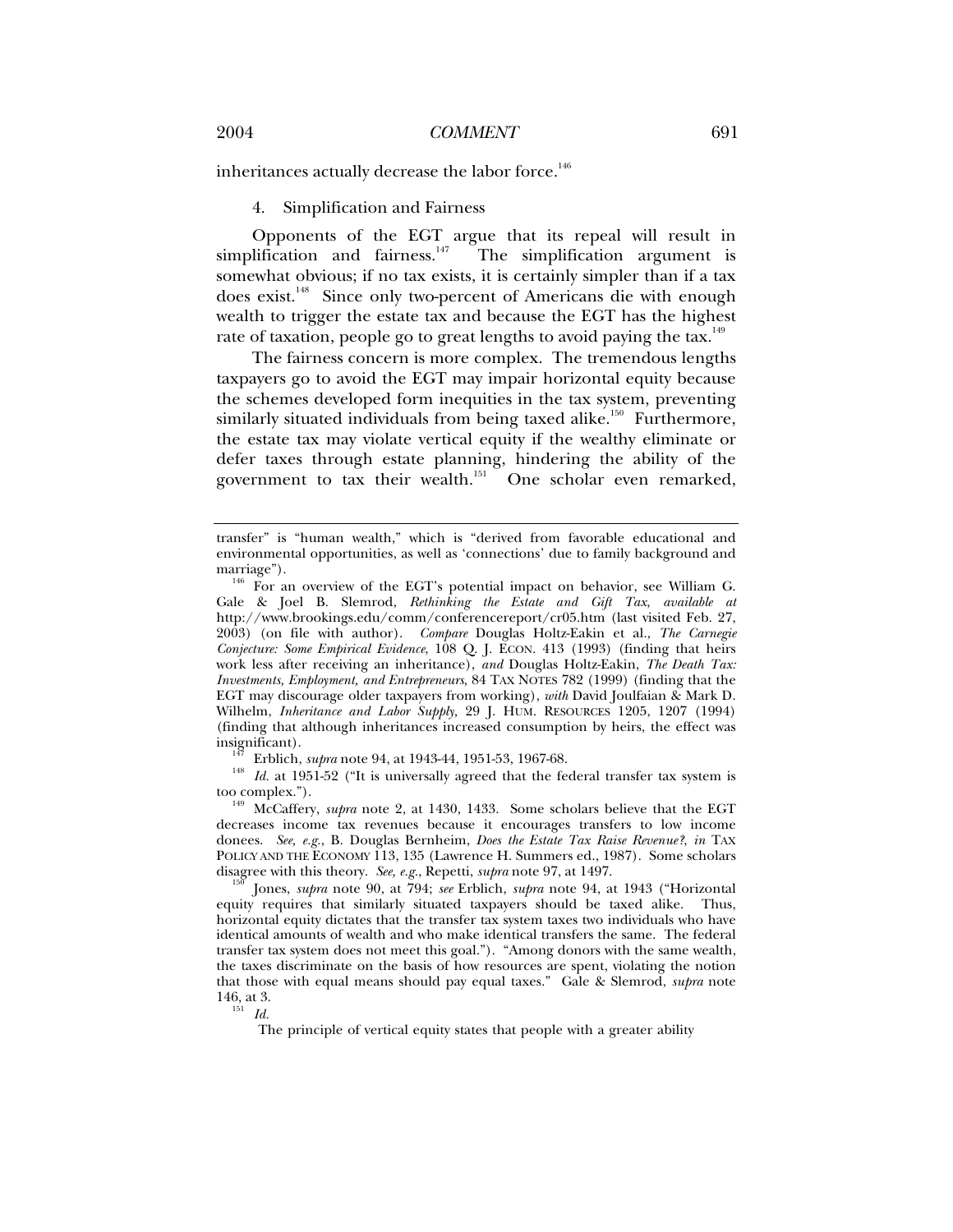"during periods when estate tax rates were rising, revenue from the estate tax fell. Conversely, lower estate tax rates increased estate tax revenue, because it was no longer as profitable to engage in costly estate planning."<sup>152</sup>

A different fairness question arises with concerns about liquidity.<sup>153</sup> Opponents argue that many estates are forced to sell assets in order to pay the tax.<sup>154</sup> This argument may be more rhetorical than factual given the provisions allowing taxpayers, in certain circumstances, to extend payment of the tax for up to 16 years.<sup>155</sup>

5. Morality

Opponents of the EGT maintain that the EGT imposes numerous moral concerns.<sup>156</sup> They argue that it is immoral and irrational to tax the dead and burden the beneficiaries when they are grieving.<sup>157</sup> While the EGT taxes the estate, opponents of the EGT

Erblich, *supra* note 94, at 1944. Scholars have called the estate taxes mere "penalties" to those with poor estate planning, rather than taxes. Henry J. Aaron & Alicia H. Munnell, *Reassessing the Role for Wealth Transfer Taxes*, 45 NAT'L TAX J., 119, 138 (1992). Some argue that a "disproportionate burden of the estate tax often falls on those with recently acquired, modest wealth: farmers, small businessmen and the like" because they are less familiar with estate planning. Bartlett, *supra* note 129, at

<sup>152</sup> Id. <sup>153</sup> "Liquidity" is "the quality or state of being readily convertible to cash." BLACK'S LAW DICTIONARY 942 (7th ed. 1999).

<sup>154</sup> Repetti, *supra* note 97, at 1509. Opponents also claim that small businesses and farms do not pass from one generation to the next due to the high EGT. Bartlett, *supra* note 129, at 107. Furthermore, opponents allege that in order to finance the high tax liability, many farms and businesses need to merge or sell out. *Id.* Supporters of the EGT counter by arguing that the opponents use small business owners and farmers as "shills" because only a small percentage of farmers are actually taxed. Dennis J. Ventry Jr., *Straight Talk About the 'Death' Tax: Politics, Economics, and* 

<sup>155</sup> I.R.C. § 6166 (2003). *See* McCaffery, *supra* note 2, at 1443 (stating that the biggest problem with the

EGT is a moral one). 157 Gale & Slemrod, *supra* note 94, at 929 ("Opponents often view death as an illogical time to impose taxes at best, and a morally repugnant one at worst. Compounding the grief of a family with a tax, of all things, seems a bit heartless, and the mention of 'death tax' evokes queasiness."); Entin, *supra* note 128, at A18 ("The death tax is punitive and immoral, because it is an extra tax on hard work and

to pay taxes should pay a higher percentage of their income in taxes. Thus, vertical equity dictates that people who transfer a greater amount of wealth should pay a higher proportion of their wealth in taxes. The federal transfer tax system does not meet this fairness goal. Instead, people who have greater amounts of wealth to transfer simply have a greater incentive to visit an estate planner to avoid the transfer taxes.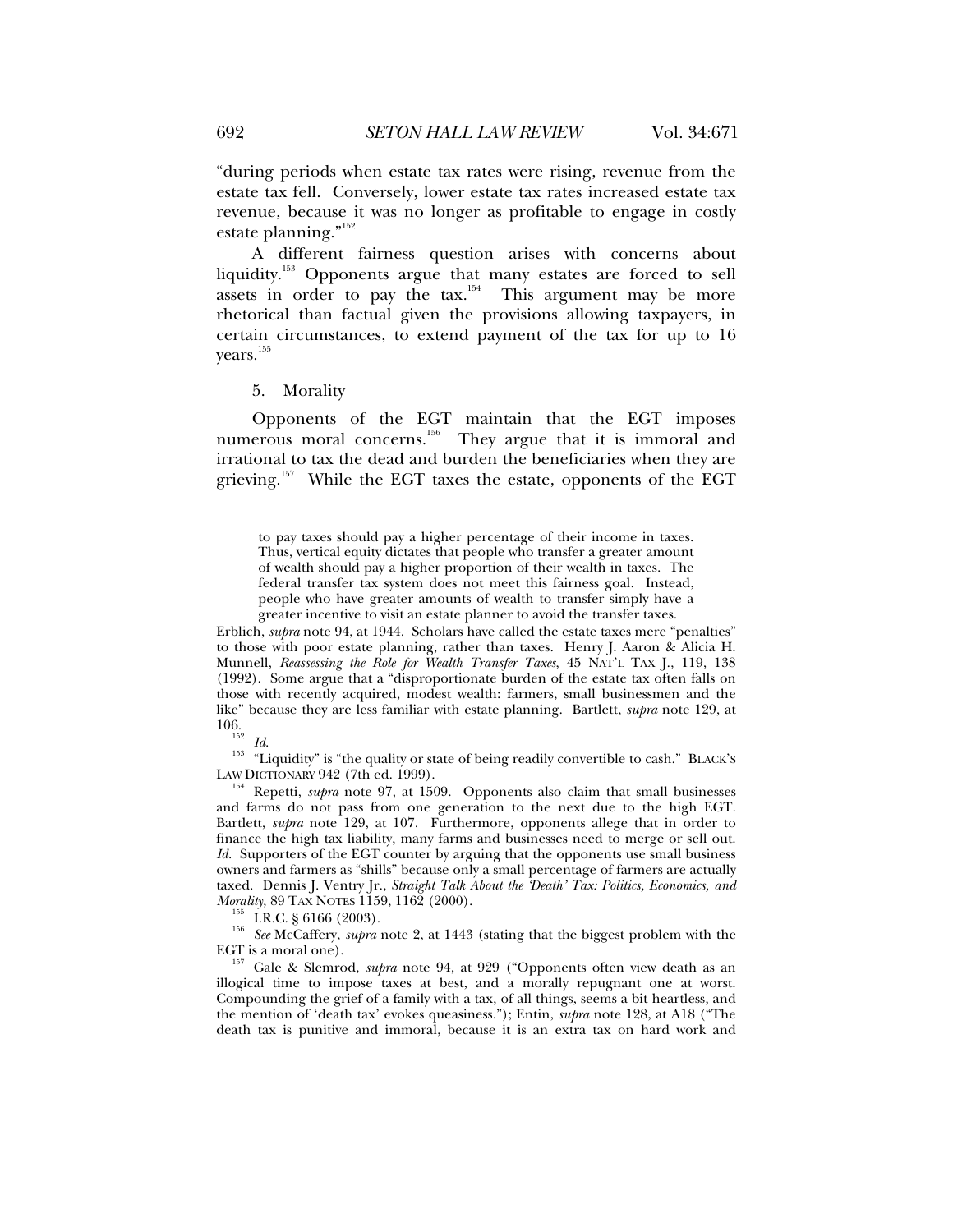### 2004 *COMMENT* 693

argue that the beneficiaries, in reality, are paying the tax since the assets already have passed to the beneficiaries by the time Congress collects the estate tax.158 Additionally, some argue that the EGT is at odds with what makes us distinctly American, the idea that anything is possible through hard work and savings.<sup>159</sup> Furthermore, opponents contend that the EGT penalizes those who acquire wealth, taxing savers instead of spenders. $160$ 

Surveys also reveal that Americans dislike the EGT.<sup>161</sup> The low opinion may be due to the "lottery effect," that is, the hope of dying wealthy.<sup>162</sup> This low popularity, however, may be misleading because studies demonstrate that "most Americans do not understand the estate tax and underlying policies."<sup>163</sup>

### III. 2001 TAX ACT

While previous attempts to repeal the estate tax failed, repeal proponents finally prevailed with the implementation of the 2001 Tax Act.<sup>164</sup> The election of President George W. Bush and the prospect of huge budget surpluses created a political climate that enabled Congress to pass the 2001 Tax Act, with its dramatic

thrift."). 158 Edward J. Gac & Sharon K. Brougham, *A Proposal for Restructuring the Taxation* 

<sup>%</sup> of Wealth Transfers: Tax Reform Redux?, 5 AKRON TAX J. 75, 89 (1988).<br>
Jones, *supra* note 90, at 794-95; Donaldson, *supra* note 129, at 551.<br>
<sup>160</sup> McCaffery, *supra* note 2, at 1434.<br> *Id.* at 1440; *see* McCaffery, and seventy-five years of increasingly settled practices have shown that democratic society does not want any meaningful wealth transfer tax.").

<sup>&</sup>lt;sup>162</sup> *Id.* For a discussion of the public reaction to the EGT, see Schlachter, *supra* note 15, at 810, and Jones, *supra* note 90, at 795.

<sup>&</sup>lt;sup>163</sup> Jones, *supra* note 90, at 795. "[U]sing popularity as a basis for determining the legitimacy and effectiveness of any tax creates a skewed result given the predisposition of many Americans to oppose the payment of taxes." *Id.* 164 President Clinton vetoed two attempts to repeal the EGT. *See* Joint Comm. on

Tax'n, *JCT Provides Overview of Bush's Individual Income Tax Proposals*, 2001 TAX NOTES TODAY 55-5 (2001) (including a description of President Bush's income tax proposals). *See also* Jones, *supra* note 90, at 794 (discussing recent attempts to repeal the estate tax). The Taxpayer Refund and Relief Act of 1999 called for the gradual repeal of the estate and gift taxes beginning in 2001 and ending in 2009 with a complete repeal. Taxpayer Refund and Relief Act of 1999, H.R. 2488, 106th Cong. § 601 (1999). The Death Tax Elimination Act also involved a gradual elimination of the wealth transfer system over a ten-year period. Death Tax Elimination Act of 2000, H.R. 8, 106thCong. § 101 (2000). The Act called for a repeal of the 55-percent rates in 2001. *Id.* §§ 201, 301. In 2002, the unified tax credit would have turned into an exemption and a new 50-percent rate would have replaced the 53-percent rate. *Id.* The rates would have continued to reduce by one to two percent each year until 2010 when the rates would reduce to zero. *Id.*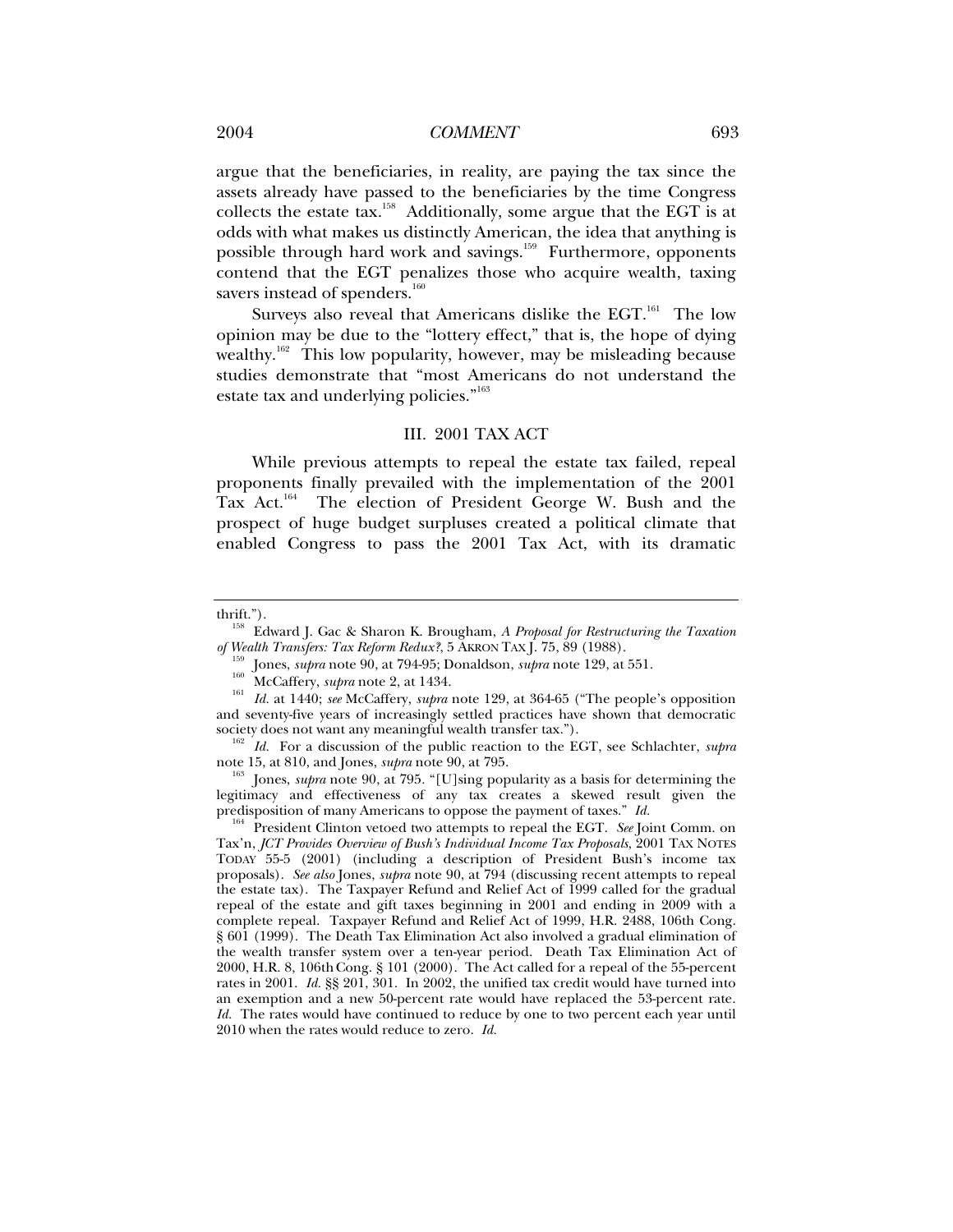changes.165 No doubt, Congress's efforts were aided by a successful rhetorical campaign that changed the public debate from a discussion of "estate" taxes to anger about "death" taxes.<sup>166</sup>

The 2001 Tax Act provides for a sweeping reduction of overall tax liability in the total amount of \$1.35 trillion dollars.<sup>167</sup> The vast bulk of the revenue reduction resulted from income tax rate reduction.<sup>168</sup> Measured in dollar terms, the 2001 Act's estate tax provisions pale in comparison to the income  $tax$ .<sup>169</sup> In terms of tax policy, however, the effort to repeal the estate tax is perhaps the most significant change brought about by the 2001 Tax Act.

Although the 2001 Tax Act provides for a one-year repeal of the estate tax and generation-skipping tax in 2010, it does not repeal the gift tax.<sup>170</sup> The Act calls for a gradual reduction of estate, generationskipping, and gift tax rates starting in 2002.<sup>171</sup> Between 2002 and 2007, the tax rates are reduced by one-percent each year, beginning with the repeal of the 50-percent tax rate in 2002.<sup>172</sup> Also in 2002, the five-percent surtax was repealed and the unified credit exemption was increased to \$1 million.<sup>173</sup> In 2004, the unified credit exemption for estates increases to \$1.5 million, but the unified credit exemption

<sup>165</sup> *See supra* note 9 and accompanying text (discussing the political landscape surrounding the enactment of the 2001 Tax Act). "In January 2001, when President Bush took office and the debate [the 2001 Tax Act] began, the Congressional Budget Office (CBO) projected a ten-year surplus of \$5.6 trillion . . . ." William G. Gale & Samara R. Potter, *The Bush Tax Cut: One Year Later*, *at*  http://www.brook.edu/comm/policybriefs/pb101.htm (June 2002) (on file with author); *see also* Citizens for Tax Justice, *Year-by-year Analysis of the Bush Tax Cut Shows Growing Tilt to the Very Rich* 4 (arguing that in order to "squeeze Bush's \$2.5 trillion ten-year tax cut into a \$1.3 trillion budget target" Congress strategically made the most expensive provisions arrive on different dates), *at* most expensive provisions arrive on different dates), *at*  http://www.ctj.org/html/gwb0602.htm (June 12, 2002) (on file with author); *Fiscal Balance and the President's Tax Proposal: Hearings Before the Senate Budget Committee*, 108th Cong. (2001) (statement of Gene Sperling), *available at*  http://www.senate.gov/~budget/republican/about/hearing2001/sperling.htm (on

<sup>&</sup>lt;sup>166</sup> Neikirk, *supra* note 114, at 1; *see* Ventry, *supra* note 154, at 1163 ("Even the term critics use to describe all forms of transfer taxes—'death' taxes—is seriously

<sup>&</sup>lt;sup>167</sup> Kessler & Eilperin, *supra* note 9, at A01.<br><sup>168</sup> See Cong. Budget Office, *The Budget and Economic Outlook: Fiscal Years 2003*-*2012*, ch. 3, *at* http://www.cbo.gov/showdoc.cfm?index=3277&sequence=4 (Jan.

<sup>&</sup>lt;sup>200</sup><sub>109</sub> (on the author). 170<br><sup>170</sup> 2001 Tax Act, *supra* note 1, §§ 511, 521.<br><sup>171</sup> *Id.* 173<sup>*Id.* 173</sup> *Id.*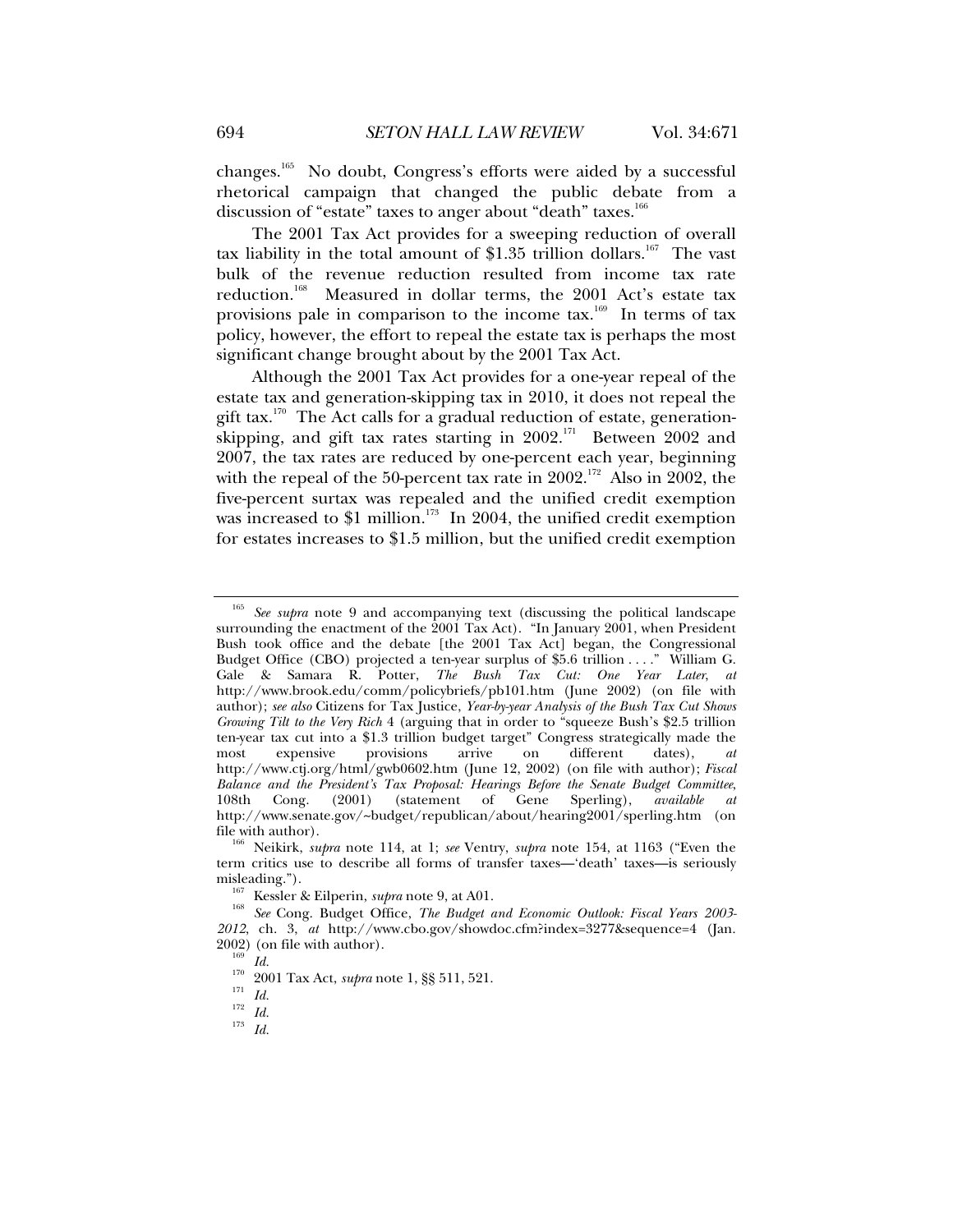for gifts remains at \$1 million.<sup>174</sup> In 2006, the unified credit exemption for estates increases to \$2 million, and in 2009 it increases to \$3.5 million; the gift tax exemption, however, remains at \$1 million.<sup>175</sup> Then, in 2010, the 2001 Tax Act provides for the one-year repeal of the estate and generation-skipping taxes.<sup>176</sup> In 2011, the EGT returns to its pre-2001 Tax Act form.<sup>177</sup>

As stated above, the 2001 Tax Act retained the gift tax.<sup>178</sup> By 2010, a \$1 million dollar lifetime gift exclusion will apply and the gift tax rates will equal the highest individual income tax rates. $179$ Congress retained the gift tax to prevent taxpayers from gifting large amounts of wealth during the 2010 window, resulting in no estate left to tax in 2011 when the estate tax returns.<sup>180</sup> Additionally, Congress maintained the gift tax to prevent income tax avoidance.<sup>181</sup> Specifically, the rich could transfer wealth to lower-bracketed individuals and individuals with unused capital losses.<sup>182</sup> Furthermore, the rich could transfer wealth to foreigners since non-U.S. citizens have lower maximum income tax rates than the wealthiest Americans, and foreigners pay only capital gains tax on real-estate.<sup>183</sup> Wealthy families could even encourage the poorest family member to expatriate.<sup>184</sup> The recipient would then sell the

<sup>181</sup> Charles D. Fox & Svetlana V. Bekman, *Gift Tax Repeal: Responding to Opponents' Concerns*, 92 TAX NOTES 1733 (2001). "[T]he Joint Tax Committee estimated that repeal of both the estate and gift tax would result in a revenue loss of \$97 billion in 2011, of which \$44 billion reflected a reduction in income tax revenues due to income tax evasion." Friedman, *supra* note 16, at 1986; *see* Martin A. Sullivan, *Economic Analysis—JCT Estimates Widespread Evasion with Estate Tax Repeal*, 91 TAX NOTES 10 (2001) (discussing income tax avoidance). The Joint Committee on Taxation even acknowledged that massive income tax evasion might result from gift tax repeal. Sullivan, *supra*, at 10*.* See Blattmachr & Gans, *supra* note 101, at 393, for a discussion of potential income tax avoidance if Congress repealed the gift tax. There are also difficulties (administratively and politically) in policing income tax avoidance by gifting within the family. John Buckley, *Transfer Tax Repeal Proposals:* 

<sup>&</sup>lt;sup>174</sup> *Id.*<br>
<sup>175</sup> *Id.*<br>
2001 Tax Act, *supra* note 1, §§ 511, 521.<br>
<sup>177</sup> *Id.* § 901.<br>
<sup>178</sup> *Id.* §§ 511, 521.<br>
<sup>178</sup> *Id.* §§ 511, 521.<br>
<sup>179</sup> *Id.*; Sheppard, *supra* note 89, at 1655.<br>
L<sup>179</sup> *Lax & Friedman, <i>supr* "government losses will be some \$100 billion annually after 2012, half of that amount in tax evasion." Goldsborough, *supra* note 9, at B13.

<sup>&</sup>lt;sup>182</sup> Blattmachr & Gans, *supra* note 101, at 396.<br><sup>183</sup> *Id. Id.* On the other hand, expatriation is an extreme step considering recipients are receiving the benefits and expatriates are taxed for ten years after leaving America. Fox & Bekman, *supra* note 181, at 1733-34.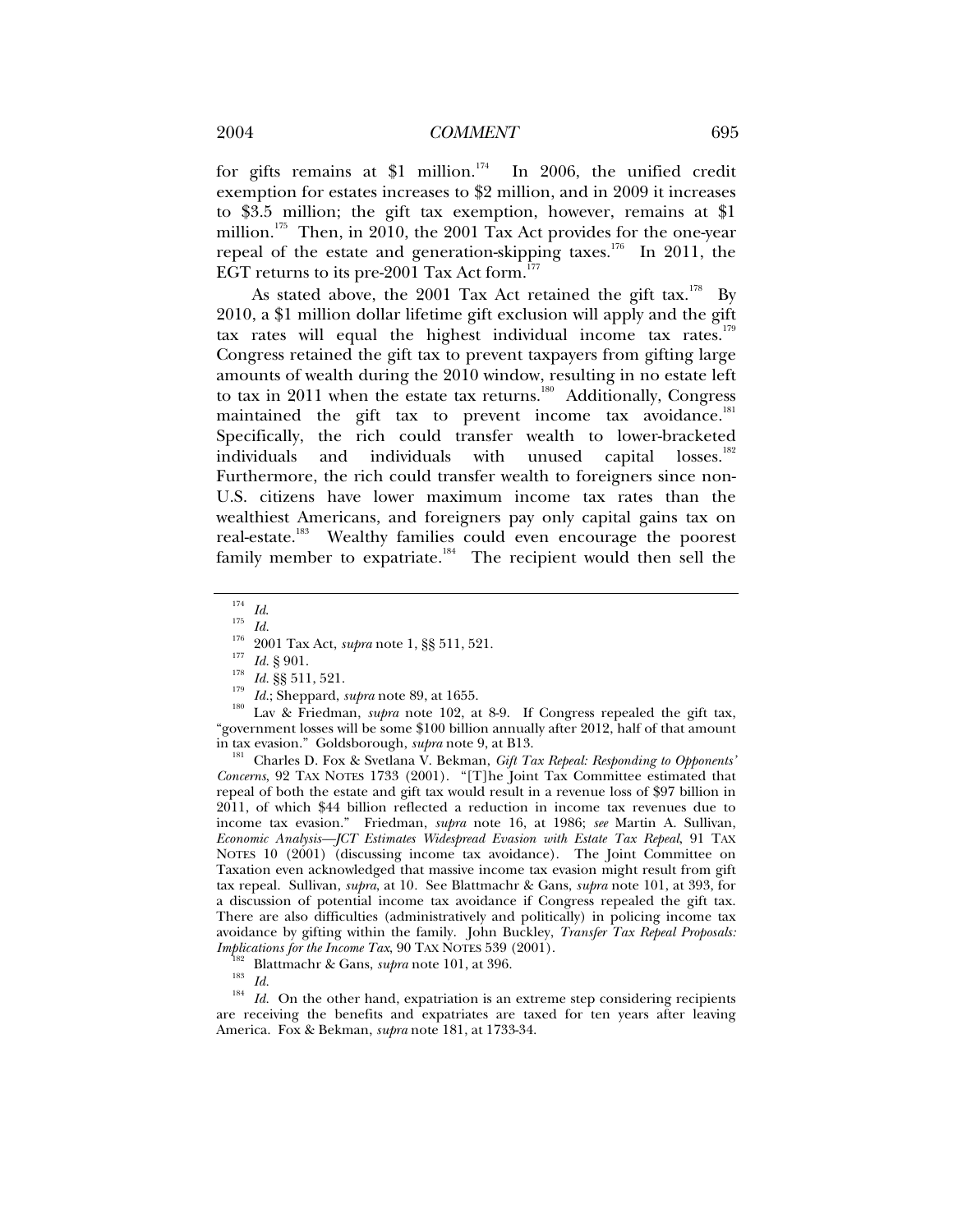assets and after a certain time period return the proceeds to the transferor, with appropriate compensation.<sup>185</sup> Also, taxpayers could create trusts that are not grantor trusts, but still benefit the grantors.<sup>186</sup> Moreover, Congress was concerned that the repeal of the gift tax would harm the progressivity of the tax system.<sup>187</sup>

Along with the repeal of the estate and generation-skipping taxes in 2010, the 2001 Tax Act established a modified carryover basis for inheritances.<sup>188</sup> The recipient's basis is the decedent's basis in the asset or the fair market value of the property at the date of the decedent's death, whichever is less.<sup>189</sup> The new scheme also allows a "free" basis adjustment of \$1.3 million, which the executor can allocate to appreciated assets at his discretion.<sup>190</sup> The Act provides a property basis increase to spouses of \$3 million, in addition to the \$1.3 million basis adjustment, which the executor can allot to "qualified spousal property."<sup>191</sup> The Act, however, stipulates that all adjustments cannot increase the basis in excess of the assets' value at death (fair market value), ensuring that the basis adjustments cannot produce a loss or increase an existing loss.<sup>192</sup> The 2001 Tax Act also reduced the state death tax credit in 2002, culminating in its repeal in 2005.<sup>193</sup>

<sup>185</sup> Blattmachr & Gans, *supra* note 101, at 396. Some claim that income tax avoidance would not have occurred even with the repeal of the gift tax. Fox & Bekman, *supra* note 181, at 1733-36. The transferor is taking a big risk in transferring assets because there are strong incentives for the recipient to keep the sale proceeds. *Id.* Moreover, Congress could adopt time periods in which transfers of sale proceeds could still produce gain to the transferor. *Id.* Supporters of retaining the gift tax also claim that wealthy taxpayers could create nongrantor trusts, foreign nongrantor trusts, and out-of-state nongrantor trusts to avoid income tax. Blattmachr & Gans, *supra* note 101, at 396. Some commentators have rejected this argument. Fox & Bekman, *supra* note 181, at 1734-36.<br><sup>186</sup> Blattmachr & Gans, *supra* note 101, at 396.<br><sup>187</sup> Steinkamp, *supra* note 114, at 3 (stating that Congress maintained the gift tax

out of concern that its repeal would adversely impact the progressivity of the income tax). 188 2001 Tax Act, *supra* note 1, §§ 541, 542 (replacing § 1014 with § 1022 of the

Internal Revenue Code). 189 *Id.* The carryover basis will replace the current system, which uses the fair

market value at date of death to determine the basis of inherited property. I.R.C. § 1014. 190 Dodge, *supra* note 89, at 963. The basis adjustment was enacted as a partial

replacement of the repealed fair market value basis. *Id.* at 962.<br><sup>192</sup> *Id.* <sup>192</sup> *Id.* 2001 Tax Act, *supra* note 1, §§ 531, 532.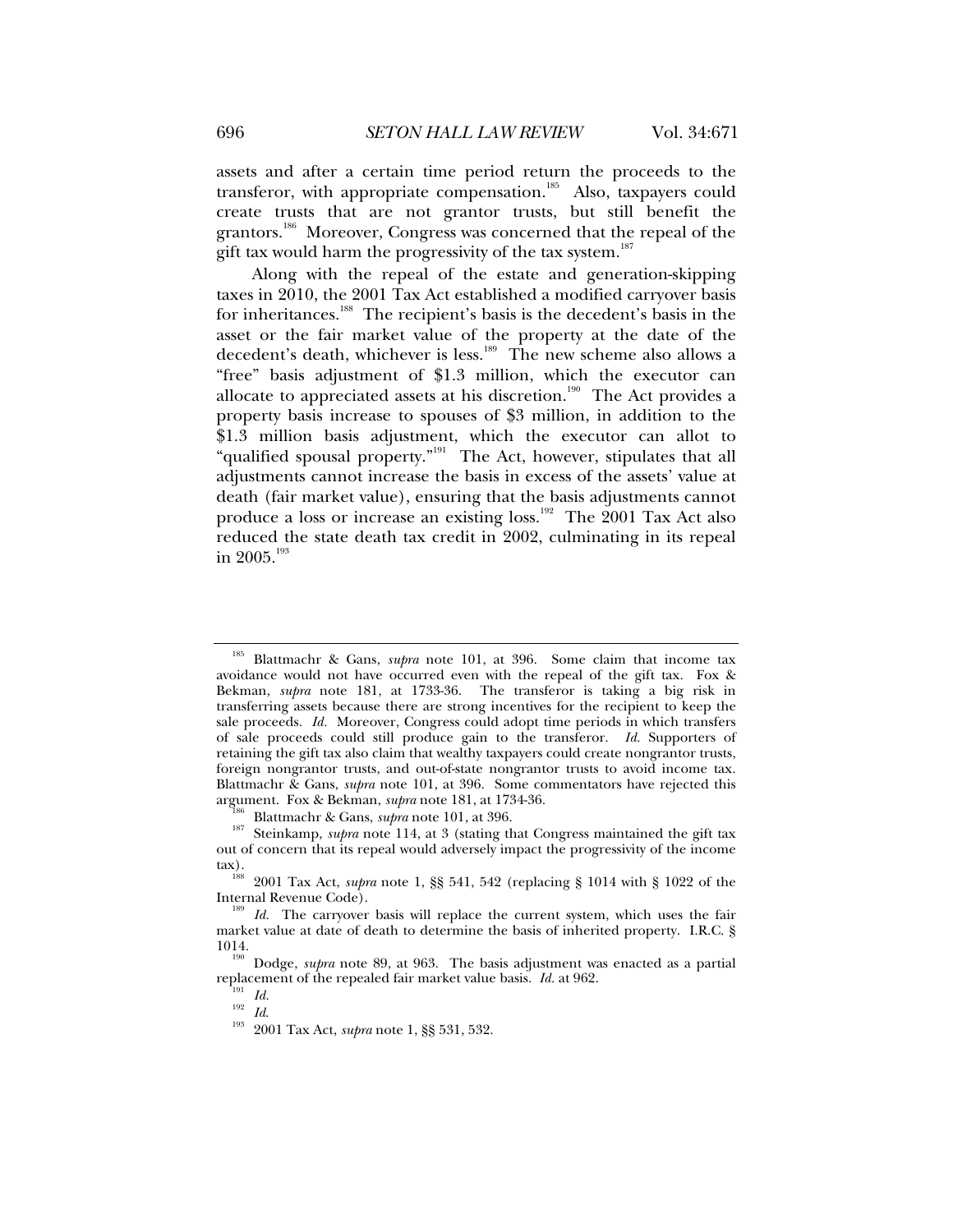# 2004 *COMMENT* 697

# IV. AN INTEGRATED TAX TREATMENT OF GIFTS AND INHERITANCES IN A POST-ESTATE TAX WORLD

Since the passage of the 2001 Tax Act, several members of Congress introduced bills to make the repeal of the estate tax permanent.194 None of these bills, however, provides a comprehensive approach to the tax treatment of gifts and inheritances under the Internal Revenue Code;<sup>195</sup> all leave the gift tax in place.<sup>196</sup> Nor do any of the proposals address whether the income tax exclusion of gifts and inheritances under § 102 would be justified in a post-estate tax world.<sup>197</sup> The repeal of  $\S$  102 is the more important step in providing a sound, comprehensive treatment of gifts and inheritances. However, this only makes sense in an environment free of transfer taxes. Therefore, this Comment will first discuss the repeal of the gift tax.

## *A. Gift Tax Repeal*

Congress's decision to retain the gift tax under the 2001 Tax Act makes sense in view of the reemergence of the estate tax in  $2011.^{198}$ In a world devoid of estate taxes, however, consistent tax policy calls for the repeal of the gift tax.<sup>199</sup>

The gift tax was, first and foremost, a mechanism designed to protect the estate tax.<sup>200</sup> Only after Congress realized taxpayers were

<sup>&</sup>lt;sup>194</sup> In 2002, the House voted to permanently repeal the estate tax; however, the Senate failed to muster the 60 votes required in order to make the repeal permanent. Goldsborough, *supra* note 9, at B13. Nevertheless, in January 2003 alone, three bills were introduced in Congress calling for the permanent repeal of the estate tax. See *supra* note 16 and accompanying text for a discussion of these recent bills. Some have argued that the repeal of the estate tax should not become permanent, stating that "[d]uring the subsequent decade, if repeal becomes permanent, the loss to the federal government would be \$740 billion." Goldsborough, *supra* note 9, at B13. Furthermore, according to the Joint Committee on Taxation, "full repeal of the estate tax would cost the federal government \$53.4 billion in 2011, with the figure increasing in subsequent years." Deborah McGregor, *The Americas*, FIN. TIMES LIMITED, May 17, 2002, at 3. Others, however, claim that the repeal should become permanent and as quickly as possible. Lawrence H. Whitman, *Heritage Foundation Report on Making 2001 Tax Cuts Permanent*, 2002 TAX NOTES TODAY 230-36 (2002).

<sup>&</sup>lt;sup>195</sup> See Permanent Death Tax Repeal Act of 2003, S. 169, 108th Cong. § 2 (2003); H.R. 139, 108th Cong. § 2 (2003); The Death Tax Permanency Act of 2003, H.R. 57,

<sup>&</sup>lt;sup>196</sup> See supra note 195.<br><sup>197</sup> *Id.*<br><sup>198</sup> See supra Part III for a discussion of the 2001 Tax Act.<br><sup>199</sup> See AICPA Tax Div., *Reform of the Estate and Gift Tax System*, 91 TAX NOTES 307<br>(2001) (discussing different tax

<sup>(2001) (</sup>discussing different tax systems other than the EGT). 200 Klein, *supra* note 23, at 237; *see* Robert B. Smith, *Burying the Estate Tax without*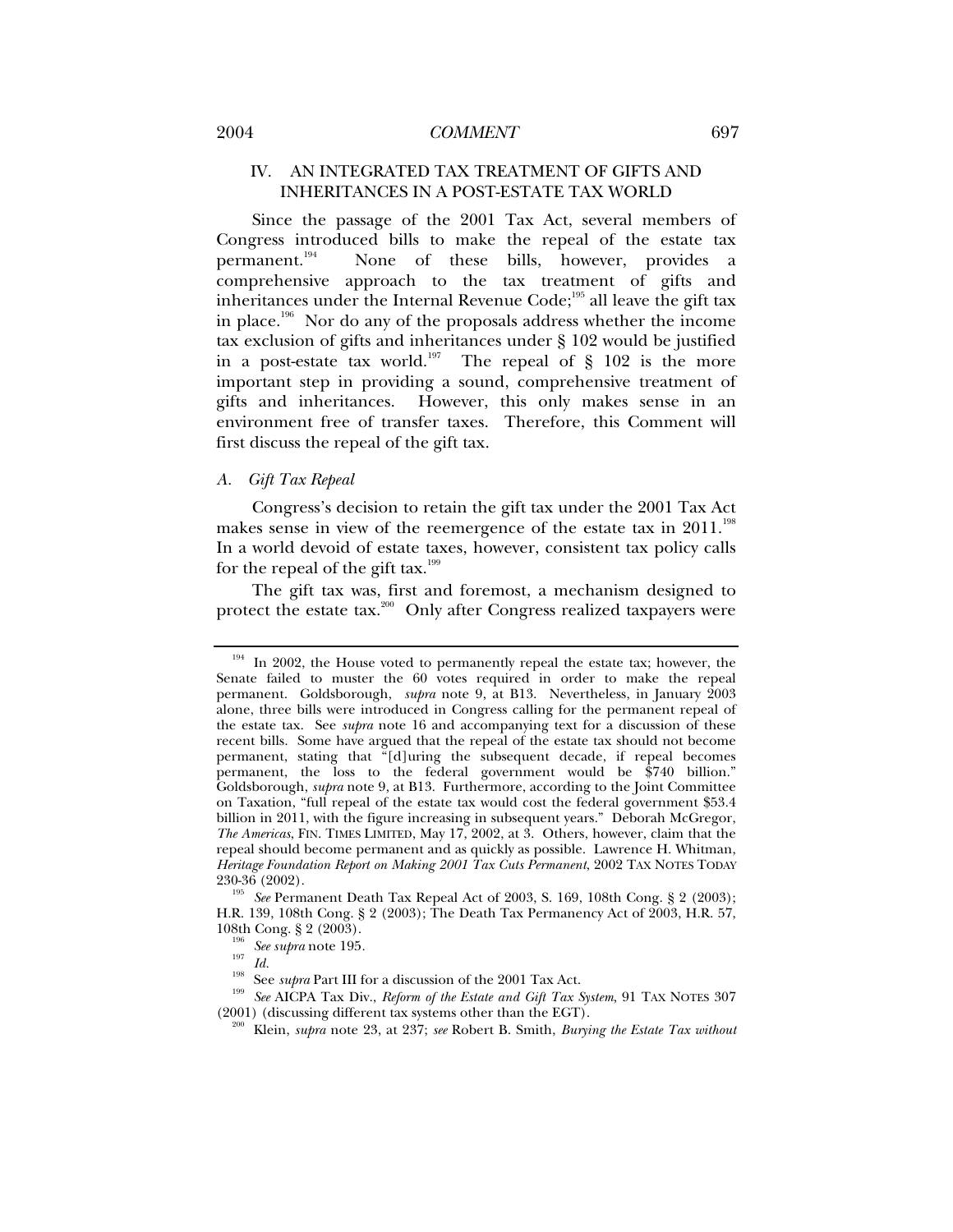avoiding the estate tax did Congress adopt the gift tax in 1924, and readopt it in 1932, as "*necessary* to prevent wholesale avoidance of the federal estate tax by the rich."<sup>201</sup> If the estate tax repeal becomes permanent, mechanisms designed to ensure compliance with it are obviously no longer necessary.

One could argue that the gift tax should remain as an important bulwark against income tax avoidance.<sup>202</sup> As one commentator states, however, it is doubtful "whether retention of the gift tax in an environment with no estate tax is a politically viable answer to the income tax avoidance issue."203 Congress will find it difficult to explain that "as a result of the 'tax relief' provided by [the 2001 Tax Act], the constituent has to wait until death to give his farm or small business to his children" tax-free.<sup>204</sup> Furthermore, concerns regarding income tax avoidance would be negated if Congress also repeals the income tax exclusion of gifts and inheritances under § 102 as discussed below, and includes gifts and inheritances in the income base of the recipient.

While the permanent repeal of the estate tax is the chief justification for repeal of the gift tax, there is additional policy to support its repeal. It is useful to review the arguments discussed earlier<sup>205</sup> in favor of an estate tax in order to determine if any justifications lend continuing support to the retention of the gift tax, even in the absence of an estate tax.

The gift tax may retain some purpose as an instrument to reduce concentrations of wealth.206 But, if the estate tax was unsuccessful in equalizing distributions of wealth, it is improbable that the gift tax, standing alone, would accomplish that goal.<sup>207</sup> Indeed, it is difficult to understand why any rational taxpayer, when considering only tax consequences, would make a gift during life and incur tax liability when, by waiting until death to transfer assets, she could avoid a tax

- 
- 

*Resurrecting its Problems*, 55 TAX NOTES 1799, 1811 n.31 (1992) ("I would eliminate the gift tax too. It is only in the law in order to limit the avoidance of estate tax. If there is no estate tax, there is no reason to have a gift tax."). See John Buckley, *Estate and Gift Taxes: What Will Congress Do Next?*, 91 TAX NOTES 2069 (2001), for a discussion of the protections afforded by the gift tax.<br>
<sup>201</sup> RATNER, *supra* note 30, at 449-50 (emphasis added).<br>
<sup>202</sup> Blattmachr & Gans, *supra* note 101, at 396.<br>
<sup>203</sup> Buckley, *supra* note 200, at 2070.<br>
<sup>204</sup> Id.<br>
<sup>205</sup> See *s* 

EGT on concentrations of wealth. 207 *Id.*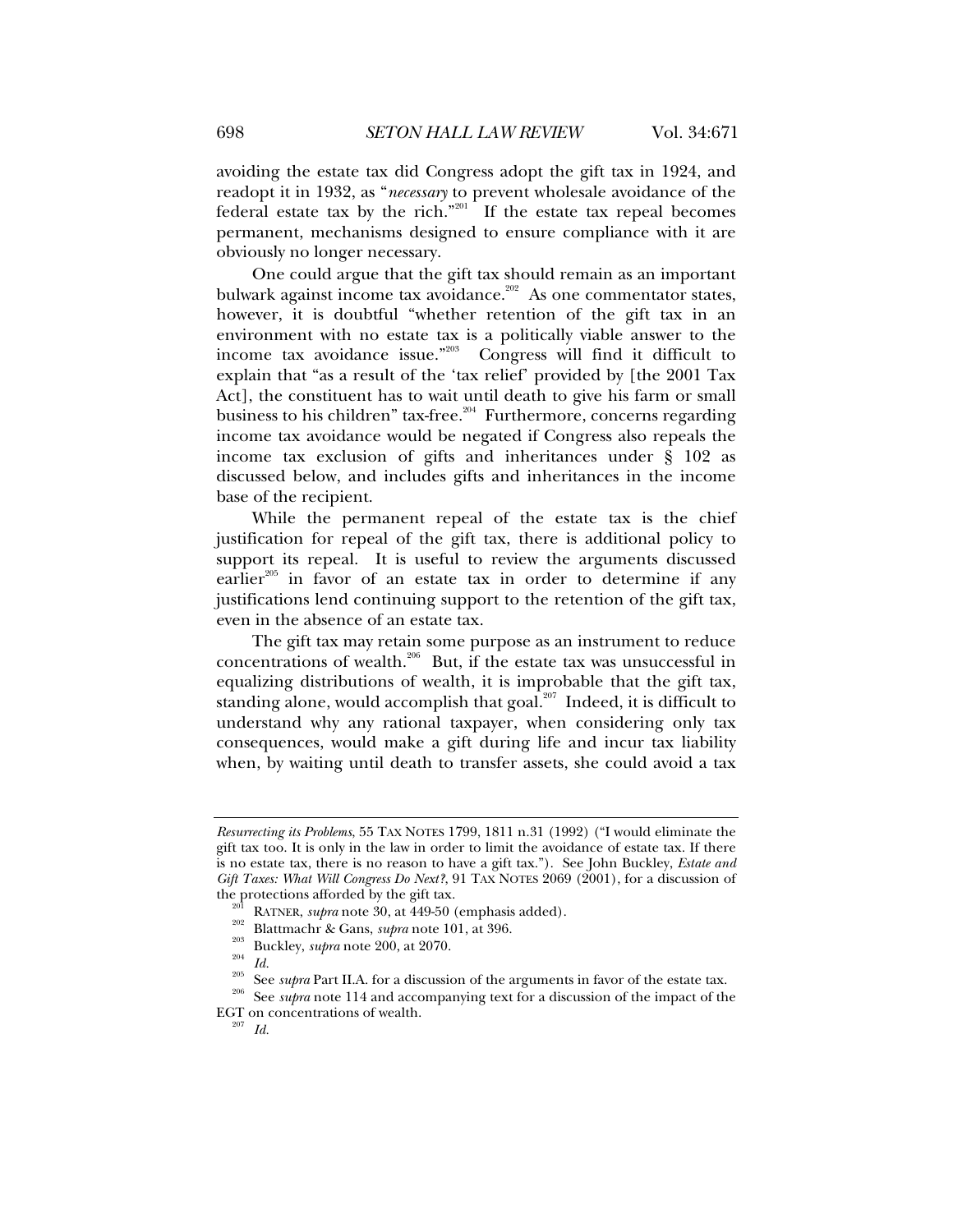burden.<sup>208</sup>

It is also highly doubtful that retaining the gift tax would be a viable vehicle to generate revenue and help balance the federal budget.<sup>209</sup> Estate and gift taxes together raise approximately 1.4 percent of total federal revenue, with the gift tax accounting for only a small portion.<sup>210</sup> Again, retention of the gift tax, with the Again, retention of the gift tax, with the simultaneous repeal of the estate tax, would bring in even less revenue as individuals would wait until death to transfer assets in order to avoid tax liability.<sup>211</sup> In contrast, if Congress repeals the income tax exclusion of gifts and inheritances as proposed below, $^{212}$ the revenue gain from the inclusion of gifts in gross income may offset the loss from the gift tax. $^{213}$ 

The gift tax also does very little to add progressivity to the tax system if taxpayers can largely avoid the gift tax.<sup>214</sup> Besides, the income tax system could provide sufficient progressivity with the adoption of higher tax rates and brackets.<sup>215</sup>

Ultimately, retention of the gift tax is impossible to justify. The repeal of the estate tax, therefore, necessitates the repeal of the gift tax. Many wealthy individuals may still desire to gift during life regardless of tax burdens or incentives.<sup>216</sup> These individuals will view gift tax retention as "highly inequitable."<sup>217</sup> Further, the repeal of the gift tax will prevent any double taxation, real or perceived, that results from a federal tax system that includes both an income tax and wealth transfer tax.<sup>218</sup> The repeal will also add simplicity to the current tax system by eliminating the complexities associated with the gift tax. $^{219}$ 

<sup>&</sup>lt;sup>208</sup> Lav & Friedman, *supra* note 102, at 8.<br><sup>209</sup> RATNER, *supra* note 30, at 449-50.<br><sup>210</sup> In 1995, the gift tax, as part of the unified EGT, raised \$1.8 billion. Bruce R. Bartlett, *Estate Tax Should be Abolished: NCPA Argues*, 97 TAX NOTES TODAY 127-36 (1997).

<sup>&</sup>lt;sup>211</sup> *Id.*; Lav & Friedman, *supra* note 102, at 8.<br><sup>212</sup> See *infra* Part IV.B. for a discussion of § 102 repeal.<br><sup>213</sup> See *infra* notes 240-45 and accompanying text for a discussion of revenue and the EGT.

<sup>&</sup>lt;sup>214</sup> Schlachter, *supra* note 15, at 809; Lav & Friedman, *supra* note 102, at 8. Commentators admit that "[t]axation at death could be avoided by replacing the estate tax with equally progressive taxes imposed during life." Gale & Slemrod, *supra* note 146, at 4. Similarly, progressivity in the income tax system could offset the progressivity that results from the gift tax. Schlachter, *supra* note 15, at 788.<br><sup>216</sup> Friedman, *supra* note 16, at 1986.<br><sup>217</sup> Id.<br><sup>218</sup> Entin, *supra* note 128, at A18.<br><sup>219</sup> Donald M. Schindel, *What To Do With the T* 

<sup>1819, 1820 (2002).</sup>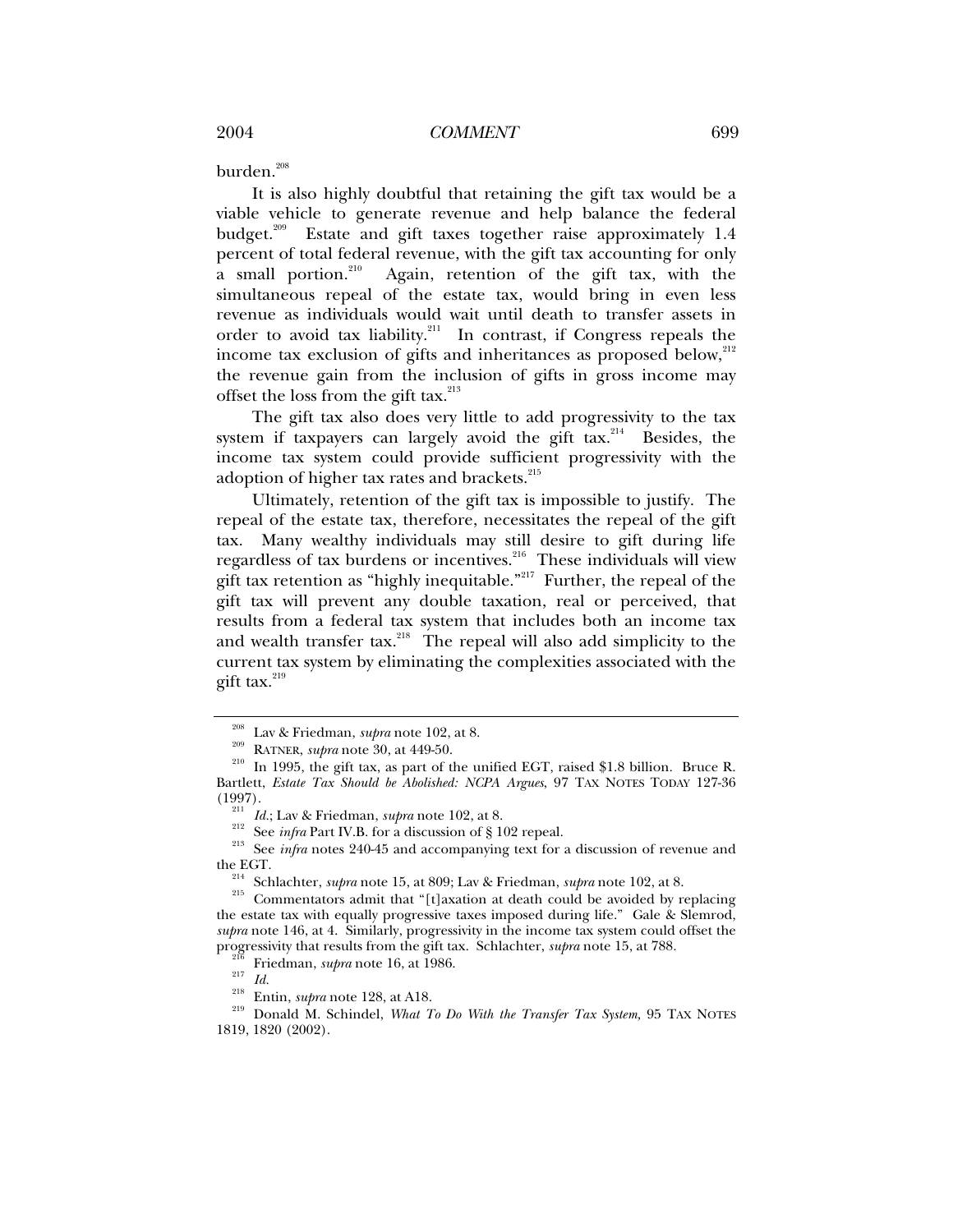Another important justification for gift tax repeal is that it encourages the mobility of capital.<sup>220</sup> Retaining the gift tax in an estate tax-free world will result in a "lock-in" effect because taxpayers will be deterred from gifting assets during life, causing economic inefficiency. $221$  Having reviewed the arguments in favor of an estate tax, the investigation of current tax policy calls for the repeal of the gift tax in an estate tax-free world.

# *B. Repeal of the Income Tax Exclusion of Gifts and Inheritances Under § 102*

In *Commissioner v. Glenshaw Glass*, <sup>222</sup> the Supreme Court defined income as "undeniable accessions to wealth, clearly realized, and over which the taxpayers have complete dominion."<sup>223</sup> Despite this broad concept of income, the income tax has excluded gifts and inheritances since the beginning of the modern income tax in 1913.<sup>224</sup> This exclusion dates back to the Civil War tax legislation.<sup>225</sup> The legislative record is silent as to the original justification for this exclusion, $226$  but, since the advent of the estate tax in 1916, the existence of this transfer tax has provided a justification for the income tax exclusion of gifts and inheritances.<sup>227</sup> Eliminating the EGT shakes the foundation supporting the income tax exclusion of gifts and inheritances and allows for a reexamination of the exclusion under modern notions of what constitutes income.<sup>228</sup> Upon close inspection, it is difficult to find any clear argument that supports the continuation of the income tax exclusion of gifts and inheritances in an estate and gift tax-free world.<sup>229</sup>

<sup>&</sup>lt;sup>220</sup> Erblich, *supra* note 94, at 1953-56.<br><sup>221</sup> "A gift tax without an estate tax would favor using one's estate as the vehicle for transferring wealth." Lav & Friedman, *supra* note 102, at 8. It must be noted that the impact of the gift tax on the donor's behavior depends heavily on the gift motive. Wojciech Kopczuk & Joel Slemrod, *The Impact of the Estate Tax on Wealth Accumulation and Avoidance Behavior*, *in* RETHINKING ESTATE AND GIFT TAXATION, 299, 300 (William

<sup>&</sup>lt;sup>222</sup> 348 U.S. 426 (1955).<br><sup>223</sup> *Id.* at 431.<br><sup>224</sup> See *supra* Part I for a historical overview of gifts and inheritances in American<br>history.

<sup>&</sup>lt;sup>225</sup> Klein, *supra* note 23, at 231.<br>
<sup>226</sup> Harriss, *supra* note 25, at 532.<br>
<sup>227</sup> Vasek, *supra* note 21, at 961.<br>
<sup>228</sup> Id. (stating that one justification for § 102 is the EGT); *see Glenshaw Glass*, 348<br>
U.S. at 43

<sup>&</sup>lt;sup>229</sup> Some believe that the tax system should not distinguish gifts from other receipts and should treat all enrichment the same. HENRY C. SIMONS, PERSONAL INCOME TAXATION 30 (1938). Several scholars have specifically called for the repeal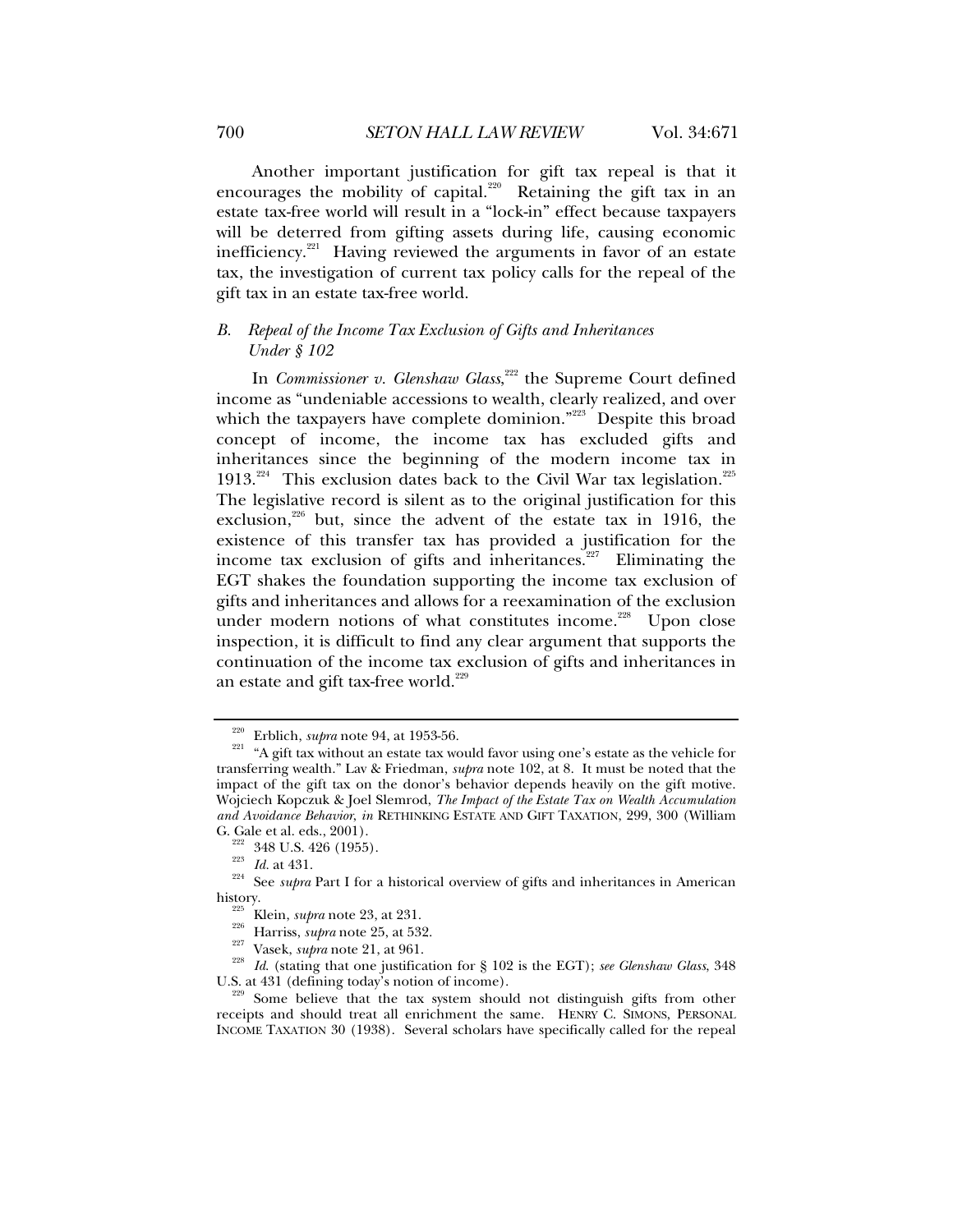# 2004 COMMENT 2004 2004

The inclusion of gifts and inheritance in gross income would increase the tax base and result in a comprehensive tax system, in which taxes are based on the ability to  $pay.^{230}$ . Although gifts and inheritances may not represent new wealth from an economic standpoint, the recipient still receives an "undeniable accession to wealth."<sup>231</sup> Likewise, regardless of the motive, the transfer increases the recipient's "economic power to control society's scarce resources."<sup>232</sup> Moreover, as gifts and inheritances are unearned, horizontal equity would dictate that this unearned income be treated similar to earned income.<sup>233</sup> There has never been any apparent justification why donative transfers should be treated any differently than windfalls, which are included in gross income.<sup>234</sup> Simply put, if a taxpayer has an accession to wealth, no matter the source, the taxpayer should include that accession in gross income.<sup>235</sup>

The inclusion of gifts and inheritances in gross income will also match the "official" incidence of taxation of wealth transfers with the

The time is ripe for a three-prong change in our current treatment of gifts: (1) A new provision should be enacted stating that a gift, bequest, legacy, or devise is a realization event to the donor/decedent and thus taxable to him; (2) Section 102 should be repealed and a new section passed explicitly including in the income of a donee or inheritor the fair market value of the money and property received; and (3) Section 1014 and 1015 should be repealed and a new basis provision enacted that would provide for a fair market value basis.

*Id.* See Donaldson, *supra* note 129, at 560-63, for an overview of the pros and cons of

the repeal of § 102.<br><sup>230</sup> Kornhauser, *supra* note 229, at 32.<br><sup>231</sup> *Glenshaw Glass*, 348 U.S. at 431. Dodge goes as far as stating: "[G]ratuitous wealth transfers (as compared to transferred consumption, i.e., 'support' in kind) represent consumption power of both the transferor and transferee. Indeed, receipts of gifts and bequests, along with other windfall receipts (such as life insurance proceeds and lottery winnings), should probably be subject to a surtax." Joseph M. Dodge, A Democratic Tax Manifesto, 66 TAX NOTES 1313, 1325 (1995).

<sup>232</sup> Kornhauser, *supra* note 229, at 32.<br><sup>233</sup> Jones, *supra* note 90, at 794.<br><sup>234</sup> I.R.C. § 61 (2003) (including windfalls in gross income).<br><sup>235</sup> Jones, *supra* note 90, at 794. "When a person receives a gift or inhe undeniably increases her personal net worth; she is better off with the gift than without it." Kornhauser, *supra* note 229, at 1. "[A]ccessions to wealth, or incomewhether personally consumed, gifted to others, or saved—confer power on the owner." *Id.* at 32.

of § 102. *See* Joseph M. Dodge, *Beyond Estate and Gift Tax Reform: Including Gifts and Bequests in Income*, 91 HARV. L. REV. 1177 (1978) (arguing for the repeal of § 102 but not for the repeal of the estate tax); Galvin, *supra* note 129, at 1413 (arguing for the repeal of § 102); Gac & Brougham, *supra* note 158 (arguing for the repeal of the estate and gift taxes along with the repeal of § 102); Marjorie E. Kornhauser, *The Constitutional Meaning of Income and the Income Taxation of Gifts*, 25 CONN. L. REV. 1, 54 (1992) (arguing for the repeal of § 102). Professor Kornhauser suggests: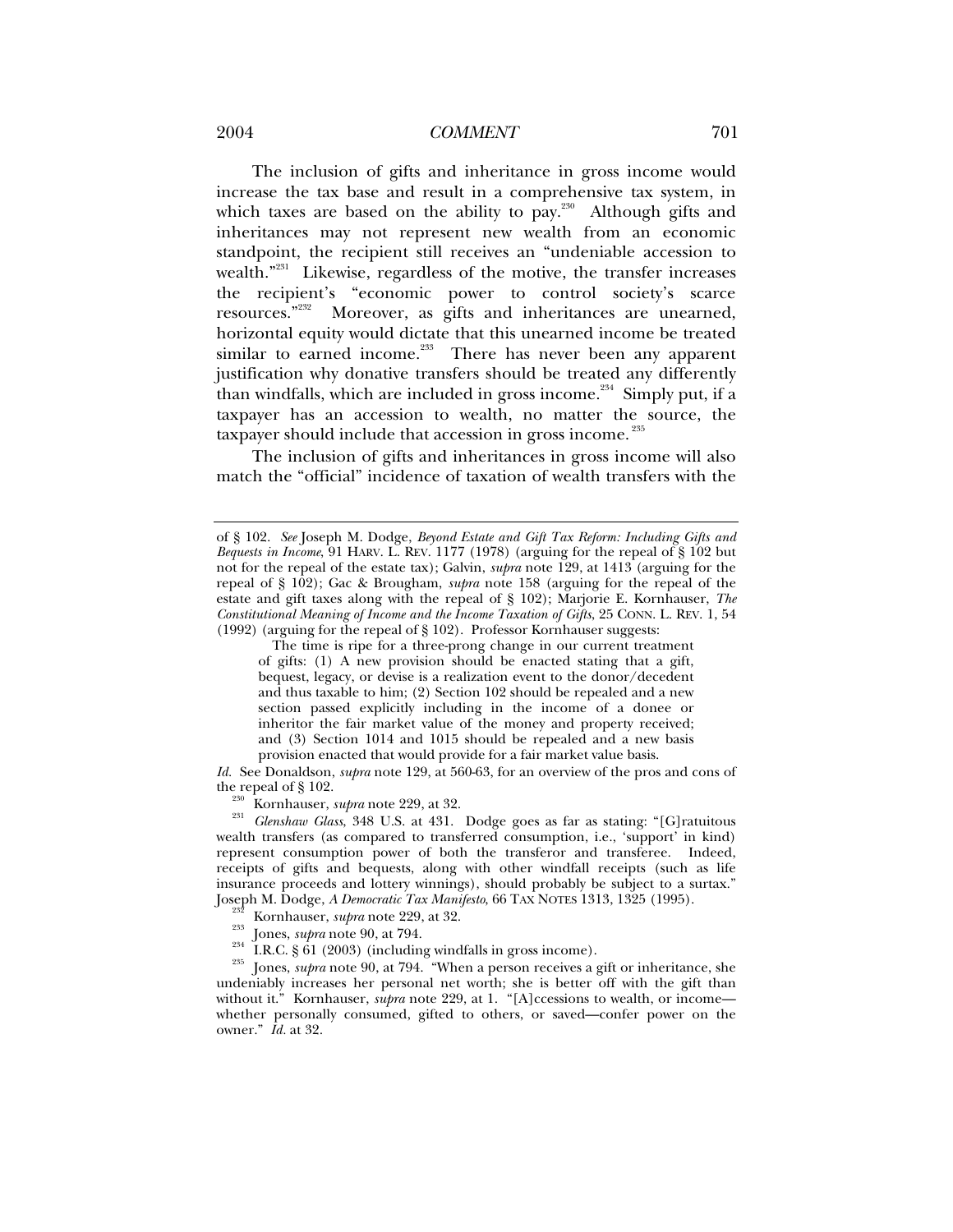"emotional" incidence.<sup>236</sup> First, studies demonstrate that most taxpayers already believe that gifts and inheritances are included in income and that an estate does not comprise a separate taxpaying entity.<sup>237</sup> Additionally, heirs claim that they, not the estate, pay the tax because "[b]y the time the estate tax return is filed, title and possession of the property have often passed; the property is 'theirs;' 'they' write the check; it is 'their' bank balance which decreases."<sup>238</sup> In other words, the estate tax can be viewed not as taxing the estate as a separate taxpaying entity, but rather as taxing the recipients.<sup>239</sup>

Including gifts and inheritances in gross income would result in a significant increase in tax revenue, more than offsetting the loss due to repeal of the EGT.<sup>240</sup> Although tax reporting requirements and enforcement obligations will arise as a result of § 102 repeal, these costs are minimal when compared to the costs associated with the current wealth transfer system.<sup>241</sup> Specifically, studies have demonstrated that the repeal of § 102 would increase adjusted gross income by approximately 3-percent by increasing the income tax<br>hase.<sup>242</sup> Assuming an estimated adjusted gross income of Assuming an estimated adjusted gross income of approximately \$3 trillion, the repeal of § 102 would add approximately  $$90$  billion to adjusted gross income.<sup>243</sup> If the government taxed the \$90 billion at an average of 20-percent, the government would receive \$18 billion in additional revenue.<sup>244</sup> The inclusion of gifts and inheritances, therefore, has a "built-in, measurable revenue replacer."<sup>245</sup>

Although the repeal of the estate tax would eliminate revenue sharing between the federal government and states utilizing the State Death Tax Credit, the inclusion of gifts and inheritances in gross income may actually increase states' revenues.<sup>246</sup> The income tax

<sup>&</sup>lt;sup>236</sup> Gac & Brougham, *supra* note 158, at 89.<br>
<sup>237</sup> *Id.*<br>
<sup>238</sup> *Id.*<br>
<sup>239</sup> *Id.*<br>
<sup>239</sup> *Id.*<br>
<sup>240</sup> AICPA Tax Div., *supra* note 199, at 334.<br>
<sup>240</sup> AECPA Tax Div., *supra* note 199, at 334.<br>
<sup>241</sup> See *supra* note associated with the EGT. "Repeal of § 102 might wholly or partially supersede other revenue measures, such as the income tax on estate and trusts and the estate and gift taxes . . . ." Dodge, *supra* note 231, at 1325.

<sup>&</sup>lt;sup>242</sup> Galvin, *supra* note 129, at 1419. Galvin determined these results utilizing the data obtained by the Commission to Revise the Tax Structure. *Id.* 

data obtained by the Commission to Revise the Tax Structure. *Id.* <sup>243</sup> *Id.* <sup>244</sup> *Id.* 245 Jones, *supra* note 90, at 797. 246 Gac & Brougham, *supra* note 158, at 100.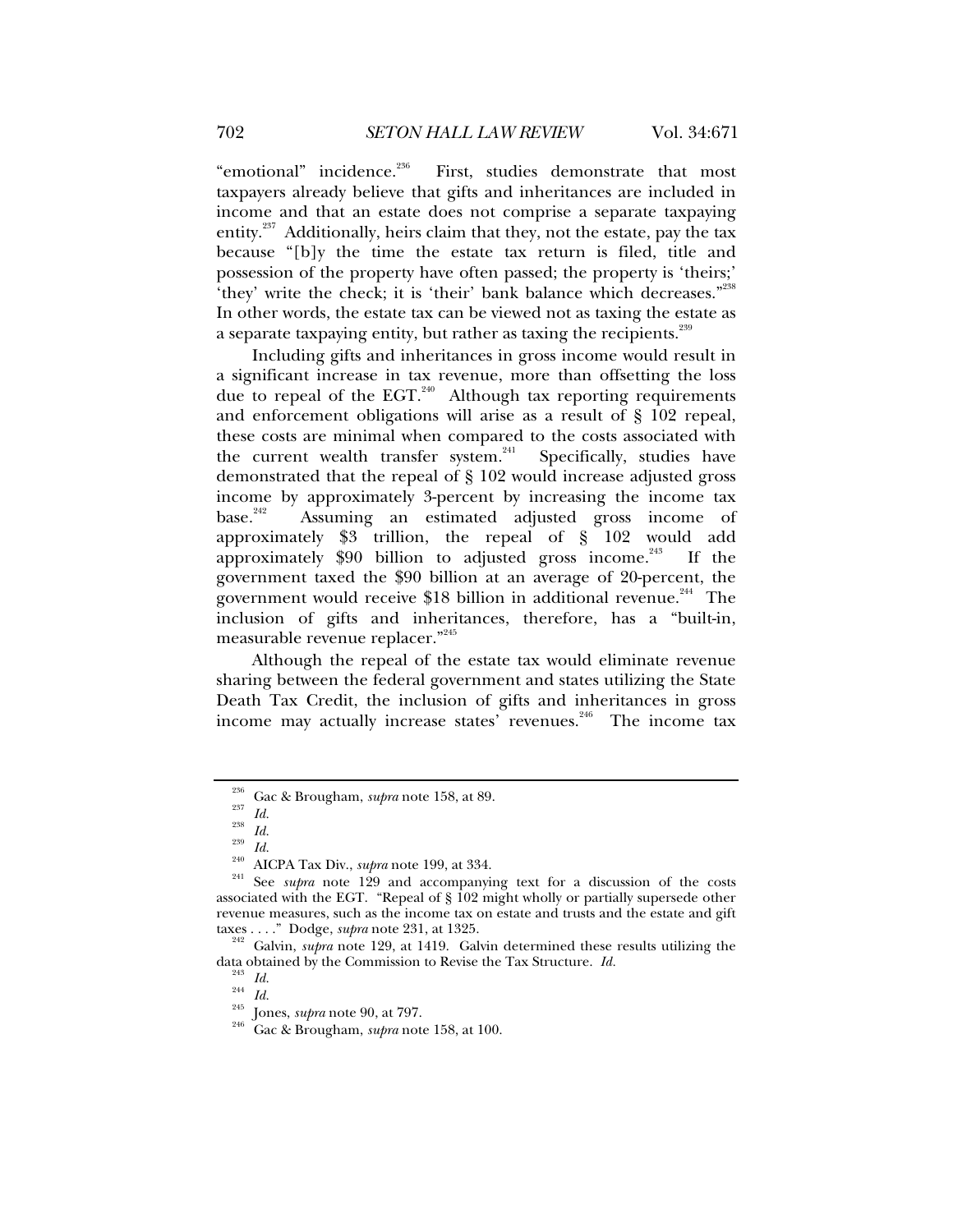system of many states mirrors the federal tax system.<sup>247</sup> Thus, if the federal tax system includes gifts and inheritances in gross income, many states may also adopt this inclusion.<sup>248</sup>

As discussed earlier, the EGT has failed to reduce concentrations of wealth.249 Nevertheless, the inclusion of gifts and inheritances in income may succeed where the EGT has failed.<sup>250</sup> The EGT "uses a delayed penalty on the accumulation of wealth" by focusing on the transferor, while the inclusion of gifts and inheritances in the recipient's gross income focuses on the immediate acquisition of wealth.<sup>251</sup> Additionally, the repeal of the income tax exclusion of gifts and inheritances may reduce concentrations of wealth by reaching all assets "earned, received, or saved."252 The disincentives of taxation may motivate individuals not to earn income; however, the repeal of § 102 involves unearned income.<sup>253</sup> Since gifts and inheritances involve unearned income, there is no adverse effect on the accumulation of earned wealth.<sup>254</sup>

The repeal of the income tax exclusion of gifts and inheritances also may encourage charitable contributions. The recipients of gifts and inheritances may donate to charities in the year the payment is received in order to take a deduction on their income tax returns.<sup>255</sup> Further, without a gift or estate tax, the wealthy may donate earlier. $^{256}$ 

Even if a proposed tax system is sound in theory, a good tax system can only be successful if it is administratively feasible.<sup>257</sup> An income tax that includes gifts and inheritances facilitates compliance and enforcement by incorporating the inclusion into the basic annual income tax return.<sup>258</sup> In order to maximize compliance, the

inequalities in wealth).<br><sup>251</sup> AICPA Tax Div., *supra* note 199, at 331.<br><sup>252</sup> Jones, *supra* note 90, at 798.<br><sup>253</sup> "Unearned income" involves receiving income through means other than<br>labor. BLACK'S LAW DICTIONARY 768 (7

<sup>&</sup>lt;sup>247</sup> *Id.*<br><sup>248</sup> *Id.* See *supra* notes 116-19 and accompanying text for a discussion of the failure of the EGT to reduce concentrations of wealth.

Iones, *supra* note 90, at 798; *see Gac & Brougham, <i>supra* note 158, at 102 (stating that the repeal of § 102 may reduce concentrations of wealth); *see also supra* notes 114-19 and accompanying text (discussing the failure of the EGT to combat

<sup>&</sup>lt;sup>254</sup> Gac & Brougham, *supra* note 158, at 102.<br><sup>255</sup> Dodge, *supra* note 229, at 1209.<br>*Id.* Congress may want to further limit the deduction of charitable contributions from income. Gac & Brougham, *supra* note 158, at 9

<sup>&</sup>lt;sup>257</sup> KLEIN ET AL., *supra* note 140, at 16-22.<br><sup>258</sup> AICPA Tax Div., *supra* note 199, at 334.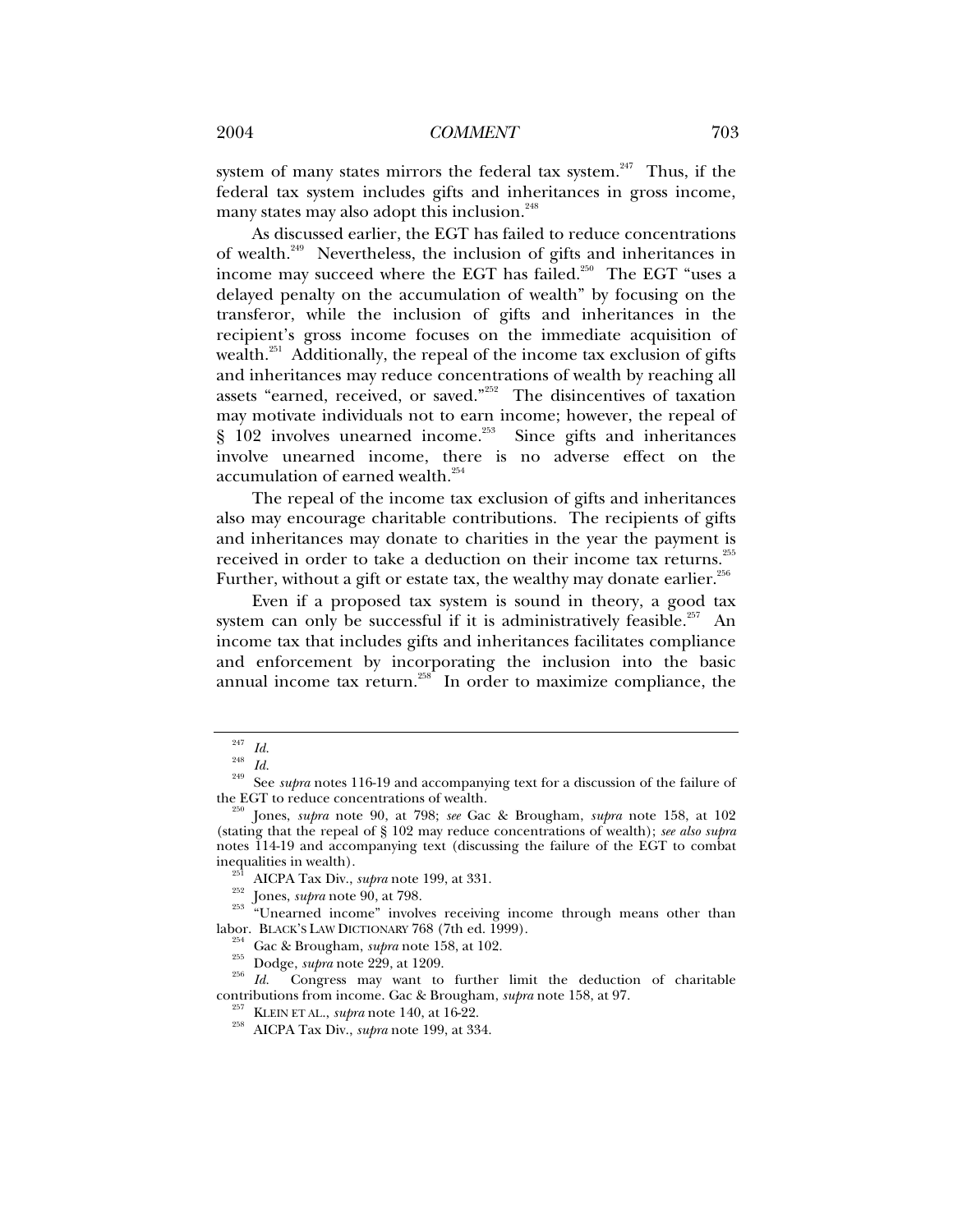government could utilize third party reporting.<sup>259</sup> The annual inclusion of gifts and inheritances in gross income also results in the elimination of cumulative computations, promoting the annual accounting principle. $^{260}$ 

A comprehensive income tax system that includes gifts and inheritances in gross income is simpler than having two systems, one for income tax and one for wealth transfer.<sup>261</sup> The repeal of the income tax exclusion of gifts and inheritances, along with the repeal of the EGT, would also simplify the tax system and decrease administrative costs by eliminating rate differentials between income and wealth transfers.<sup>262</sup> Further, the inclusion of gifts and inheritances in gross income does not necessitate the intricate complexities in legal form, deductions, and credits that are associated with the wealth transfer system. $^{263}$ 

The repeal of the income tax exclusion under § 102 may raise potential administrative obstacles.<sup>264</sup> The greatest difficulty is valuation.<sup>265</sup> Every asset received would need to be valued, resulting in more conflicts between the government and taxpayers.<sup>266</sup> Although valuation problems exist in every tax system, Congress could address these concerns in part by enacting an annual exclusion

Currently, the most successful information matching program deals with Form 1099 information returns concerning interest and dividends. To facilitate the program, the IRS redesigned forms and procedures. Also, changes in the law required that standardized information documents from third-party payers such as financial institutions had to be submitted in electronic form. Most of the initial matching work has been done through automated computer programs.

*Id.* For example, a brokerage company could complete a form every time real estate is transferred (much like the current system associated with dividends). See George Guttman, *Current Audit Statistics Make IRS Look Less Effective Than It Is*, 90 TAX NOTES 1593 (2001), for information regarding third party reporting.

Most assets are held in some kind of account (i.e., a real estate transfer is finalized through deeds). Andrew J. Hoerner & Lynn V. Edminston, *More From the NTA: Compliance, Revenue Estimates, Fiscal Federalism, Property Taxes, and Sin Taxes*, 45 TAX NOTES 398, 400 (1989). Third party reporting could help ensure compliance with the repeal of § 102. *See* George Guttman, *Why Did the K-1 Matching Program Go Awry?*, 97 TAX NOTES 736, 736 (2002).

<sup>&</sup>lt;sup>260</sup> Gac & Brougham, *supra* note 158, at 91.<br>
<sup>261</sup> AICPA Tax Div., *supra* note 199, at 333.<br>
<sup>262</sup> Gac & Brougham, *supra* note 158, at 91.<br>
<sup>263</sup> AICPA Tax Div., *supra* note 199, at 333.<br>
<sup>264</sup> See Smith, *supra* no

business interests, art, jewelry or other such unique or rarely traded assets, the range of value estimates is often huge.").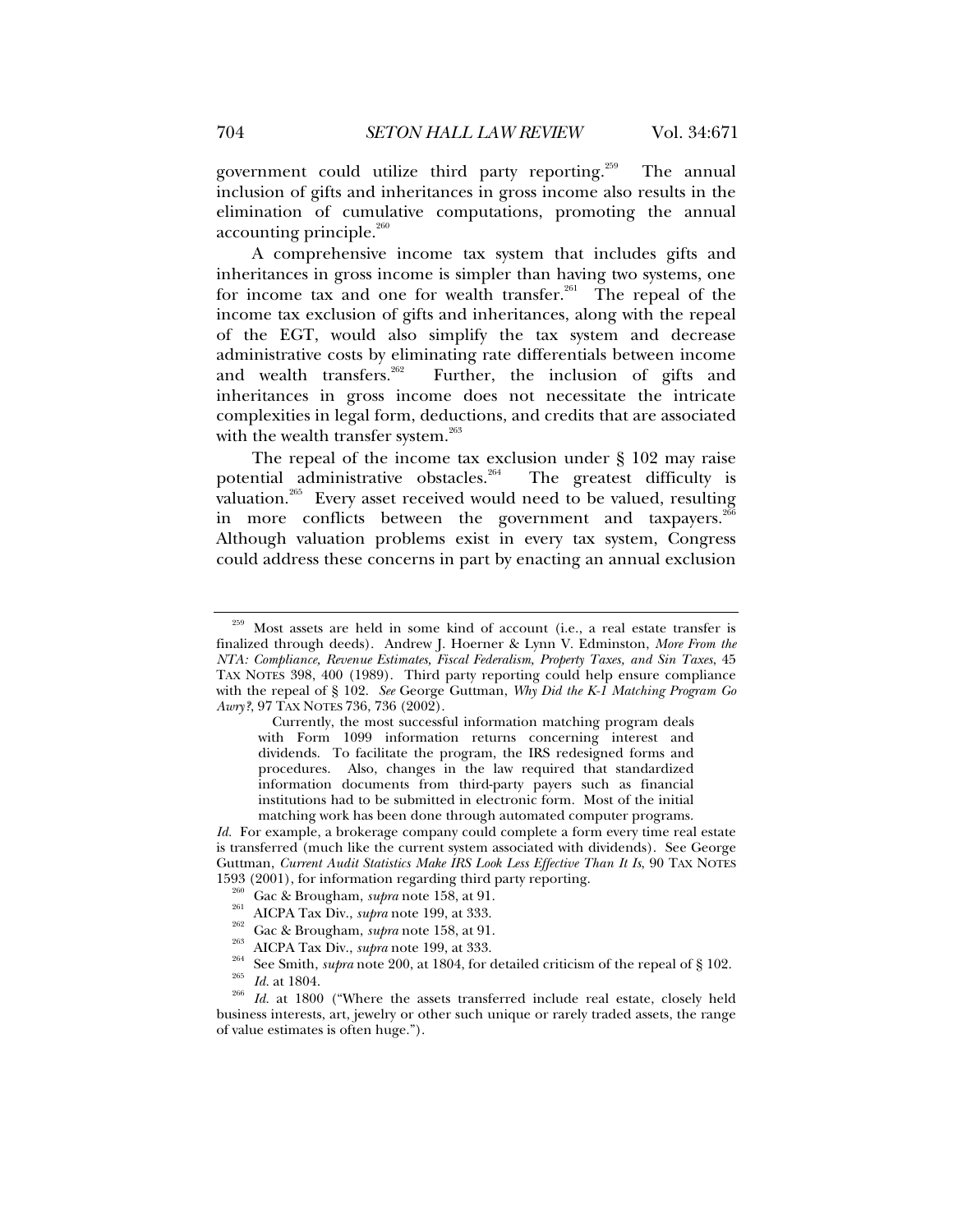# 2004 *COMMENT* 705

similar to that currently provided in the gift  $tax.^{267}$  This would also eliminate taxpayers' concerns about the necessity of including transfers such as birthday presents or wedding gifts.

Liquidity is another potential complication as all transferred assets, cash and non-cash, including nonmarketable or difficult-tomarket assets, would be subject to an income tax.<sup>268</sup>

These potential problems are minimal when compared to the complexities associated with the current wealth transfer system.<sup>269</sup> Deferred tax payments through installment plans could relieve some of the immediate tax burden.<sup>270</sup> Further, the same liquidity concerns are associated with the EGT since the estate may have no choice but to sell assets in order to pay the estate  $\text{tax.}^{271}$  Yet, at least in the case of an income tax inclusion, the recipient can choose whether to borrow against and retain the assets, or to sell the assets in order to pay the resulting tax liability.<sup>272</sup> So while the inclusion of gifts and inheritances in gross income raises potential administrative obstacles, none of these concerns outweighs the societal benefits that would flow from § 102 repeal.

In order to avoid administrative feasibility concerns, a generous exclusion would ensure that only major transfers of wealth are included in gross income. One possibility is the adoption of a \$10,000 annual exclusion (increased by the cost of living adjustment each year), the same amount as the current annual gift tax exclusion, because both taxpayers and attorneys are familiar with this level of exclusion.<sup>273</sup> The exclusion would not only aid in minimizing The exclusion would not only aid in minimizing administrative expenses, $274$  but would also protect lower income individuals from being overly burdened by the inclusion.<sup>275</sup> In

<sup>&</sup>lt;sup>267</sup> Id. (recognizing that valuation problems can be "lessened by providing an exclusion similar to the present annual exclusion from gift tax"); Charles O. Galvin, *Burying the Estate Tax: Keeping Ghouls out of the Cemetery: A Reply to Professor Smith*, 56 TAX NOTES 951, 952 (1992) (responding to criticisms of § 102 repeal). It must be noted that if the exclusion were too high, the tax system would again violate horizontal equity. Smith, *supra* note 200, at 1804.

<sup>&</sup>lt;sup>268</sup> Donaldson, *supra* note 129, at 562. 269<br><sup>269</sup> See Smith, *supra* note 200, at 1799, for a detailed criticism of the repeal of §

<sup>102.&</sup>lt;br><sup>270</sup> Donaldson, *supra* note 129, at 562.<br><sup>271</sup> Galvin, *supra* note 267, at 952.<br><sup>272</sup> Id. Furthermore, if only the gain is included in gross income, the resulting tax<br>liability will be even less. Id.

<sup>&</sup>lt;sup>273</sup> I.R.C. § 2503 (2003) (authorizing a \$10,000 gift tax exclusion with increases for inflation and cost of living); Rev. Proc. 2002-70, 2002-2 C.B. 845 (authorizing a

<sup>&</sup>lt;sup>274</sup> Galvin, *supra* note 267, at 952.<br><sup>275</sup> Gac & Brougham, *supra* note 158, at 90.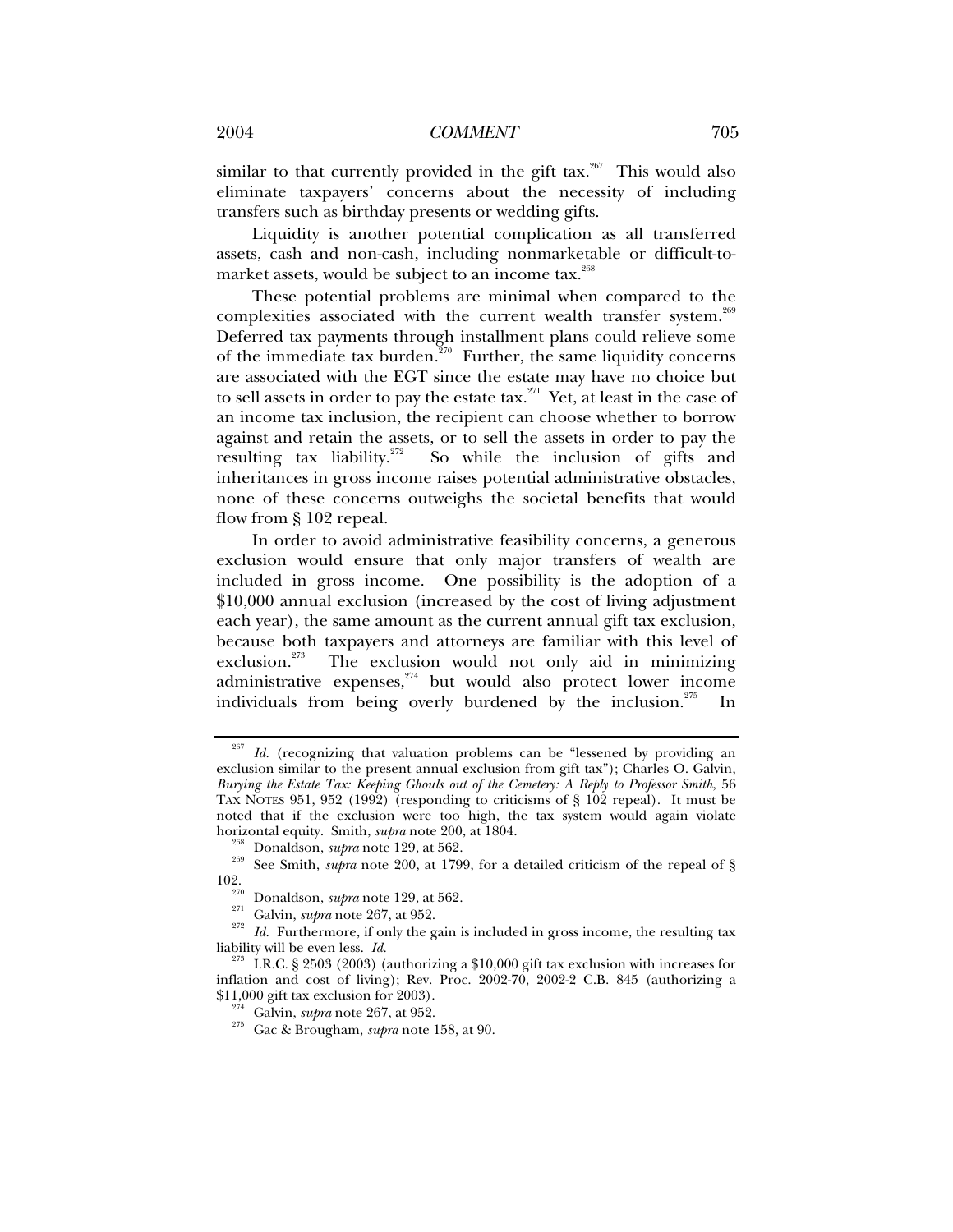addition, unlimited transfers to spouses would continue to exist without taxation because spouses are considered one taxpaying entity.276

While some argue that the repeal of the income tax exclusion of gifts and inheritances would violate neutrality by affecting taxpayers' investment decisions, the repeal may actually avoid neutrality problems by focusing on the transferee.<sup>277</sup> In fact, the exclusion of gifts and inheritances actually violates neutrality because sales are taxable, while gifts are not taxable to the recipient; thus, more taxpayers are induced to make the nontaxable gift disposition than if gifts were also taxable.<sup>278</sup> This distortion prevents an efficient gifts were also taxable.<sup>278</sup> This distortion prevents an efficient allocation of resources.<sup>279</sup> Therefore, the inclusion of gifts and Therefore, the inclusion of gifts and inheritances in the recipient's gross income will promote economic efficiency.<sup>280</sup>

Since the repeal of the income tax exclusion of gifts and inheritances would effect many more people than are currently paying the estate tax, the American public may resist the repeal.<sup>281</sup> If Congress eliminated the entire wealth transfer system, however, the repeal of § 102 would be more "palatable and politically acceptable."<sup>282</sup> The public seems to object much more to so called "death taxes" than an income tax which they already pay annually.

The argument for repeal of the income tax exclusion of gifts and inheritances can also be viewed from a standpoint of timing. The 2001 Tax Act eliminates the stepped-up basis for inheritances in 2010 with the adoption of a carryover basis.<sup>283</sup> Thus, the post-estate tax regime brought about by the 2001 Tax Act eventually subjects transferred gains to the income tax.<sup>284</sup> But the Treasury would need

<sup>&</sup>lt;sup>276</sup> AICPA Tax Div., *supra* note 199, at 331 ("[B] equests would be entirely tax-free since the surviving spouse is a continuation of the original tax unit.").

Compare Smith, *supra* note 200, at 1802 (arguing against the repeal of § 102 because of neutrality violations), *with* Donaldson, *supra* note 129, at 561 (stating benefits of § 102 repeal).<br><sup>278</sup> Kornhauser, *supra* note 229, at 190.<br><sup>279</sup> *Id.* <sup>281</sup> If Congress repealed § 102, it would need to decide how to handle life

insurance, employer deferred compensation plans, support payments, and other issues associated with trusts. *See generally* K. Jay Holdsworth et al., *Report on Transfer Tax Restructuring*, 41 TAX LAW. 395 (1988) (responding to the Treasury Department's

request for suggestions to reform the transfer tax system). 282 Galvin, *supra* note 129, at 1419. 283 2001 Tax Act, *supra* note 1, §§ 541, 542 (eliminating I.R.C. § 1014). 284 Jones, *supra* note 90, at 797.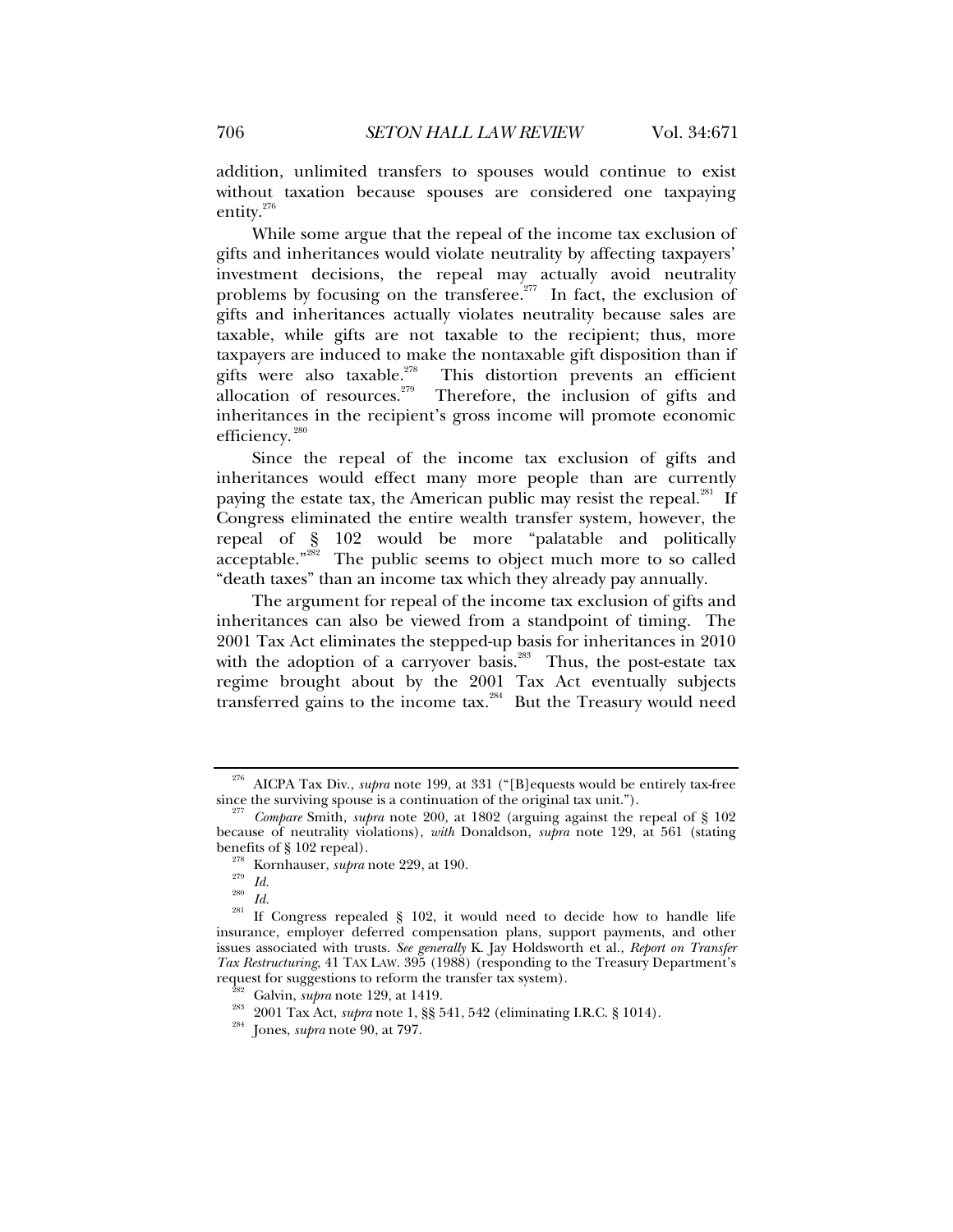to wait for a realization event to occur.<sup>285</sup> Hence, without a realization event, the government would never collect taxes.<sup>286</sup> The repeal of the income tax exclusion of gifts and inheritances would make the transfer the realized event.

From a tax policy standpoint, every individual is a separate taxpaying entity; thus, Congress should require the recipient of the gift or inheritance to include the full fair market value of the transferred asset in gross income.<sup>287</sup> Sound tax policy necessitates a full fair market value inclusion because the transfer of gifts and inheritances should be treated as an accession to wealth, rather than a sale or exchange of capital asset.<sup>288</sup> By including the full fair market value in gross income, the complexities associated with determining the transferor's basis are avoided.<sup>289</sup> As a result of including the full fair market value in gross income, the taxpayer would have a full fair market value basis going forward.<sup>290</sup>

The inclusion of gifts and inheritances in income should not result in capital gain treatment. If gifts and inheritances are treated

93. 288 *Id.* <sup>289</sup> *Id.* Alternatively, Congress could require the recipient to include only the appreciation of the gratuitous transfer in income, in effect taxing the recipient on the excess of the fair market value of the transferred asset over its adjusted basis in the donor's hands. Galvin, *supra* note 129, at 1418 (arguing for an income tax on appreciation of gifts or inheritances, but arguing against a carryover basis). While taxpayers prefer a stepped-up basis to carryover basis, taxpayers may prefer a carryover basis to the inclusion of inheritances in income in order to maximize deferral of taxes. Vasek, *supra* note 21, at 966. Some may argue that adopting a full fair market value inclusion results in double taxation of the transferor's basis. *Id.*  Some believe that the repeal of  $\S$  102, without the donor receiving a deduction, is not double taxation:

[I]t is not accurate to say that the gift is taxed twice. What is taxed is, first, the amount earned by the donor and, second, the amount transferred to the donee. The gift is taxed only once, to the donee. Thus, a gift is no more subject to double taxation than is a payment for personal services, which is also 'taxed twice'—once when earned by the payor and again when received by the payee.

Victor Thuronyi, *The Concept of Income*, 46 TAX L. REV. 45, 74 (1990). To avoid double taxation, the recipient could only be taxed on the gain of the asset, allowing the recipient a credit for the donor or decedent's basis. Gac & Brougham, *supra* note 158, at 93. 290 *Id.*; Galvin, *supra* note 129, at 1418.

<sup>285</sup> *Id.* <sup>286</sup> *Id.* 287 Gac & Brougham, *supra* note 158, at 93. It should be noted that a married couple could choose to be viewed as a single taxpaying entity and file their income tax return as married filing jointly. I.R.C. § 1 (2003). Even if a fair market value basis is adopted, a carryover basis may be appropriate for spousal transfers and untaxed transfers due to exemption amounts. Gac & Brougham, *supra* note 158, at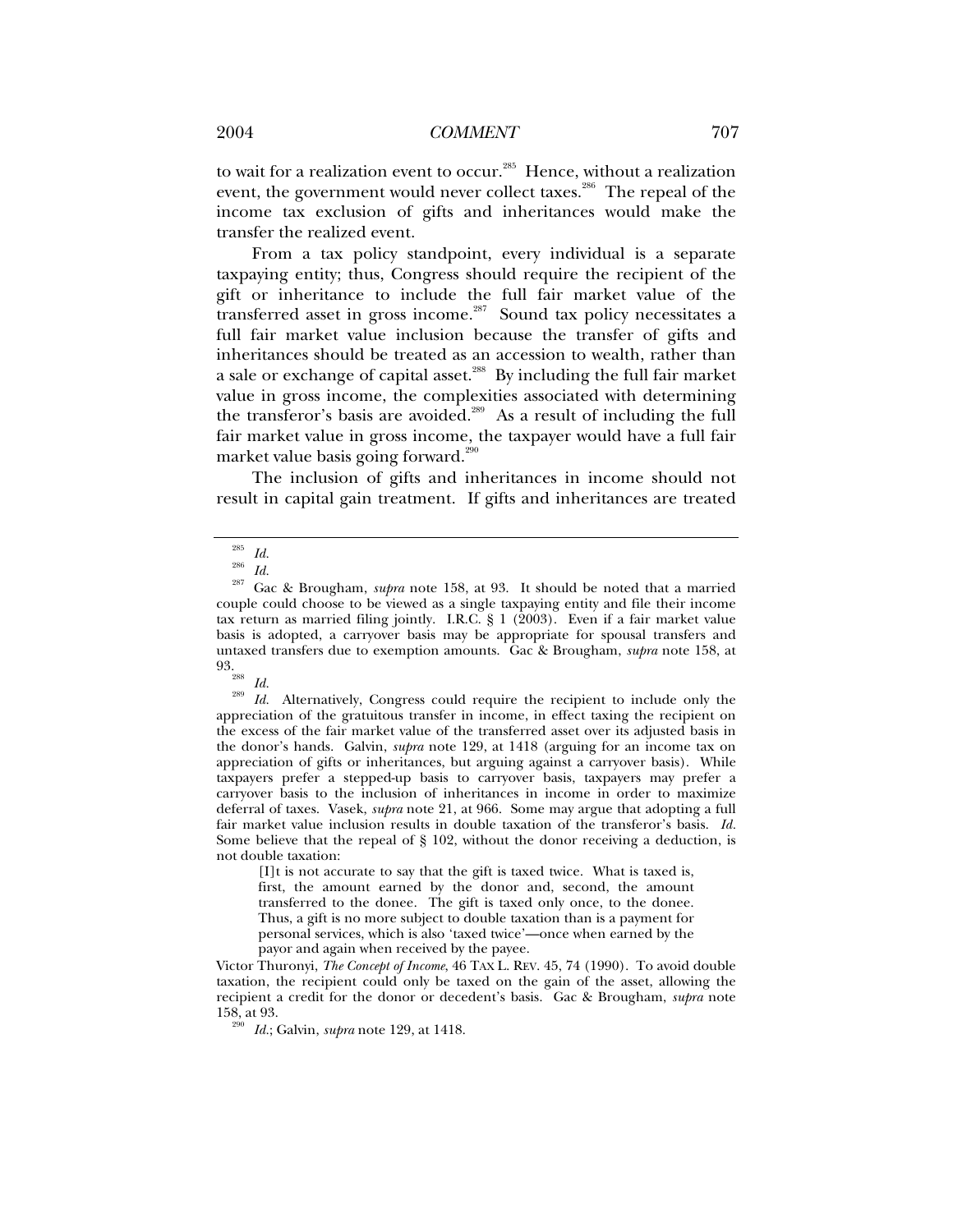as windfalls and lottery winnings, the accession should be taxed as ordinary income.<sup>291</sup> Ordinary tax treatment avoids the difficulties associated with deciphering between ordinary and capital treatment and other complex distinctions involving current income, accumulated income, and gift or bequest corpus.<sup>292</sup>

There is no constitutional bar to repealing the income tax exclusion of gifts and inheritances dictated by  $\S$  102<sup>.293</sup> "[T]he fact that § 102 is written into the code as an exclusion indicates a longstanding position of Congress that gifts and bequests could be taxed within the purview of the Sixteenth Amendment but for the specific statutory expression."<sup>294</sup> Likewise, scholars have demonstrated that arguments based on "text, intent, constitutional theory of purpose, precedent, and social and policy values" all indicate a willingness to include gifts in income due to the broad economic meaning of income that has developed in America.<sup>295</sup>

# **CONCLUSION**

The 2001 Tax Act will bring about the temporary repeal of the estate tax.<sup>296</sup> Strong sentiment exists for making this repeal permanent. If achieved, it will necessitate a complete reexamination of the tax treatment of wealth transfers. It is clear from a historical and policy standpoint that repealing the estate tax and not addressing the gift tax or income tax exclusion of gifts and inheritances under § 102 would result in an inconsistent tax structure for the treatment of wealth transfers.

The gift tax is not necessary to protect a repealed estate tax. Ultimately, estate tax repeal, with gift tax retention, will result in avoidance of any inter vivos gifting. This avoidance will prevent the reduction of wealth concentrations, restrict progressivity, and hinder the raising of revenue. In addition, the mobility of capital and prevention of a lock-in effect demand the repeal of the gift tax.

The permanent repeal of the estate tax, along with the gift tax, necessitates the repeal of the income tax exclusion of gifts and inheritances under § 102. Based on sound tax policy, including

<sup>&</sup>lt;sup>291</sup> I.R.C. § 61 (authorizing the inclusion of windfalls in income).<br><sup>292</sup> Dodge, *supra* note 229, at 1180. On the other hand, capital gain treatment may make sense if the recipient is taxed only on the appreciation of the gratuitous transfer. If the asset while in the donor or decedent's hand would have received

<sup>&</sup>lt;sup>235</sup> Galvin, *supra* note 129, at 1419.<br><sup>295</sup> Id. Kornhauser, *supra* note 229, at 52.<br><sup>296</sup> 2001 Tax Act, *supra* note 1, §§ 511, 521.